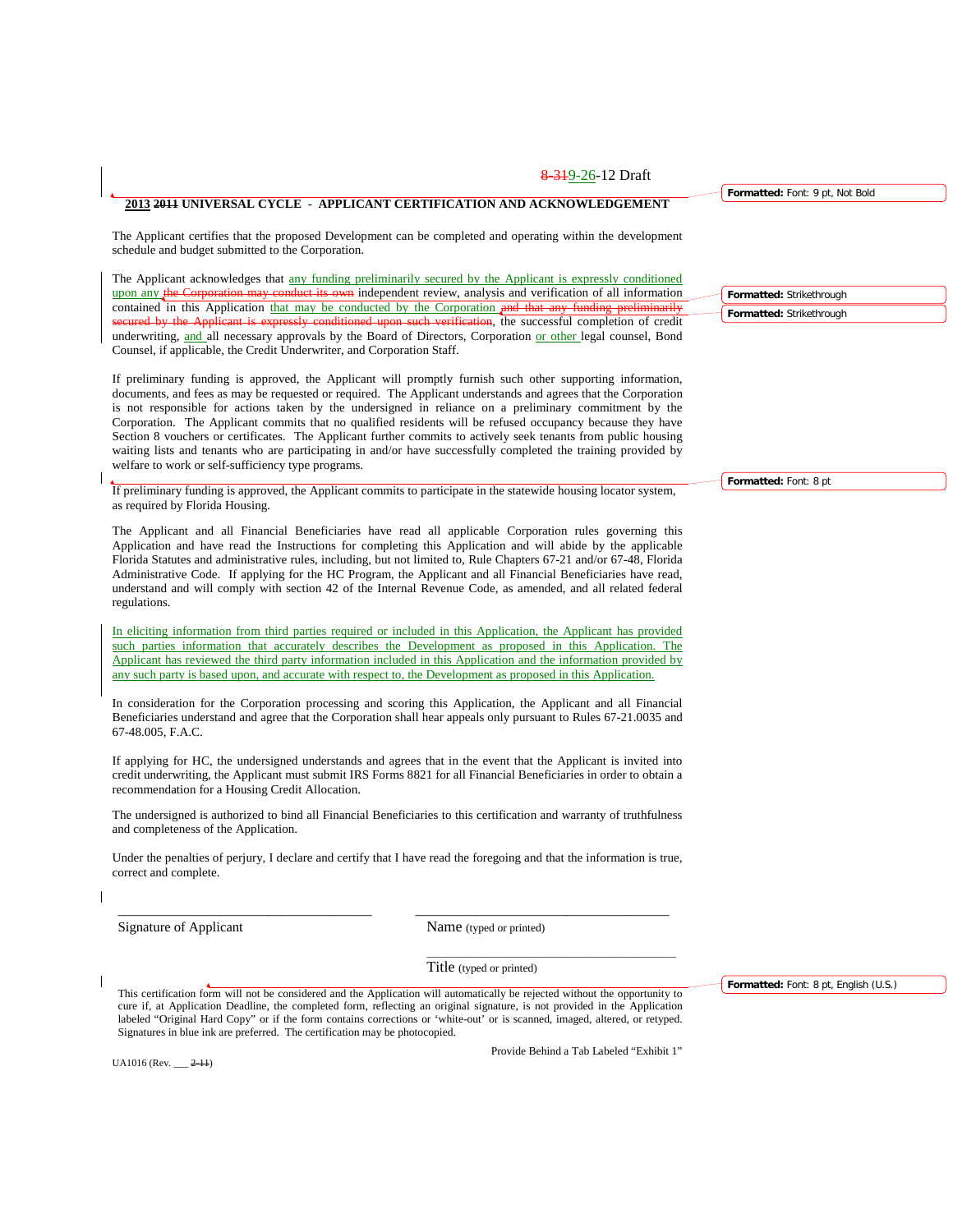67-48.004(1)(a);),; 67-21.003(1)(a), F.A.C. **Formatted:** Strikethrough

<del>8 31</del>9-26-12 Draft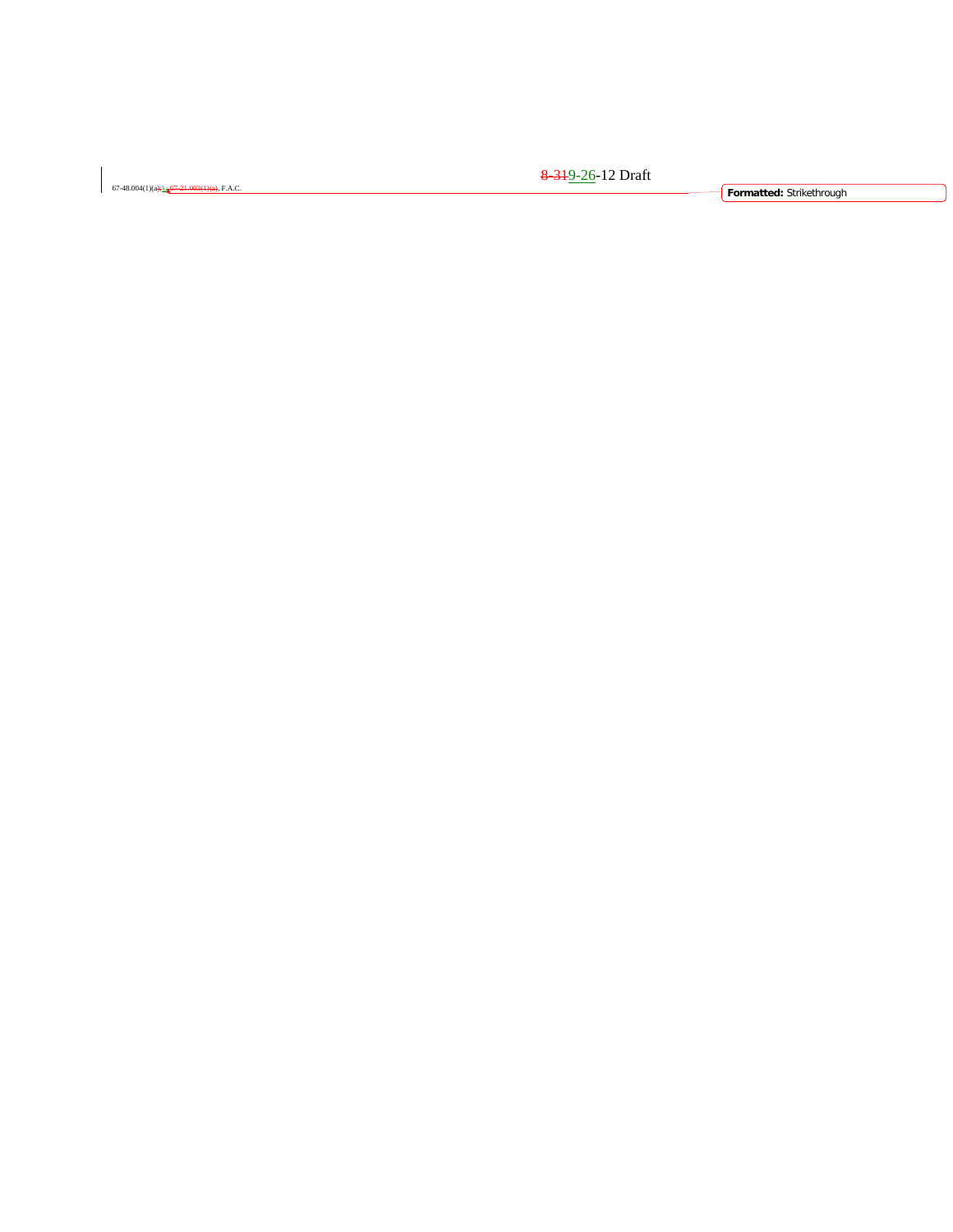#### **2013 2011 UNIVERSAL CYCLE - DEVELOPER OR PRINCIPAL OF DEVELOPER CERTIFICATION**

| (Part III.A.1. of the 2013 2014 Universal Cycle Application) |
|--------------------------------------------------------------|
|                                                              |
|                                                              |
| (street address, city, state)                                |
|                                                              |
|                                                              |
|                                                              |
|                                                              |
| Relationship to Applicant:                                   |

As the Developer or Principal of the Developer of the referenced Development, I certify that I have the requisite skills, experience and credit worthiness to successfully produce the units proposed by this Application. I further certify that the design, plans, and specifications for the proposed Development will comply with all federal, state and local requirements and the requirements of the Federal Fair Housing Act as implemented by 24 CFR 100, Section 504 of the Rehabilitation Act of 1973, and Titles II and III of the Americans with Disabilities Act of 1990 as implemented by 28 CFR 35, incorporating the most recent amendments and other legislation, regulations, rules, and other related requirements which apply or could apply to the proposed Development. Since January 1, 1991, I have developed and completed at least three (3) affordable rental housing developments, at least one (1) of which was completed since January 1, 2001. At least one (1) of the three (3) completed developments consists of a total number of units no less than 50 percent of the total number of units in the Development proposed by this Application, as evidenced by the prior experience chart provided in this Application. For purposes of this certification, completed for each of the three (3) developments means (i) that the temporary or final certificate of occupancy has been issued for at least one (1) unit in a building with dwelling units or (ii) at least one (1) IRS Form 8609 has been issued. I understand I am the Developer or Principal of the Developer of record for this Development and that, if funded by the Corporation, I will remain in this capacity until the Development has been completed. I certify that neither the Developer, Applicant, any Principal or Financial Beneficiary has any existing Developments participating in Corporation programs that remain in non-compliance with the IRC, applicable rule chapter, or applicable loan documents and for which any applicable cure period granted for correcting such noncompliance has ended. I further certify that the information provided within this Application is true and correct.

Signature of Developer or Principal of Developer Print or Type Name of Signatory

### **APPLICANT'S CERTIFICATION**

\_\_\_\_\_\_\_\_\_\_\_\_\_\_\_\_\_\_\_\_\_\_\_\_\_\_\_\_\_\_\_\_\_\_\_\_\_\_\_\_\_\_\_\_\_\_\_\_\_\_\_\_\_ \_\_\_\_\_\_\_\_\_\_\_\_\_\_\_\_\_\_\_\_\_\_\_\_\_\_\_\_\_\_\_\_\_\_\_\_\_\_\_\_\_\_\_\_\_\_\_

\_\_\_\_\_\_\_\_\_\_\_\_\_\_\_\_\_\_\_\_\_\_\_\_\_\_\_\_\_\_\_\_\_\_\_\_\_\_\_\_\_\_\_\_\_\_\_\_\_\_\_\_\_\_\_ \_\_\_\_\_\_\_\_\_\_\_\_\_\_\_\_\_\_\_\_\_\_\_\_\_\_\_\_\_\_\_\_\_\_\_\_\_\_\_\_\_\_\_\_\_\_\_\_\_\_\_

I certify that the Developer identified above will serve as the Developer of the proposed Development.

Applicant's Signature Print or Type Name of Signatory

If this certification contains corrections or 'white-out', or if it is scanned, imaged, altered, or retyped, this form will not be considered and the Application will fail to meet threshold. The certification may be photocopied.

UA1016 (Rev.  $-2-11$ )<br>67-48.004(1)(a): 67-21.003(1)(

Provide Behind a Tab Labeled "Exhibit 401140"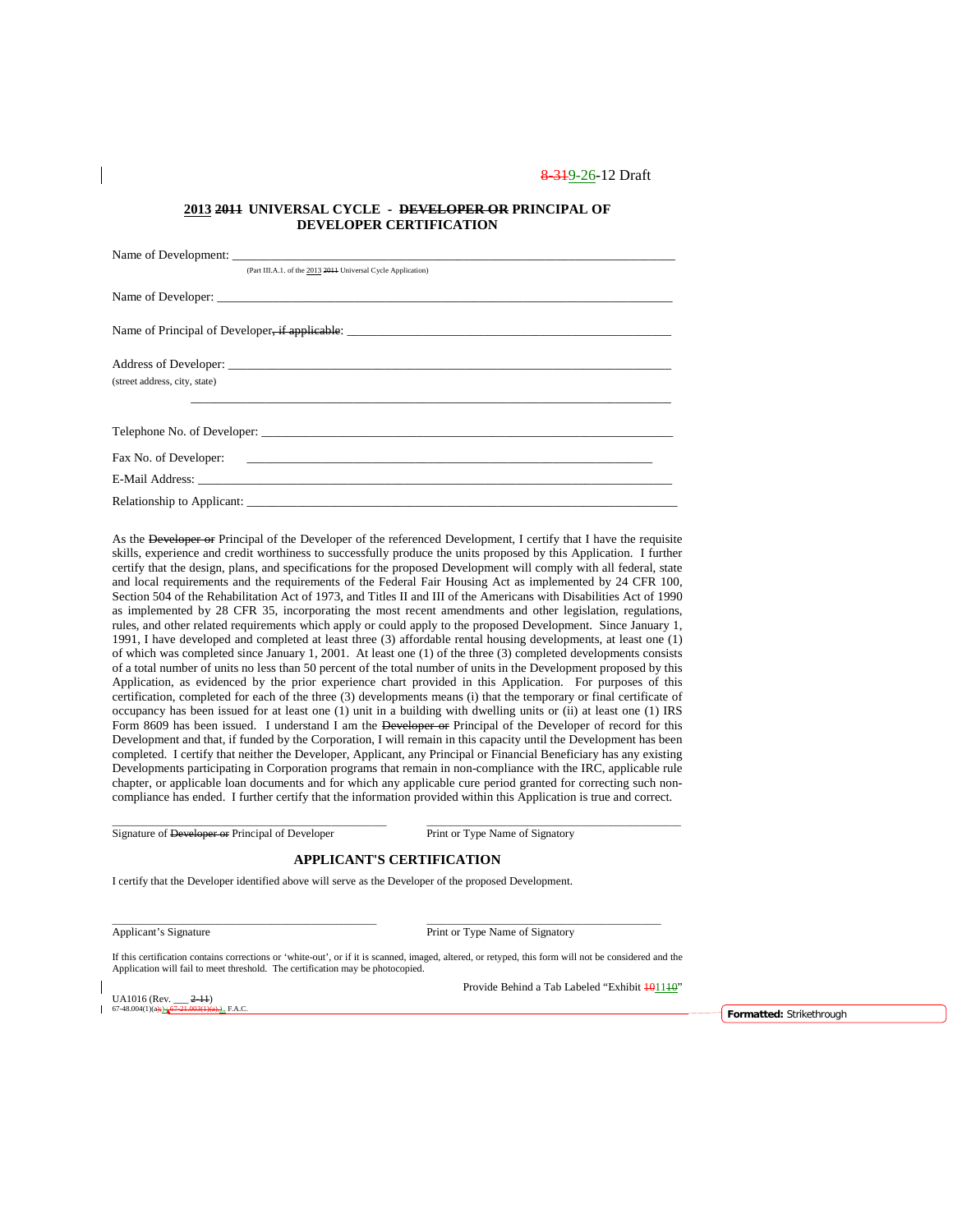### **2013 2011 UNIVERSAL CYCLE - MANAGEMENT COMPANY OR PRINCIPAL OF MANAGEMENT COMPANY CERTIFICATION**

| Name of Development:                                                              |  |
|-----------------------------------------------------------------------------------|--|
| (Part III.A.1. of the 2013 2014 Universal Cycle Application)                      |  |
|                                                                                   |  |
| Name of principal of Management Company, if applicable: _________________________ |  |
| (street address, city, state)                                                     |  |
| Telephone of Management Company:                                                  |  |

I certify that I have the requisite skills and knowledge of affordable housing management requirements to successfully manage the units proposed by this Application and that I have specific experience in the management of affordable rental housing and have successfully managed at least two (2) affordable rental housing properties for at least two (2) years each, at least one (1) of which consists of a total number of units no less than 50 percent of the total number of units in the Development proposed by this Application, as evidenced by the prior experience chart provided in this Application. I further certify that the proposed Development will comply with all federal, state and local requirements and the requirements of the Federal Fair Housing Act as implemented by 24 CFR 100, Section 504 of the Rehabilitation Act of 1973 and Titles II and III of the Americans with Disabilities Act of 1990 as implemented by 28 CFR 35, incorporating the most recent amendments and other legislation, regulations, rules and other related requirements which apply or could apply to the proposed Development while under our management. I further certify that the information provided above is true and correct.

Signature of Management Company or principal of Print or Type Name of Signatory Management Company

If this certification contains corrections or 'white-out', or if it is scanned, imaged, altered, or retyped, this form will not be considered and the Application will fail to meet threshold. The certification may be photocopied.

\_\_\_\_\_\_\_\_\_\_\_\_\_\_\_\_\_\_\_\_\_\_\_\_\_\_\_\_\_\_\_\_\_\_\_\_\_\_\_\_\_\_\_\_\_ \_\_\_\_\_\_\_\_\_\_\_\_\_\_\_\_\_\_\_\_\_\_\_\_\_\_\_\_\_\_\_\_\_

Provide Behind a Tab Labeled "Exhibit  $\frac{111211}{11111}$ "

UA1016 (Rev.  $\frac{2-11}{67-48.004(1)(a) + 1.67-21.003(1)}$ 

67-48.004(1)(a);), ; 67-21.003(1)(a), F.A.C. **Formatted:** Strikethrough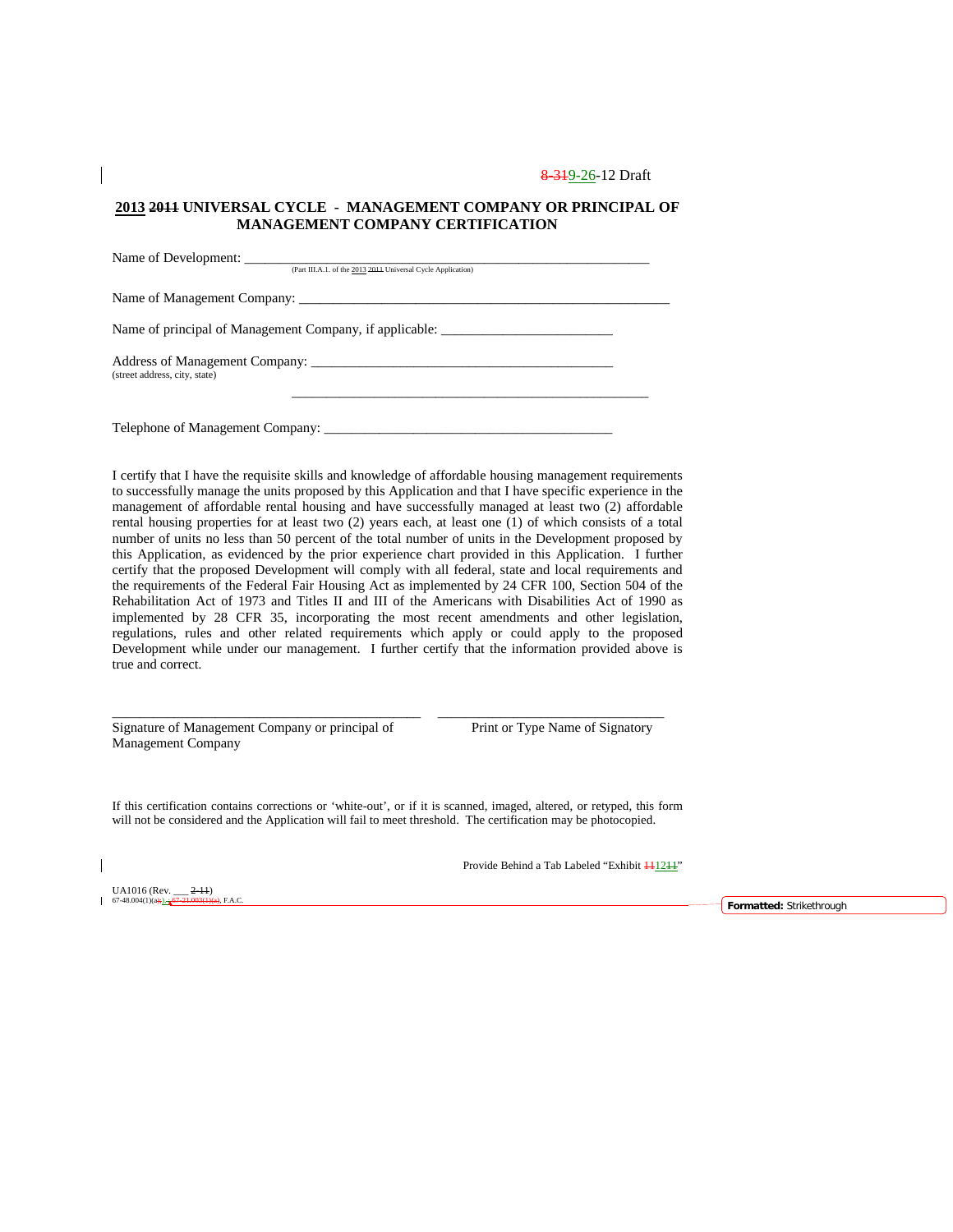#### **2013 2011 UNIVERSAL CYCLE - GENERAL CONTRACTOR OR QUALIFYING AGENT OF GENERAL CONTRACTOR CERTIFICATION**

| (Part III.A.1. of the 2013 2014 Universal Cycle Application) |                                         |
|--------------------------------------------------------------|-----------------------------------------|
|                                                              |                                         |
|                                                              |                                         |
|                                                              |                                         |
| (street address, city, state)                                |                                         |
|                                                              |                                         |
| Telephone of General Contractor:                             |                                         |
| Florida License Number of Signatory:                         | Expiration of License<br>Date (mm/yyyy) |

I certify that I am a General Contractor as defined by Rules 67-21and/or 67-48, F.A.C., and licensed in the State of Florida with the requisite skills, experience and credit worthiness to successfully produce the units proposed by this Application and that I have been the General Contractor on at least two (2) developments completed since January 1, 2001 which are of similar development category and development type, at least one (1) of which consists of a total number of units no less than 50 percent of the total number of units in the Development proposed by this Application, as evidenced by the prior experience chart provided in this Application. For purposes of this certification, completed for each of the two (2) developments means (i) that the temporary or final certificate of occupancy has been issued for at least one (1) unit in a building with dwelling units or (ii) at least one (1) IRS Form 8609 has been issued. I further certify that I will construct the proposed Development in accordance with the design plans and specifications as prepared by the licensed Architect. In recognition and support of the implementation of Florida's welfare reform legislation, I certify my willingness to encourage the hiring of welfare-to-work or self-sufficiency type program participants in the construction of the proposed Development, and to provide such substantiating documentation regarding the incorporation of such program participants in the work force as may be requested by the servicing agent in conjunction with construction loan draw disbursements. I further certify my willingness and intention to enter into good faith negotiations or participate in a bidding process with the Applicant to act as the General Contractor for this proposed Development and that the information provided above is true and correct.

**NOTE**: If the Applicant is a Public Housing Authority with prior development experience, or is otherwise subject to the Competitive Consultants Negotiations Act, it may have the General Contractor from a prior development execute this certification. The intent of this provision is to allow experienced Public Housing Authorities or other regulated entities to have an opportunity to meet threshold without violation of bidding procedures. Public Housing Authorities without prior development experience must joint venture with an experienced development entity in order to participate in this Funding Cycle.

\_\_\_\_\_\_\_\_\_\_\_\_\_\_\_\_\_\_\_\_\_\_\_\_\_\_\_\_\_\_\_\_\_\_\_\_\_\_\_\_\_\_\_\_\_\_\_ \_\_\_\_\_\_\_\_\_\_\_\_\_\_\_\_\_\_\_\_\_\_\_\_\_\_\_\_\_\_\_\_\_\_\_\_\_\_\_\_\_\_

Signature of General Contractor or qualifying agent Print or Type Name of Signatory

If this certification contains corrections or 'white-out', or if it is scanned, imaged, altered, or retyped, this form will not be considered and the Application will fail to meet threshold. The certification may be photocopied.

UA1016 (Rev.  $\frac{2-11}{67-48.004(1)(a) + 1}$   $\frac{67-21.003(1)}{67-48.004(1)}$ 

Provide Behind a Tab Labeled "Exhibit  $\frac{121312}{ }$ "

67-48.004(1)(a);), ; 67-21.003(1)(a), F.A.C. **Formatted:** Strikethrough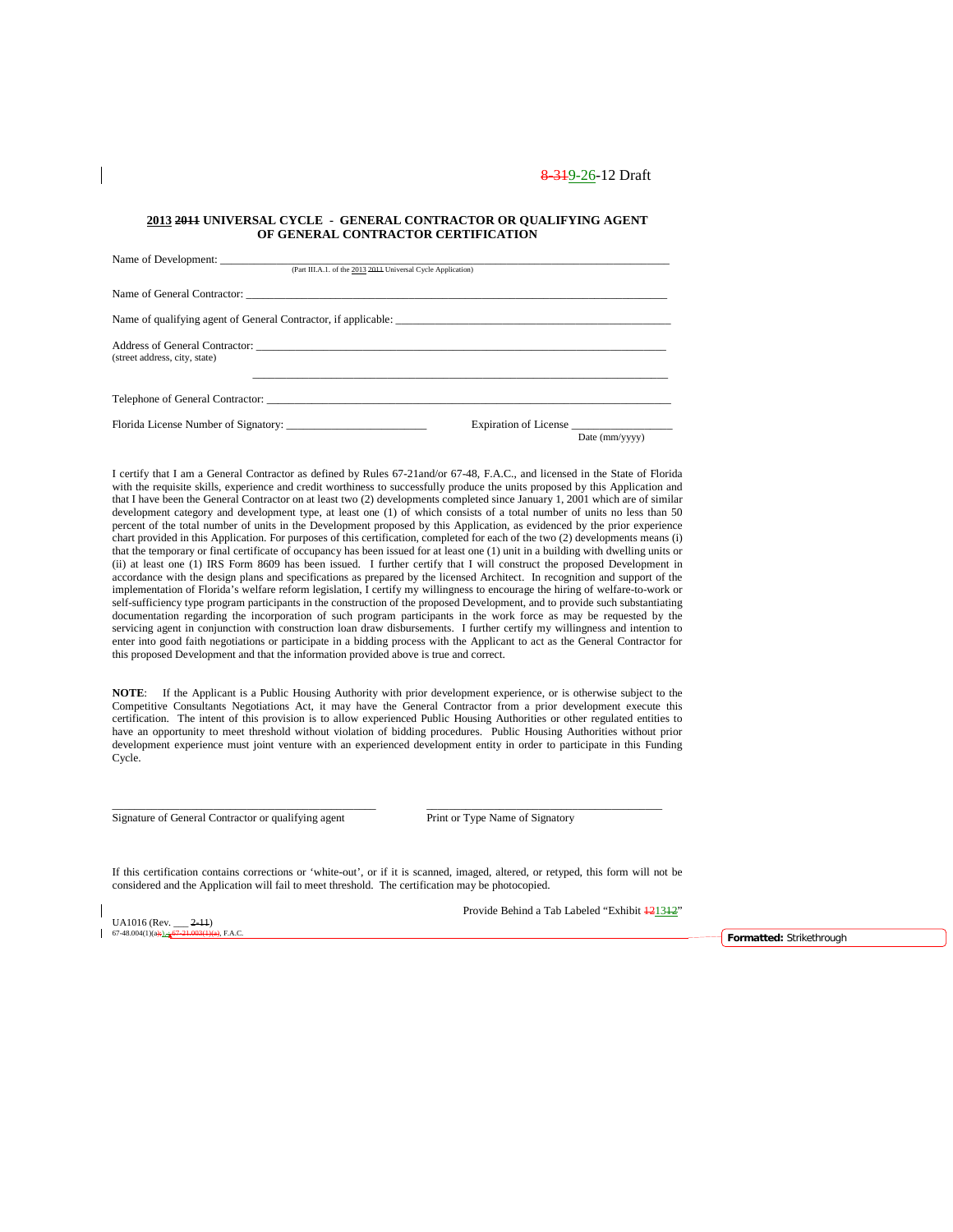8-319-26-12 Draft Page 1 of 2 Pages

## **2013 2011 UNIVERSAL CYCLE - ARCHITECT CERTIFICATION**

|    |    | Name of Development: ________<br>(Part III.A.1. of the 2013 2011 Universal Cycle Application)                                                                                                                                                                                                                     |
|----|----|-------------------------------------------------------------------------------------------------------------------------------------------------------------------------------------------------------------------------------------------------------------------------------------------------------------------|
|    |    |                                                                                                                                                                                                                                                                                                                   |
|    |    | (street address, city, state)                                                                                                                                                                                                                                                                                     |
|    |    |                                                                                                                                                                                                                                                                                                                   |
|    |    | Florida License Number of Signatory: Expiration of License:                                                                                                                                                                                                                                                       |
|    |    | Date (mm/yyyy)<br>The undersigned certifies to the following:                                                                                                                                                                                                                                                     |
|    |    | 1. I am a Florida licensed Architect with the requisite skills and experience to provide the professional<br>services needed to successfully produce the units proposed by this Application; and                                                                                                                  |
|    |    | 2. I have experience with more than one (1) previous development of similar development category<br>and development type, at least one (1) of which consists of a total number of units no less than 50<br>percent of the total number of units in the Development proposed by this Application; and              |
| 3. |    | The design, plans and specifications for the proposed Development:                                                                                                                                                                                                                                                |
|    | a. | Allow for the inclusion of the Required General Features and Amenities outlined in Part<br>III.B.1. of the 2013 2014 Universal Cycle Application Instructions; and                                                                                                                                                |
|    |    | b. Allow for the inclusion of the Required Universal Design and Visitability Features outlined in<br>Part A.1. of the FHFC Universal Design and Visitability Manual, effective _____ 44 3 2010, in<br>the new construction units, if any; and                                                                     |
|    |    | c. Allow for the possible inclusion of some of the Required Universal Design and Visitability<br>Features, as outlined in Part B.1. of the FHFC Universal Design and Visitability Manual,<br>effective $\frac{11.32010}{11.32010}$ , in the rehabilitation units, if any; and                                     |
|    |    | d. Allow for the inclusion of the Optional Features and Amenities selected by the Applicant at<br>Part III.B.3.a. and Part III.B.3.b. or c. of the 2013 2014 Universal Cycle Application; and                                                                                                                     |
|    | e. | Allow for the inclusion of the Optional Universal Design and Visitability Features outlined in<br>Part A.2. of the FHFC Universal Design and Visitability Manual, effective _____ 44-3-2010, in<br>at least 15% of the new construction units, if any, if committed to by the Applicant; and                      |
|    | f. | Allow for the possible inclusion of some of the Optional Universal Design and Visitability<br>Features, as outlined in Part B.2. of the FHFC Universal Design and Visitability Manual,<br>effective ____ 11 3 2010, in at least 15% of the rehabilitation units, if any, if committed to by<br>the Applicant; and |
|    |    | Architect's Initials _________ (signature required on pg. 2)                                                                                                                                                                                                                                                      |

UA1016 (Rev.  $\frac{2-11}{67-48.004(1)(a)+1.267-21.003(1)(e)}$ 

 $\overline{\phantom{a}}$ 

 $\overline{\phantom{a}}$ 

 $\left\{\right.}$  Formatted: Strikethrough

Provide Behind a Tab Labeled "Exhibit  $\frac{131413}{3}$ "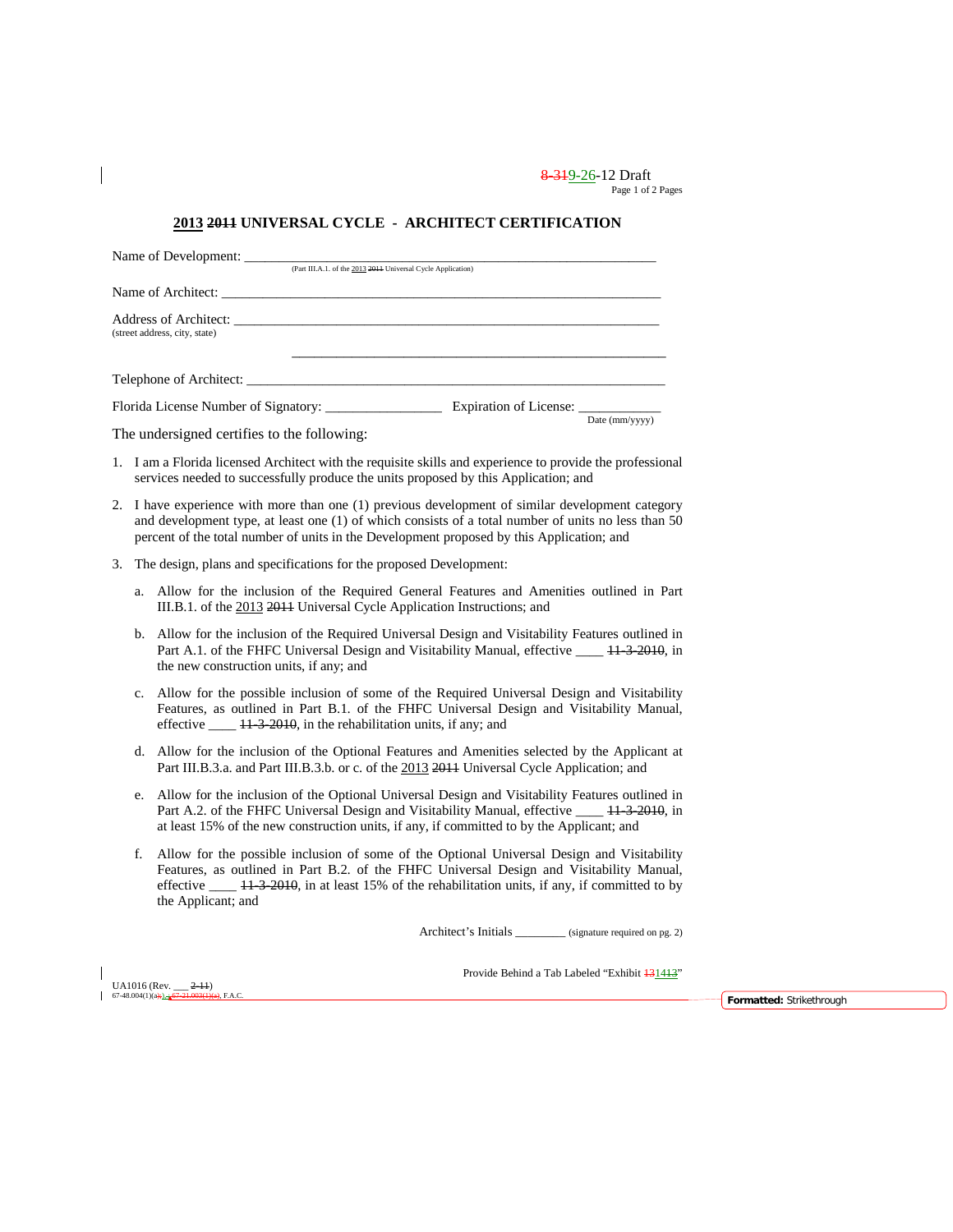Page 2 of 2 Pages

### **2013 2011 UNIVERSAL CYCLE - ARCHITECT CERTIFICATION**

- g. If applicable, allow for the inclusion of the additional Required Elderly Features outlined in Part A.3. (for new construction units) and Part B.3. (for rehabilitation units) of the FHFC Universal Design and Visitability Manual, effective \_\_\_\_ 41-3-2010, if the Applicant is applying under the Elderly Demographic; and
- h. If selected by the Applicant, allow for the eligible new construction units, if any, to meet the requirements of Energy Star New Homes and the ineligible new construction units, if any, to include the energy features outlined in Part III.B.4.a. of the 2013 2011 Universal Application Instructions; and
- i. Allow for the possible inclusion of some of the energy features outlined in Part III.B.4.b. of the 2013 2011 Universal Application Instructions in the rehabilitation units, if any; and
- j. Depending on the Development Category selected by the Applicant for the proposed Development:
	- (1) If New Construction or Redevelopment (more than 50% of the units are new construction), (a) allow for the inclusion of the Green Building features outlined at Part III.B.5.a.(1) of the 2013 2011 Universal Application Instructions, or (b) allow for the proposed Development to meet one of the Green Building Certifications outlined at Part III.B.5.a.(2) of the 2013 2011 Universal Application Instructions, as committed to the Applicant in the Application; or
	- (2) If Rehabilitation or Preservation (less than 50% of the units are new construction) allow for the inclusion of the Green Building features outlined in Part III.B.5.b. of the 2013 2011 Universal Application Instructions; and
- 4. With regard to the federal, state and local requirements, the minimum requirements can be met for all new construction units and the requirements have been considered and will be addressed as part of the scope of any rehabilitation work, including the requirements of the Federal Fair Housing Act as implemented by 24 CFR 100, Section 504 of the Rehabilitation Act of 1973 and Titles II and III of the Americans with Disabilities Act of 1990 as implemented by 28 CFR 35, incorporating the most recent amendments and other legislation, regulations, rules and other related requirements which apply or could apply to the proposed Development; and
- 5. I am willing and intend to enter into good faith negotiations or participate in a bidding process with the Applicant to act as the Architect for this proposed Development; and
- 6. The information provided above is true and correct.

Architect 's Signature Print or Type Name of Signatory

If this certification contains corrections or 'white-out', or if it is scanned, imaged, altered, or retyped, this form will not be considered and the Application will fail to meet threshold. The certification may be photocopied.

\_\_\_\_\_\_\_\_\_\_\_\_\_\_\_\_\_\_\_\_\_\_\_\_\_\_\_\_\_\_\_\_\_\_ \_\_\_\_\_\_\_\_\_\_\_\_\_\_\_\_\_\_\_\_\_\_\_\_\_\_\_\_\_\_\_\_\_\_\_\_\_\_

UA1016 (Rev.  $-2-11$ )<br>67-48.004(1)(a):  $\frac{67-21.003(1)}{2}$ 

Provide Behind a Tab Labeled "Exhibit  $\frac{131413}{12}$ "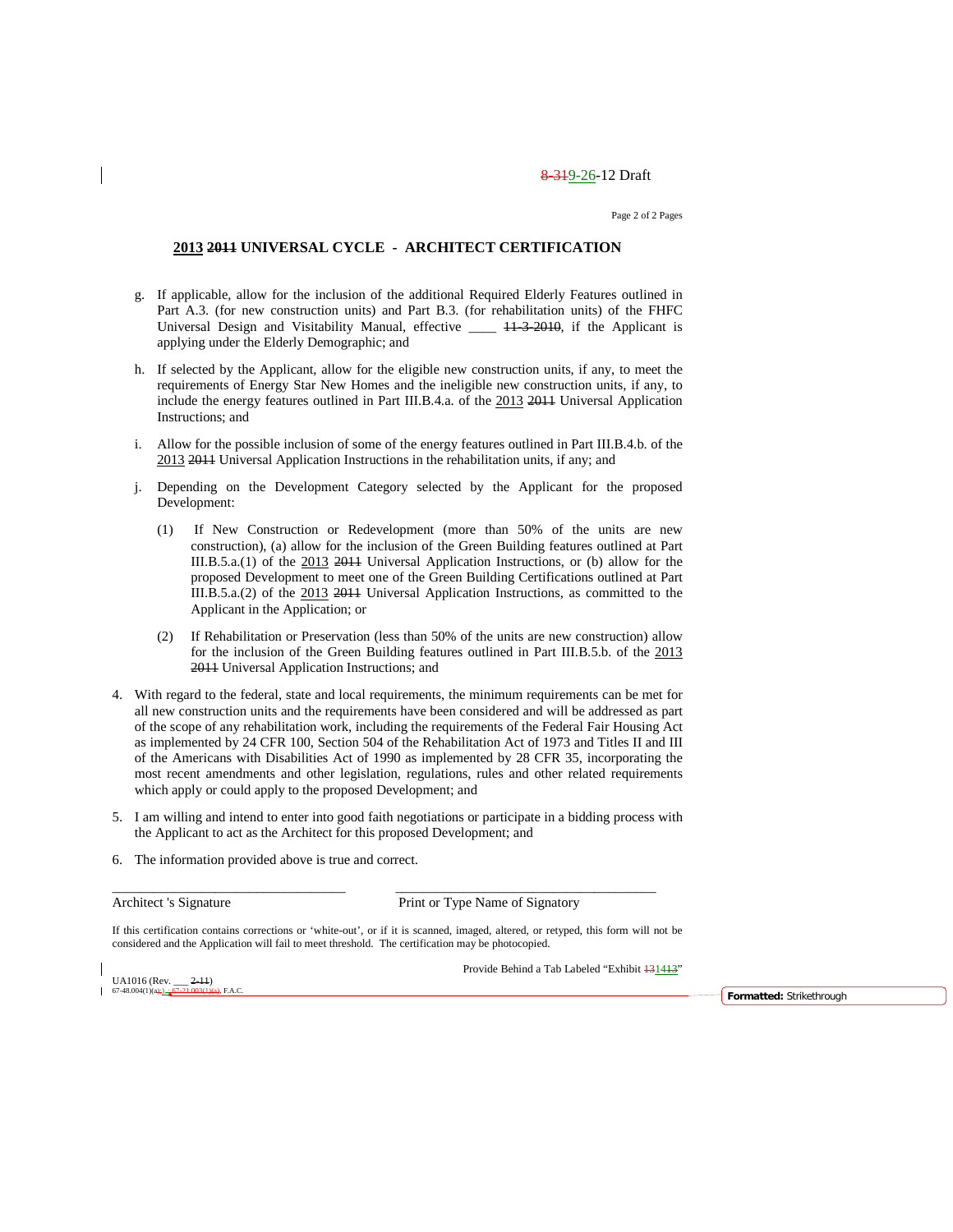### **2013 2011 UNIVERSAL CYCLE - ATTORNEY CERTIFICATION FOR MMRB OR HOME APPLICATIONS ONLY**

|                                                              | Formatted: No underline, Strikethrough |
|--------------------------------------------------------------|----------------------------------------|
|                                                              | Formatted: No underline                |
| (Part III.A.1. of the 2013 2014 Universal Cycle Application) |                                        |
|                                                              |                                        |
|                                                              |                                        |
|                                                              |                                        |
| (street address, city, state)                                |                                        |
|                                                              |                                        |
|                                                              |                                        |
| Florida Bar Number of Signatory:                             |                                        |

I certify that I am a member in good standing of The Florida Bar with the requisite skills and experience to provide the professional services needed by the Applicant to produce the units proposed by this Application. I further certify my willingness and intention to enter into good faith negotiations with the Applicant to act as the attorney of record for this proposed Development and that the information provided above is true and correct.

Attorney's Signature

Print or Type Name of Signatory

\_\_\_\_\_\_\_\_\_\_\_\_\_\_\_\_\_\_\_\_\_\_\_\_\_\_\_\_\_\_\_\_\_\_\_\_\_\_\_\_\_\_\_\_\_\_\_\_

\_\_\_\_\_\_\_\_\_\_\_\_\_\_\_\_\_\_\_\_\_\_\_\_\_\_\_\_\_\_\_\_\_\_\_\_\_\_\_\_\_\_\_\_\_\_\_\_

If this certification contains corrections or 'white-out', or if it is scanned, imaged, altered, or retyped, this form will not be considered and the Application will fail to meet threshold. The certification may be photocopied.

UA1016 (Rev. \_\_\_ 2-11)  $67-48.004(1)(a)$ 

Provide Behind a Tab Labeled "Exhibit  $\frac{441544}{ }$ "

**Formatted:** Strikethrough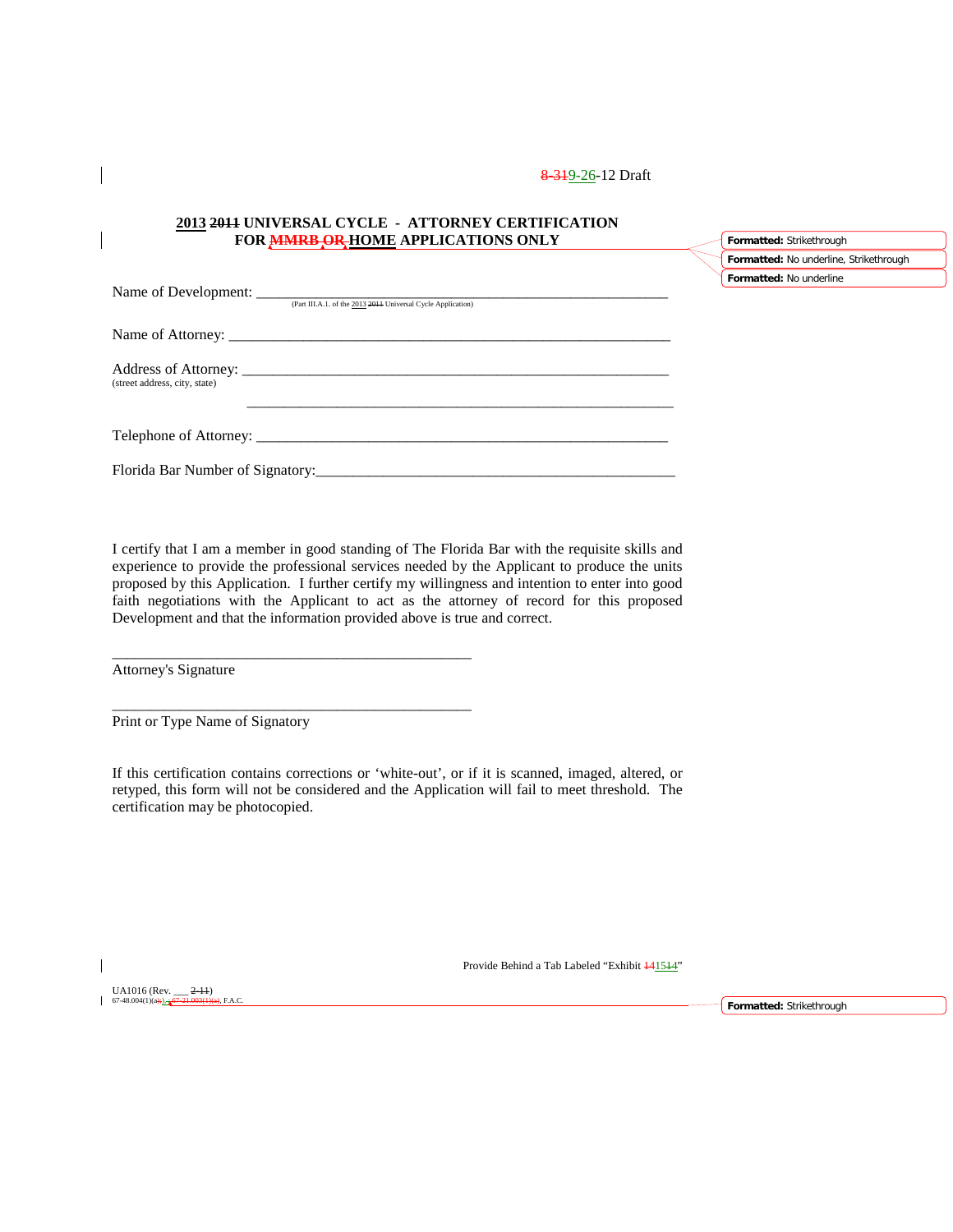### **2013 2011 UNIVERSAL CYCLE - ATTORNEY CERTIFICATION 4% (Competitive and Non-Competitive) and/or9% (Competitive) HOUSING CREDIT APPLICATIONS ONLY**

| (Part III.A.1, of the 2013 2014 Universal Cycle Application) |  |
|--------------------------------------------------------------|--|
|                                                              |  |
|                                                              |  |
| (street address, city, state)                                |  |
| Telephone of Attorney:                                       |  |
|                                                              |  |

I certify that I am a duly licensed attorney in good standing with the requisite skills and experience to provide the professional services needed by the Applicant to produce the units proposed by this Application. I further certify my willingness and intention to enter into good faith negotiations with the Applicant to act as the attorney of record for this proposed Development and that the information provided above is true and correct.

**NOTE**: To the extent that the Corporation requires it, an attorney licensed to practice law in Florida and acceptable to the Corporation must provide the enforceability opinion.

Attorney's Signature

Print or Type Name of Signatory

\_\_\_\_\_\_\_\_\_\_\_\_\_\_\_\_\_\_\_\_\_\_\_\_\_\_\_\_\_\_\_\_\_\_\_\_\_\_\_\_\_\_\_\_\_\_\_\_

\_\_\_\_\_\_\_\_\_\_\_\_\_\_\_\_\_\_\_\_\_\_\_\_\_\_\_\_\_\_\_\_\_\_\_\_\_\_\_\_\_\_\_\_\_\_\_\_

If this certification contains corrections or 'white-out', or if it is scanned, imaged, altered, or retyped, this form will not be considered and the Application will fail to meet threshold. The certification may be photocopied.

Provide Behind a Tab Labeled "Exhibit 451615"

UA1016 (Rev. \_\_\_ 2-11)

67-48.004(1)(a);), ; 67-21.003(1)(a), F.A.C. **Formatted:** Strikethrough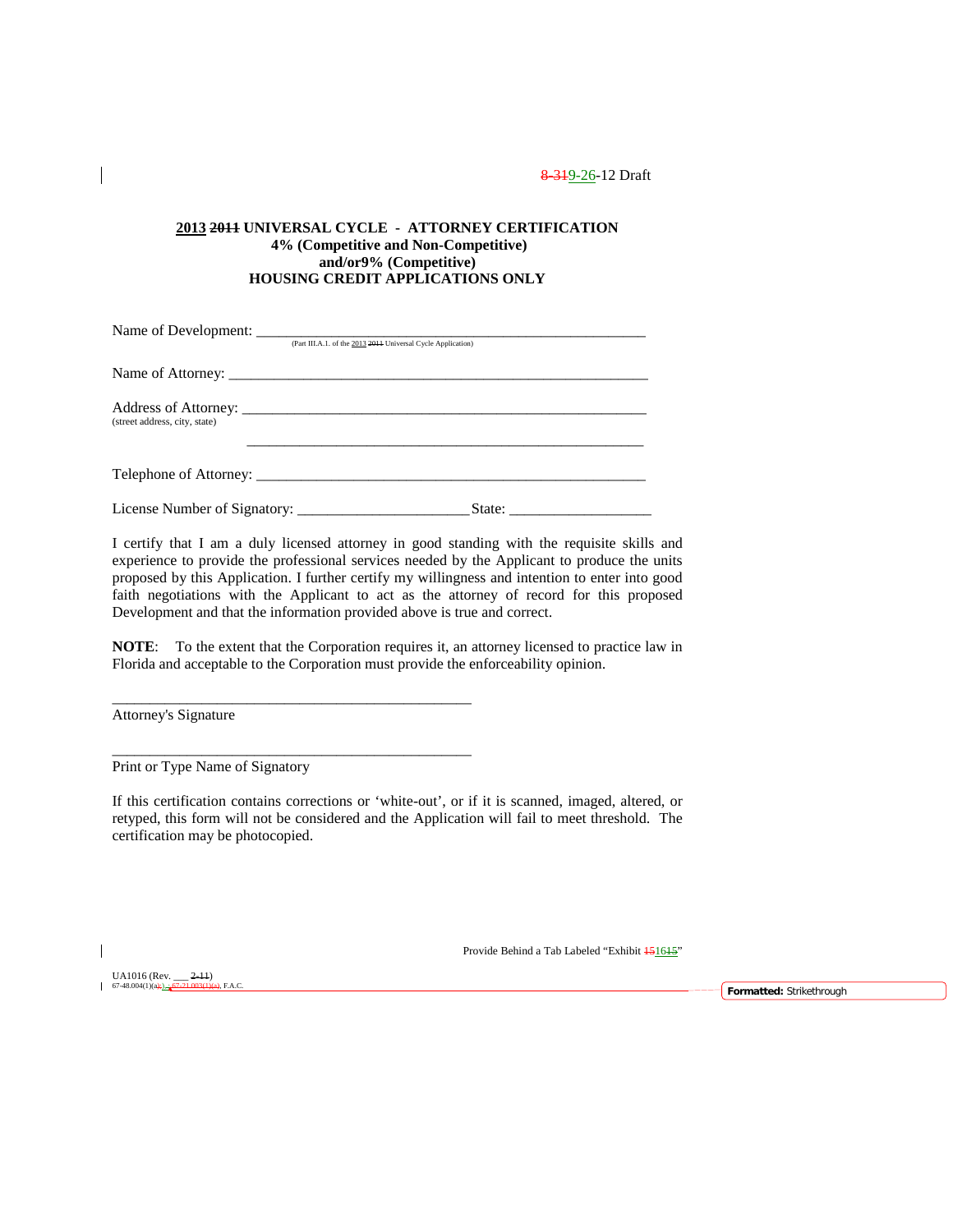### **2013 2011 UNIVERSAL CYCLE - CERTIFICATION OF ACCOUNTANT**

|                               | (Part III.A.1. of the 2013 2014 Universal Cycle Application) |                               |
|-------------------------------|--------------------------------------------------------------|-------------------------------|
|                               |                                                              |                               |
| (street address, city, state) |                                                              |                               |
|                               | Telephone of Accountant:                                     |                               |
|                               |                                                              | State: $\qquad \qquad \qquad$ |

I certify that I am a licensed Certified Public Accountant with the requisite skills and experience to provide the professional services needed by the Applicant to produce the units proposed by this Application and that I have provided professional accounting services on more than one previous affordable housing development and that, if this Application seeks Housing Credits, I have prior experience with tax credit accounting procedures. I further certify my willingness and intention to enter into good faith negotiations with the Applicant to serve as the Accountant for this proposed Development and that the information provided above is true and correct.

Accountant's Signature

Print or Type Name of Signatory

\_\_\_\_\_\_\_\_\_\_\_\_\_\_\_\_\_\_\_\_\_\_\_\_\_\_\_\_\_\_\_\_\_\_\_\_\_\_\_\_\_\_\_\_\_\_\_\_

\_\_\_\_\_\_\_\_\_\_\_\_\_\_\_\_\_\_\_\_\_\_\_\_\_\_\_\_\_\_\_\_\_\_\_\_\_\_\_\_\_\_\_\_\_\_\_\_

If this certification contains corrections or 'white-out', or if it is scanned, imaged, altered, or retyped, this form will not be considered and the Application will fail to meet threshold. The certification may be photocopied.

UA1016 (Rev.  $-2-11$ )<br>67-48.004(1)(a):  $+67-21.003(1)$ 

Provide Behind a Tab Labeled "Exhibit  $\frac{161716}{16}$ "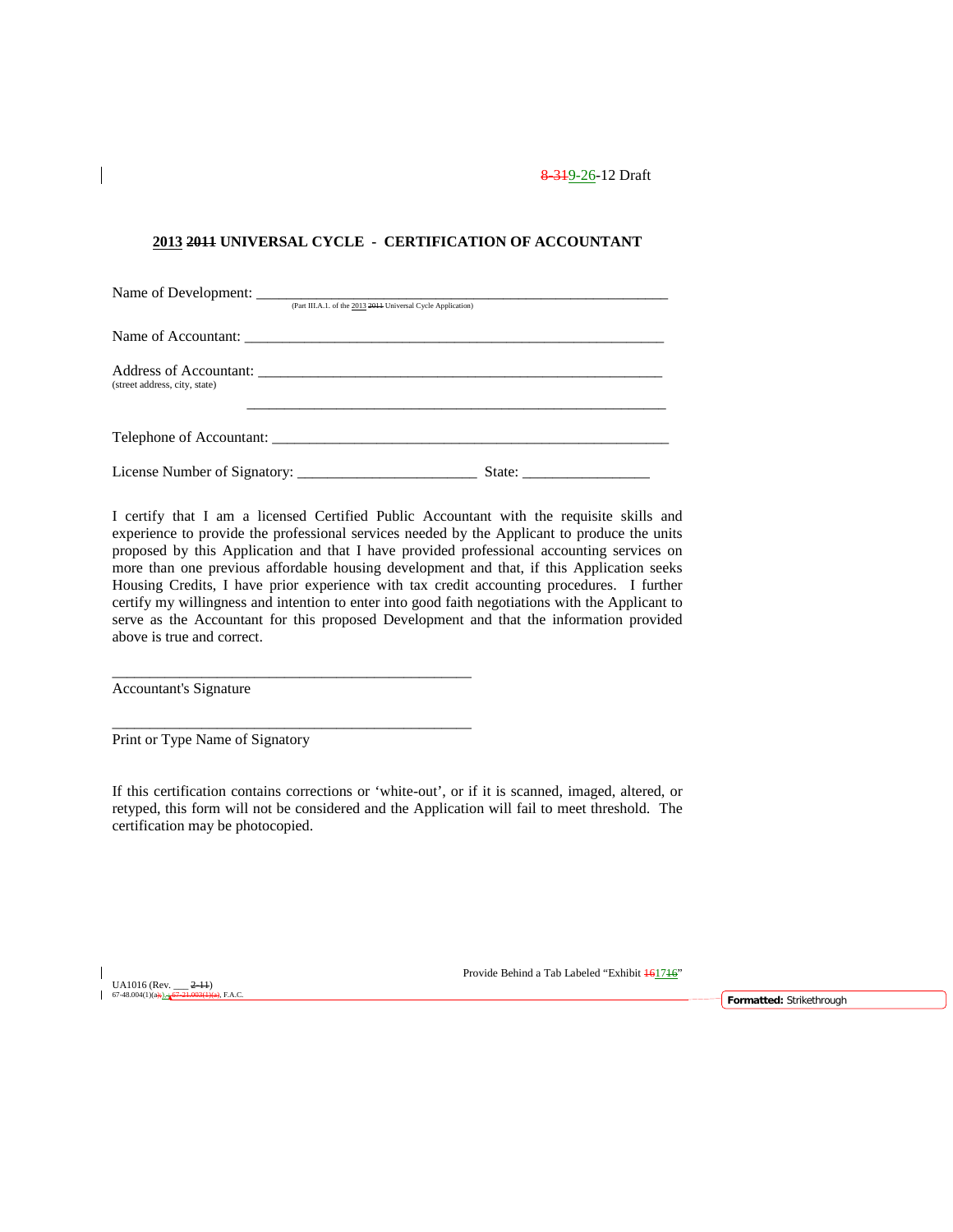### 8-319-26-12 Draft **2013 2011 UNIVERSAL CYCLE - SERVICE PROVIDER OR PRINCIPAL OF SERVICE PROVIDER CERTIFICATION**

### **ASSISTED LIVING FACILITY DEVELOPMENTS ONLY**

|                               | (Part III.A.1. of the 2013 2011 Universal Cycle Application) |
|-------------------------------|--------------------------------------------------------------|
|                               |                                                              |
| Name of principal of Service  |                                                              |
| (street address, city, state) | Address of Service Provider:                                 |
|                               |                                                              |

I certify that I have the requisite skills and knowledge of assisted living facility service provision to successfully provide or coordinate services for the residents of this Development, as proposed by this Application. I further certify that I have specific experience in assisted living service provision or coordination and have successfully provided or coordinated services for at least two (2) assisted living facilities for at least two (2) years each, at least one (1) of which consists of a total number of units no less than 50 percent of the total number of units in the Development proposed by this Application, as evidenced by the prior experience chart provided in this Application, and that I am knowledgeable of all federal, state and local requirements and the requirements of the Federal Fair Housing Act as implemented by 24 CFR 100, Section 504 of the Rehabilitation Act of 1973 and Titles II and III of the Americans with Disabilities Act of 1990 as implemented by 28 CFR 35, Assisted Living Facility and licensure requirements as implemented by Chapter 429, Part I, F.S. and Rule Chapter 58A-5, F.A.C., incorporating the most recent amendments and other legislation, regulations, rules and other related requirements which apply or could apply to the proposed Development. I further certify that the information provided above is true and correct.

Signature of Service Provider or principal of Print or Type Name of Signatory Service Provider

If this certification contains corrections or 'white-out', or if it is scanned, imaged, altered, or retyped, this form will not be considered and the Application will fail to meet threshold. The certification may be photocopied.

\_\_\_\_\_\_\_\_\_\_\_\_\_\_\_\_\_\_\_\_\_\_\_\_\_\_\_\_\_\_\_\_\_\_\_\_\_\_\_\_\_ \_\_\_\_\_\_\_\_\_\_\_\_\_\_\_\_\_\_\_\_\_\_\_\_\_\_\_\_\_\_\_\_\_\_\_\_\_\_

UA1016 (Rev.  $\frac{2-11}{67-21.003(1)}$ 

Provide Behind a Tab Labeled "Exhibit  $\frac{171817}{7}$ "

67-48.004(1)(a);), ; 67-21.003(1)(a), F.A.C. **Formatted:** Strikethrough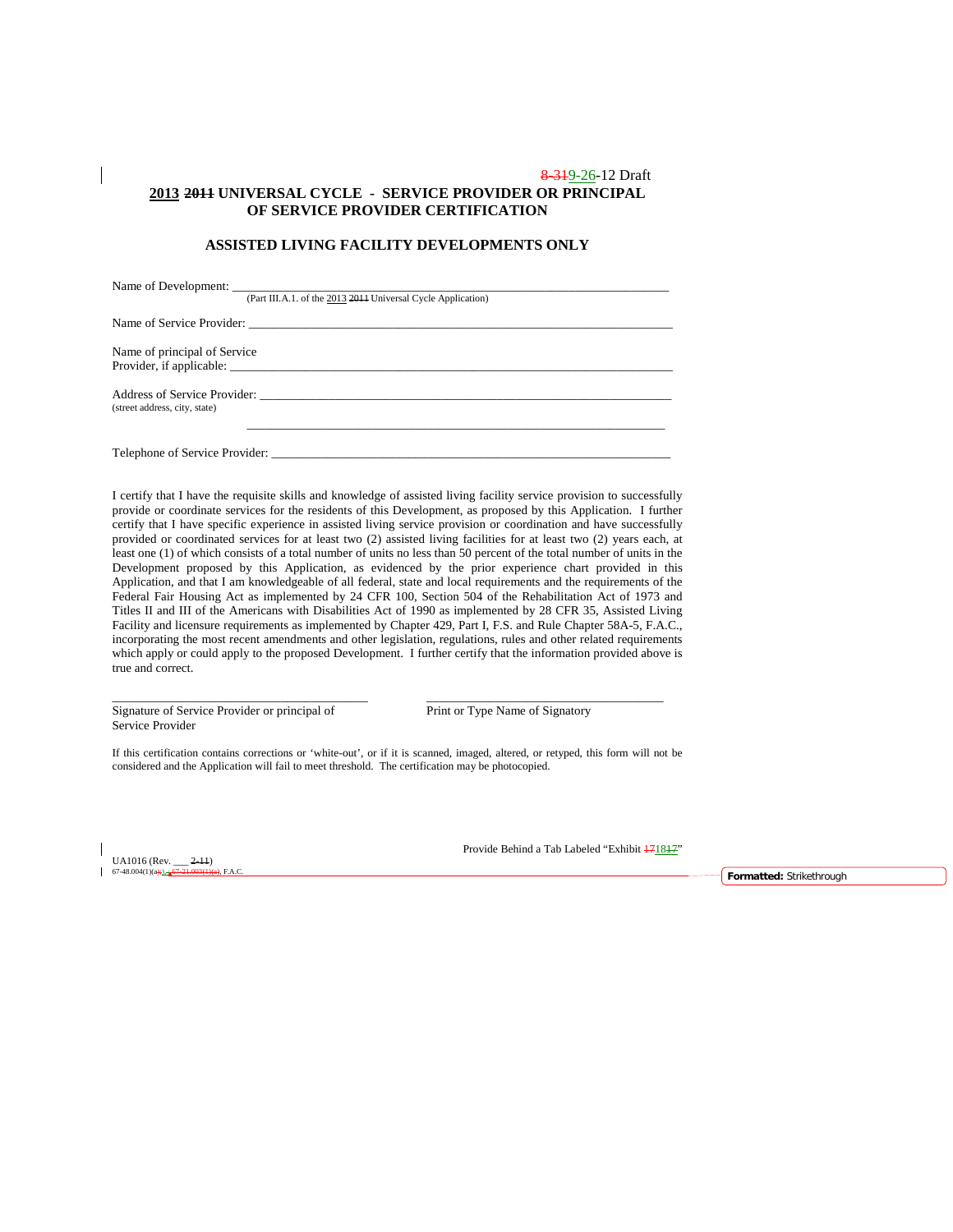#### **2013 2011 UNIVERSAL CYCLE - LOCAL GOVERNMENT VERIFICATION OF QUALIFICATION AS URBAN IN-FILL DEVELOPMENT**

| $\frac{1}{2}$                                                    | (Part III.A.1. of the 2013 2014 Universal Cycle Application) |                                                                                                                                                                                                                                                                                                                                                  |
|------------------------------------------------------------------|--------------------------------------------------------------|--------------------------------------------------------------------------------------------------------------------------------------------------------------------------------------------------------------------------------------------------------------------------------------------------------------------------------------------------|
|                                                                  |                                                              |                                                                                                                                                                                                                                                                                                                                                  |
| and county if located in the unincorporated area of the county.) |                                                              | (At a minimum, provide the address assigned by the United States Postal Service, including the address number, street name and city, and/or if the address has not<br>yet been assigned, provide (i) the street name, closest designated intersection and city if located within a city or (ii) the street name, closest designated intersection |
| Local Government:                                                |                                                              |                                                                                                                                                                                                                                                                                                                                                  |
| The City/County of                                               | (Name of City or County)                                     | confirms that the Development                                                                                                                                                                                                                                                                                                                    |
| $\cdots$ . The state of the state $\cdots$                       |                                                              |                                                                                                                                                                                                                                                                                                                                                  |

identified above meets the following criteria:

Name of Development:

- 1. The proposed Development is located on a site or in an area that is targeted for in-fill housing or neighborhood revitalization by the local, county, state or federal government as evidenced by its inclusion in a HUD Empowerment/Enterprise Zone; a HUD-approved Neighborhood Revitalization Strategy; Florida Enterprise Zone; area designated under a Community Development Block Grant (CDBG); area designated as HOPE VI or a Front Porch Florida Community; or a Community Redevelopment Area as described and defined in the Florida Community Redevelopment Act of 1969; or the proposed Development is located in a qualified census tract and the development of which contributes to a concerted community revitalization plan; and
- 2. The site is in an area that is already developed and is part of an incorporated area or existing urban service area; and
- 3. The proposed Development is not located within the Small County Category.

#### **CERTIFICATION**

\_\_\_\_\_\_\_\_\_\_\_\_\_\_\_\_\_\_\_\_\_\_\_\_\_\_\_\_\_\_\_\_\_\_\_\_\_\_\_ \_\_\_\_\_\_\_\_\_\_\_\_\_\_\_\_\_\_\_\_\_\_\_\_\_\_\_\_\_\_\_\_\_\_\_\_

I certify that the above information is true and correct.

UA1016 (Rev.  $\frac{2-11}{67-48.004(1)(a) + \frac{1}{24}}$  (67-21.003(1)(

Signature Print or Type Name

\_\_\_\_\_\_\_\_\_\_\_\_\_\_\_\_\_\_\_\_\_\_\_\_\_\_\_\_\_\_\_\_\_\_\_\_

Print or Type Title

This certification must be signed by the chief appointed official (staff) responsible for such approvals, Mayor, City Manager, County Manager/Administrator/ Coordinator, or Chairperson of the City Council or County Commission. Other signatories are not acceptable. If this certification is inappropriately signed, the Application will not qualify as an Urban In-Fill Development.

If the certification contains corrections or 'white-out' or if it is scanned, imaged, altered, or retyped, the Application will fail to qualify as an Urban In-Fill Development. The certification may be photocopied.

Provide Behind a Tab Labeled "Exhibit 20"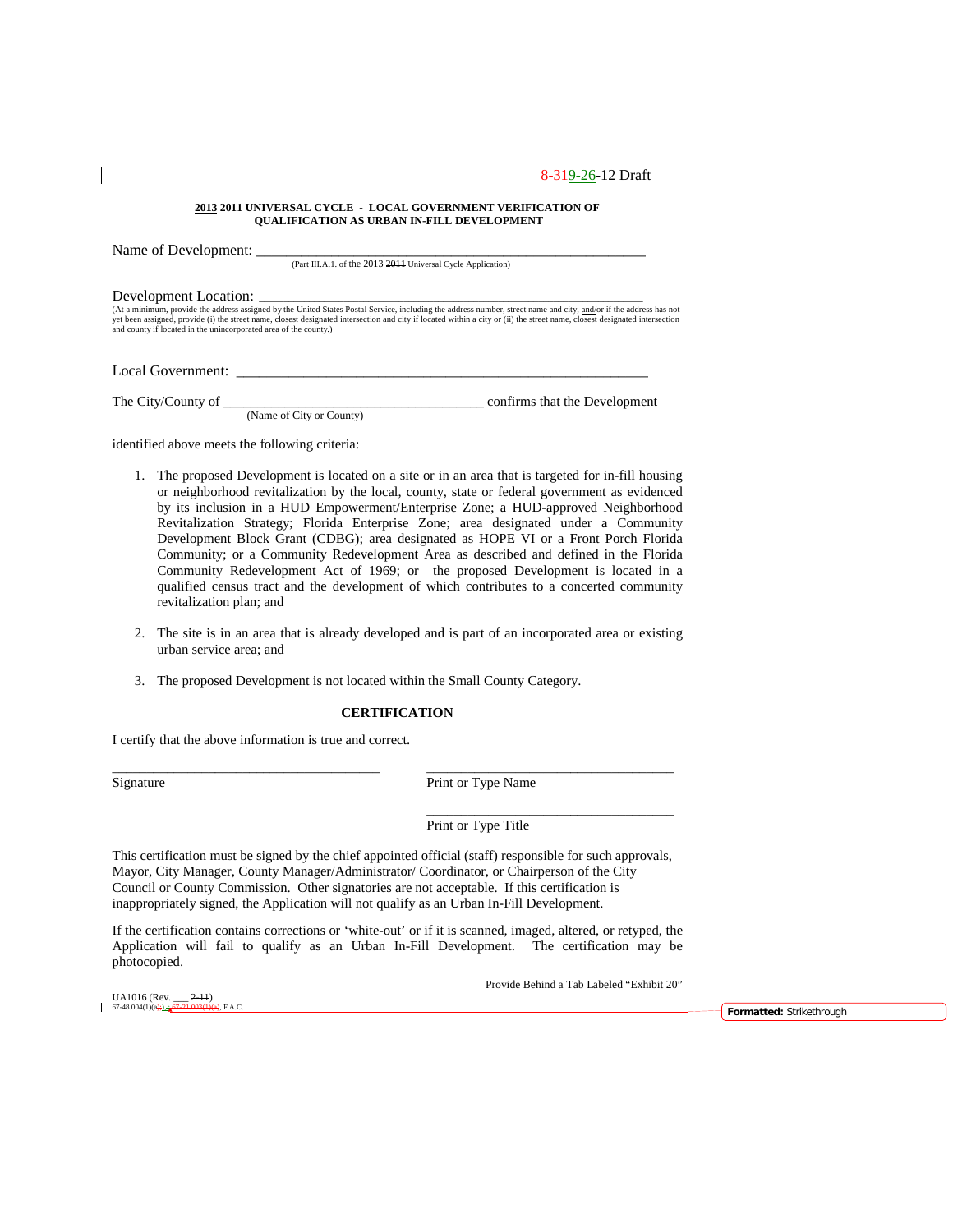#### 8 3 1 9 - 26 - 12 Draft **2013 2011 UNIVERSAL CYCLE - LOCAL GOVERNMENT CERTIFICATION OF PUBLIC HOUSING REVITALIZATION IN A LOCAL COMMUNITY REDEVELOPMENT OR REVITALIZATION PLAN**

Name of Development:

(Part III.A.1. of the 2013 2011 Universal Cycle Application)

Development Location:<br>(At a minimum, provide the address assigned by the United States Postal Service, including the address number, street name and city, <u>and/</u>or if the address has not yet been assigned, provide (i) the street name, closest designated intersection and city if located within a city or (ii) the street name, closest designated intersection<br>and county if located in the unincorporated area of

The City/County of \_\_\_\_\_\_\_\_\_\_\_\_\_\_\_\_\_\_\_\_\_\_\_\_\_\_\_\_\_\_\_\_\_\_\_\_\_\_ confirms that the Development identified above meets the following criteria:

(1) The proposed Development is located within the Medium County Category; and

- (2) The proposed Development is located in an area for which a Local Government has approved and adopted by ordinance, resolution, and or other legal action a community redevelopment or revitalization plan that:
	- specifies geographic boundaries, which include the physical location of the Development;
	- provides funding through a dedicated local source for such purposes as infrastructure, transit and residential development; and has other projects actively underway to implement the plan; and
	- is evidenced by its inclusion in an area designated under a Community Development Block Grant (CDBG); a Community Redevelopment Area as described and defined in the Florida Community Redevelopment Act of 1969; or another geographically defined sub-area for which there is a plan adopted by the Local Government.

### **CERTIFICATION**

I certify that the above information is true and correct. The Applicant's proposed Development is physically located in the following community redevelopment or revitalization plan:

(Name of Community Redevelopment or Revitalization Plan)

that is approved and adopted by:

\_\_\_\_\_\_\_\_\_\_\_\_\_\_\_\_\_\_\_\_\_\_\_\_\_\_\_\_\_\_\_\_\_\_\_\_\_\_\_\_\_\_\_\_\_\_\_\_\_\_\_\_\_\_\_\_\_\_\_\_\_\_\_\_\_\_\_\_\_\_\_\_\_\_\_\_\_\_\_\_\_\_\_\_\_\_\_\_\_\_\_\_\_\_\_\_\_\_\_\_\_\_\_\_\_\_\_\_\_\_\_. (Reference Official Action, Cite Ordinance or Resolution Number)

|  | signature |
|--|-----------|
|  |           |

\_\_\_\_\_\_\_\_\_\_\_\_\_\_\_\_\_\_\_\_\_\_\_\_\_\_\_\_\_\_\_\_\_\_\_\_\_\_ \_\_\_\_\_\_\_\_\_\_\_\_\_\_\_\_\_\_\_\_\_\_\_\_\_\_\_\_\_\_\_\_\_\_ Print or Type Name

\_\_\_\_\_\_\_\_\_\_\_\_\_\_\_\_\_\_\_\_\_\_\_\_\_\_\_\_\_\_\_\_\_\_\_\_\_\_ Print or Type Title

This certification must be signed by the chief appointed official (staff) responsible for such approvals, Mayor, City Manager, County Manager/Administrator/ Coordinator, or Chairperson of the City Council or County Commission. Other signatories are not acceptable. If this certification is inappropriately signed, the Application will not qualify as a Public Housing Revitalization Development.

If the certification contains corrections or 'white-out' or if it is scanned, imaged, altered, or retyped, the Application will fail to qualify as a Public Housing Revitalization Development. The certification may be photocopied.

UA1016 (Rev. \_\_\_ 2-11)

Provide Behind a Tab Labeled "Exhibit 20"

67-48.004(1)(a);), ; 67-21.003(1)(a), F.A.C. **Formatted:** Strikethrough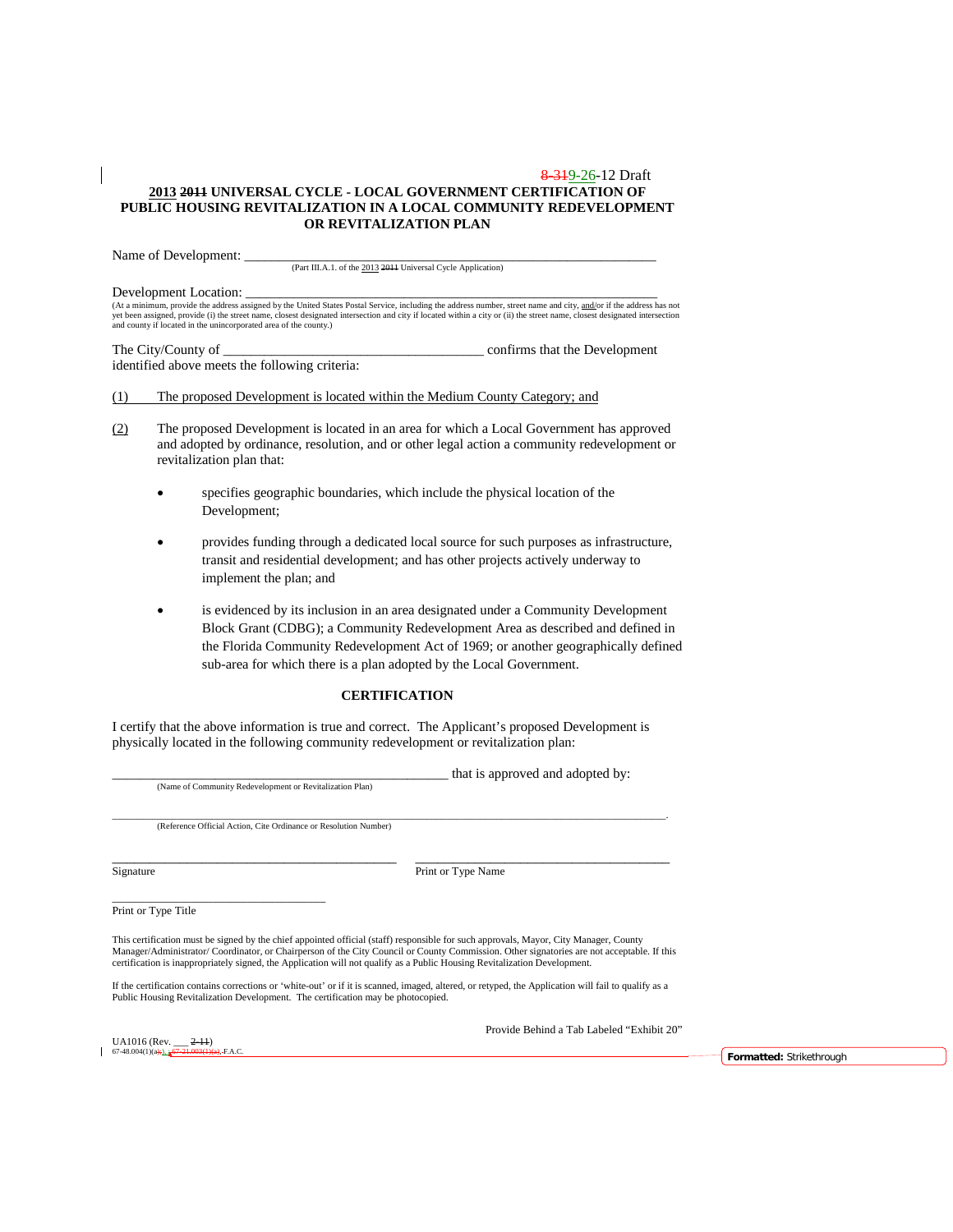#### 8-319-26-12 Draft **2013 2011 UNIVERSAL CYCLE - LOCAL GOVERNMENT VERIFICATION OF QUALIFICATION AS A TOD DEVELOPMENT**

Name of Development: \_\_\_\_\_\_\_\_\_\_\_\_\_\_\_\_\_\_\_\_\_\_\_\_\_\_\_\_\_\_\_\_\_\_\_\_\_\_\_\_\_\_\_\_\_\_\_\_\_\_\_\_\_\_\_\_\_\_

(Part III.A.1. of the 2013 2011 Universal Cycle Application)

Development Location:<br>(At a minimum, provide the address assigned by the United States Postal Service, including the address number, street name and city, and/or if the address has not<br>yet been assigned, provide (i) the st

The undersigned Local Government official certifies that the proposed Development (identified above) is located within the area identified below which has been designated by the Local Government planning agency in its comprehensive plan, land use plan, land development code, or zoning code as a Transit-Oriented Development, Transit Oriented Development District, Rapid Transit Zone, Transit Village, or Rapid Transit Development Impact Zone:

| ٠         | <b>Broward County:</b>                                                                                                                                                                          | Deerfield Beach TOD                                                                                                                                                                  |                                     | Sheridan Station TOD                                                                                                                                                                                                                                                                                                                                                                                                                                                                                                                                                                                                                                                                                                                                                                            |                          |
|-----------|-------------------------------------------------------------------------------------------------------------------------------------------------------------------------------------------------|--------------------------------------------------------------------------------------------------------------------------------------------------------------------------------------|-------------------------------------|-------------------------------------------------------------------------------------------------------------------------------------------------------------------------------------------------------------------------------------------------------------------------------------------------------------------------------------------------------------------------------------------------------------------------------------------------------------------------------------------------------------------------------------------------------------------------------------------------------------------------------------------------------------------------------------------------------------------------------------------------------------------------------------------------|--------------------------|
| $\bullet$ | Miami-Dade County:                                                                                                                                                                              |                                                                                                                                                                                      |                                     |                                                                                                                                                                                                                                                                                                                                                                                                                                                                                                                                                                                                                                                                                                                                                                                                 |                          |
|           | <b>Allapattah Station</b><br><b>Brickell Station</b><br><b>Brownsville Station</b><br>Civic Center Station<br><b>Coconut Grove Station</b><br><b>Culmer Station</b><br>Dadeland North Metrorail | Dadeland South Metrorail<br><b>Douglas Rd. Station</b><br><b>Earlington Heights Station</b><br><b>Government Center Station</b><br>Northside Station<br>Okeechobee Metrorail Station | Dr. Martin Luther King, Jr. Station | City of Opa-Locka TOD<br>Overtown Arena Station<br>Santa Clara Station<br>South Miami Station<br>Tri-Rail MetroRail Station<br><b>University Station</b><br>Vizcaya Station                                                                                                                                                                                                                                                                                                                                                                                                                                                                                                                                                                                                                     |                          |
|           | Orange County:                                                                                                                                                                                  | Sand Lake Station TOD                                                                                                                                                                |                                     |                                                                                                                                                                                                                                                                                                                                                                                                                                                                                                                                                                                                                                                                                                                                                                                                 |                          |
|           | Palm Beach County:                                                                                                                                                                              | Lake Worth TriRail Station TOD                                                                                                                                                       |                                     | West Palm Beach Station/Seaboard Station                                                                                                                                                                                                                                                                                                                                                                                                                                                                                                                                                                                                                                                                                                                                                        |                          |
|           | Seminole County:                                                                                                                                                                                | City of Longwood Transit Village                                                                                                                                                     |                                     |                                                                                                                                                                                                                                                                                                                                                                                                                                                                                                                                                                                                                                                                                                                                                                                                 |                          |
| $\bullet$ | Volusia County:                                                                                                                                                                                 | Fort Florida/DeBary Station TOD                                                                                                                                                      |                                     |                                                                                                                                                                                                                                                                                                                                                                                                                                                                                                                                                                                                                                                                                                                                                                                                 |                          |
|           | and Rehabilitation, Redevelopment, or Acquisition and Redevelopment.                                                                                                                            | <b>CERTIFICATION</b>                                                                                                                                                                 |                                     | Application, it must (i) be located in one of the above areas, (ii) meet the scoring criteria outlined in the Proximity section of<br>the Application to achieve a Transit Service Score of at least $5\cancel{6}$ points, based on the proposed Development's proximity to a<br>Public Rail Station, (iii) the Applicant's Competitive HC request amount must be at least 40 percent of the Maximum<br>Competitive HC Request for the applicable County inclusive of any DDA/QCT bonus, and (iv) at least 75 50 of the proposed<br>Development's set-aside units must be located within the designated TOD area, and (v) the Applicant must have selected and<br>qualified at Part III.A.3.a. of the Application for the Development Category of New Construction, Rehabilitation, Acquisition | Formatted: Strikethrough |
|           | I certify that the City/County of                                                                                                                                                               |                                                                                                                                                                                      |                                     | has vested in me the authority                                                                                                                                                                                                                                                                                                                                                                                                                                                                                                                                                                                                                                                                                                                                                                  |                          |
|           | to certify that the foregoing information is true and correct.                                                                                                                                  | (Name of City/County)                                                                                                                                                                |                                     |                                                                                                                                                                                                                                                                                                                                                                                                                                                                                                                                                                                                                                                                                                                                                                                                 |                          |
| Signature |                                                                                                                                                                                                 |                                                                                                                                                                                      | Print or Type Name                  |                                                                                                                                                                                                                                                                                                                                                                                                                                                                                                                                                                                                                                                                                                                                                                                                 |                          |
|           |                                                                                                                                                                                                 |                                                                                                                                                                                      | Print or Type Title                 |                                                                                                                                                                                                                                                                                                                                                                                                                                                                                                                                                                                                                                                                                                                                                                                                 |                          |
|           | Development and it is inappropriately signed, the Application will not qualify as a TOD Development.                                                                                            |                                                                                                                                                                                      |                                     | This certification must be signed by the chief appointed official (staff) responsible for determination of issues related to transportation or<br>planning. Signatures from local elected officials are not acceptable, nor are other signatories. If the certification is applicable to this                                                                                                                                                                                                                                                                                                                                                                                                                                                                                                   |                          |
|           | TOD Development. The certification may be photocopied.                                                                                                                                          |                                                                                                                                                                                      |                                     | If this certification contains corrections or 'white-out', or if it is scanned, imaged, altered, or retyped, the Application will not qualify as a                                                                                                                                                                                                                                                                                                                                                                                                                                                                                                                                                                                                                                              |                          |
|           | UA1016 (Rev. ___ <del>2-11</del> )                                                                                                                                                              |                                                                                                                                                                                      |                                     | Provide Behind a Tab Labeled "Exhibit 20"                                                                                                                                                                                                                                                                                                                                                                                                                                                                                                                                                                                                                                                                                                                                                       |                          |

67-48.004(1)(a);),  $\frac{1}{67}$ -21.003(1)(a), F.A.C.

 $\overline{\phantom{a}}$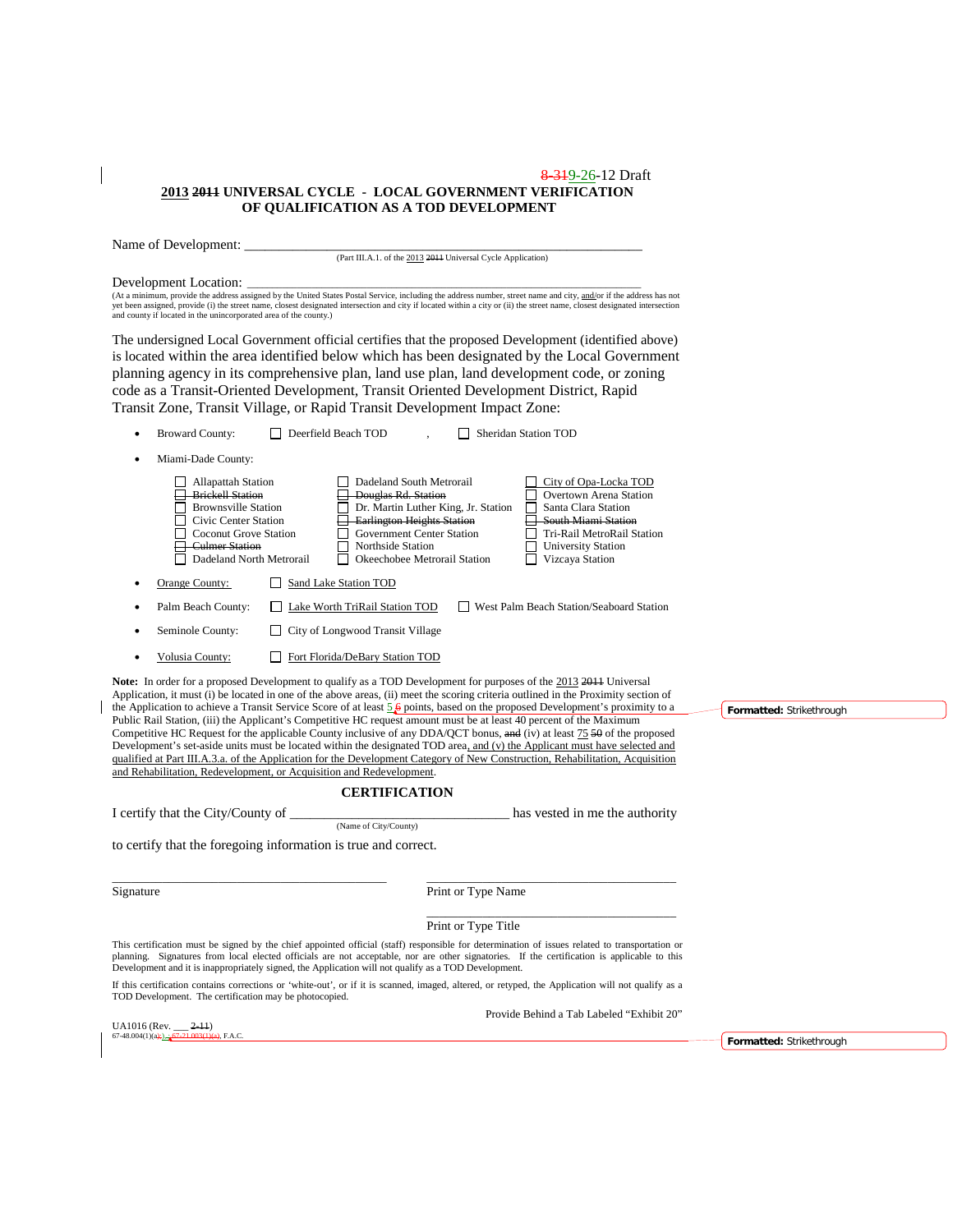#### **2013 UNIVERSAL CYCLE - LOCAL GOVERNMENT CERTIFICATION OF PUBLIC-PRIVATE PARTNERSHIP FOR PROPOSED DEVELOPMENT**

| (Part III.A.1. of the 2013 Universal Cycle Application)                                                                                                                                                                                                                                                                               |
|---------------------------------------------------------------------------------------------------------------------------------------------------------------------------------------------------------------------------------------------------------------------------------------------------------------------------------------|
| Development Location:                                                                                                                                                                                                                                                                                                                 |
| (At a minimum, provide the address assigned by the United States Postal Service, including the address number, street name and city, and/or if the address has not yet been assigned, provide                                                                                                                                         |
| (i) the street name, closest designated intersection and city if located within a city or (ii) the street name, closest designated intersection and county if located in the unincorporated area of the<br>county.)                                                                                                                   |
| The Application Deadline for the 2013 Universal Application Cycle is stated on the FHFC Website                                                                                                                                                                                                                                       |
|                                                                                                                                                                                                                                                                                                                                       |
| The City/County of<br>confirms the existence of a public-private partnership                                                                                                                                                                                                                                                          |
| between the Local Government (the "Local Government Party") and the Developer entity identified in the Application (at least<br>one (1) if Co-Developers) or with at least one (1) Principal of the Developer entity as identified in the Application (the                                                                            |
| "Developer Party") and it confirms the following with regard to the Development referenced above. A PHA is not considered                                                                                                                                                                                                             |
| to be a Local Government.                                                                                                                                                                                                                                                                                                             |
| The Local Government Party has made the following contribution(s) for the proposed Development (identify all that                                                                                                                                                                                                                     |
| apply, but at least one of the following must be selected):                                                                                                                                                                                                                                                                           |
| Owns the land, and has owned the land for a period of at least one (1) year prior to the Application Deadline                                                                                                                                                                                                                         |
| for the 2013 Universal Application Cycle, and has committed to donate it to the Applicant for the proposed                                                                                                                                                                                                                            |
| Development (as demonstrated by the site control document(s) provided in the Application).                                                                                                                                                                                                                                            |
| and/or                                                                                                                                                                                                                                                                                                                                |
| $\Box$<br>Has committed to provide financial support for the proposed Development which amounts to a minimum                                                                                                                                                                                                                          |
| amount of 10 percent of the Total Development Cost (as demonstrated by both the financing document(s)                                                                                                                                                                                                                                 |
| and the Pro Forma provided in the Application).                                                                                                                                                                                                                                                                                       |
| and                                                                                                                                                                                                                                                                                                                                   |
|                                                                                                                                                                                                                                                                                                                                       |
| The above-referenced public-private partnership was secured through a competitive application process, the award of<br>which was approved and adopted by ordinance or resolution at least one (1) year prior to the Application Deadline for the                                                                                      |
| 2013 Universal Application Cycle.                                                                                                                                                                                                                                                                                                     |
| and                                                                                                                                                                                                                                                                                                                                   |
|                                                                                                                                                                                                                                                                                                                                       |
| As of the Application Deadline for the 2013 Universal Application Cycle, the Local Government, a subsidiary of the                                                                                                                                                                                                                    |
| Local Government Party has entered into a development agreement with the Developer Party. Indicate the following<br>parties involved in the development agreement. It is not required that a copy of the development agreement be attached                                                                                            |
| to this form or that it be included in the Application.                                                                                                                                                                                                                                                                               |
|                                                                                                                                                                                                                                                                                                                                       |
| Developer Party that meets the above requirements:                                                                                                                                                                                                                                                                                    |
|                                                                                                                                                                                                                                                                                                                                       |
| <b>Local Government Party:</b>                                                                                                                                                                                                                                                                                                        |
|                                                                                                                                                                                                                                                                                                                                       |
| <b>CERTIFICATION</b>                                                                                                                                                                                                                                                                                                                  |
| I certify that the City/County identified above has vested in me the authority to certify that the foregoing information is true                                                                                                                                                                                                      |
| and correct.                                                                                                                                                                                                                                                                                                                          |
|                                                                                                                                                                                                                                                                                                                                       |
| Print or Type Name<br>Signature                                                                                                                                                                                                                                                                                                       |
|                                                                                                                                                                                                                                                                                                                                       |
| Print or Type Title                                                                                                                                                                                                                                                                                                                   |
| This certification must be signed by the chief appointed official (staff) responsible for such approvals, Mayor, City Manager, County Manager/Administrator/<br>Coordinator, or Chairperson of the City Council or County Commission. Other signatories are not acceptable. If this certification is inappropriately signed or if the |
| certification contains corrections or 'white-out' or if it is scanned, imaged, altered, or retyped, the Application will not qualify for the Public Private Partnership<br>for Proposed Development ranking goal. The certification may be photocopied.                                                                               |
|                                                                                                                                                                                                                                                                                                                                       |
| Provide Behind a Tab Labeled "Exhibit 20"                                                                                                                                                                                                                                                                                             |

**nderline**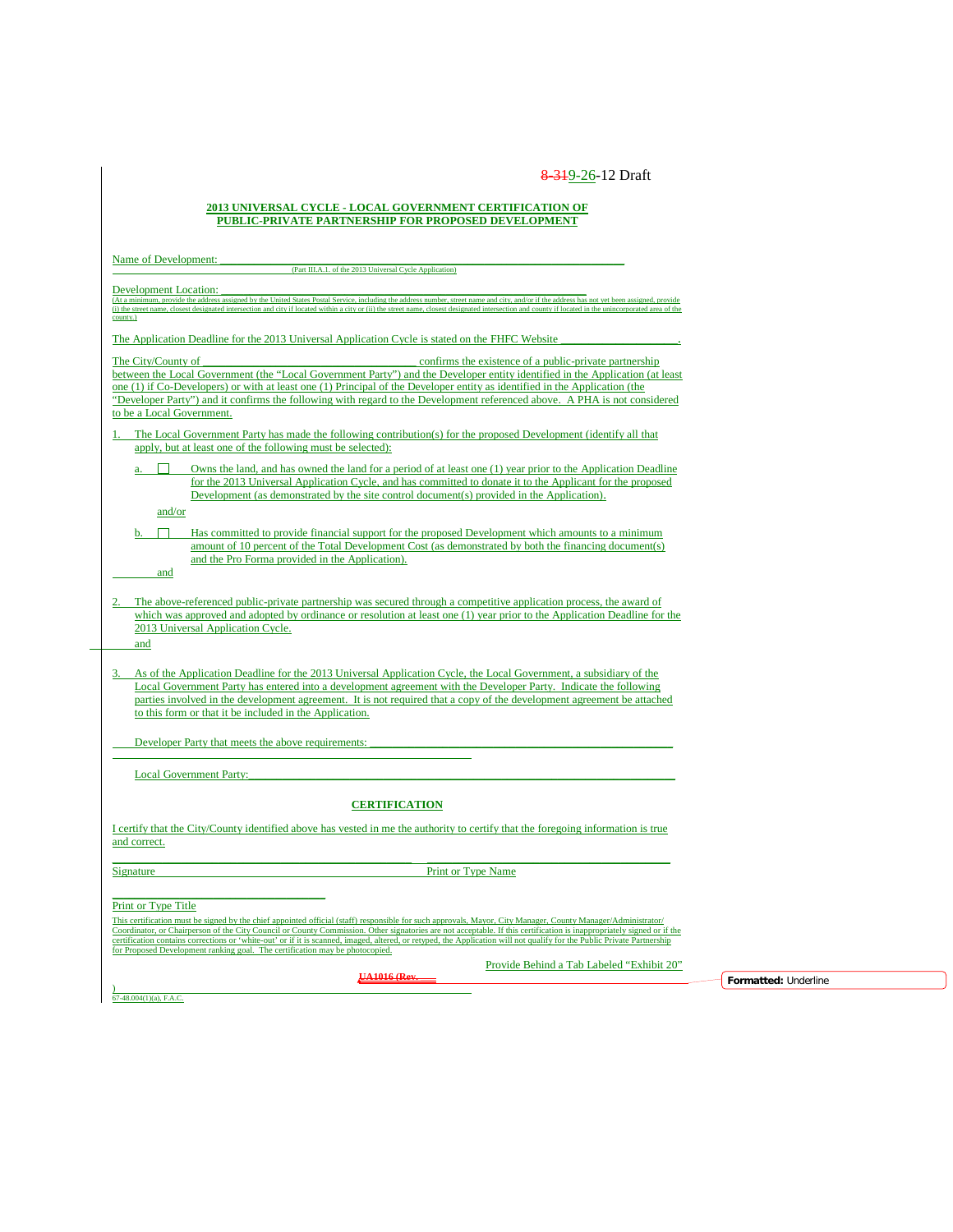#### **2013 2011 UNIVERSAL CYCLE - SURVEYOR CERTIFICATION OF DEVELOPMENT LOCATION POINT FOR MMRB AND NON-COMPETITIVE HC APPLICATIONS**

Name of Development:

(Part III.A.1. of the 2013 2011 Universal Cycle Application)

Development Location \*:

(At a minimum, provide the address assigned by the United States Postal Service, including the address number, street name and city, and/or if the address has not yet been assigned, provide (i) the street name, closest designated intersection and city if located within a city or (ii) the street name, closest designated intersection<br>and county if located in the unincorporated area of reflect the Scattered Site where the Development Location Point is located.)

The undersigned Florida licensed surveyor confirms that the method used to determine the following latitude and longitude coordinates conforms to Rule 5J-17, F.A.C., formerly 61G17-6, F.A.C.:

| State the       |         |         |                        |         |         |                        |
|-----------------|---------|---------|------------------------|---------|---------|------------------------|
| Development     |         |         |                        | w       |         |                        |
| Location Point. | Degrees | Minutes | Seconds (truncated)    | Degrees | Minutes | Seconds (truncated     |
|                 |         |         | after 1 decimal place) |         |         | after 1 decimal place) |

\*If the proposed Development will be financed with Florida Housing-issued MMRB and it consists of Scattered Sites, is a part of the boundary of each Scattered Site located within 1/2 mile of the Scattered Site with the most its?  $\Box$  Yes or  $\Box$  No (Must check one if Development consists of Scattered Sites.)

If the Corporation discovers that there are any false statements made in this certification, the Corporation will forward a copy to the State of Florida Department of Business and Professional Regulation for investigation.

**CERTIFICATION** - Under penalties of perjury, I declare that the foregoing statement is true and correct.

\_\_\_\_\_\_\_\_\_\_\_\_\_\_\_\_\_\_\_\_\_\_\_\_\_\_\_\_\_\_\_\_\_\_\_\_\_ \_\_\_\_\_\_\_\_\_\_\_\_\_\_\_\_\_\_\_\_\_\_\_\_\_\_\_\_\_\_\_\_\_\_\_\_\_\_\_ Signature Print or Type Name and Title of Signatory

Florida License Number Name of Surveyor

\_\_\_\_\_\_\_\_\_\_\_\_\_\_\_\_\_\_\_\_\_\_\_\_\_\_\_\_\_\_\_\_\_\_\_\_\_ \_\_\_\_\_\_\_\_\_\_\_\_\_\_\_\_\_\_\_\_\_\_\_\_\_\_\_\_\_\_\_\_\_\_\_\_\_\_\_\_

\_\_\_\_\_\_\_\_\_\_\_\_\_\_\_\_\_\_\_\_\_\_\_\_\_\_\_\_\_\_\_\_\_\_\_\_\_ \_\_\_\_\_\_\_\_\_\_\_\_\_\_\_\_\_\_\_\_\_\_\_\_\_\_\_\_\_\_\_\_\_\_\_\_\_\_\_\_ Address (street address, city, state)

\_\_\_\_\_\_\_\_\_\_\_\_\_\_\_\_\_\_\_\_\_\_\_\_\_\_\_\_\_\_\_\_\_\_\_\_\_ Telephone Number (including area code)

<sup>1</sup> If the proposed Development will be financed with Florida Housing-issued MMRB and it meets the definition of Scattered Sites, a part of the boundary of each Scattered Site must be located within 1/2 mile of the Scattered Site with the most units.

"Scattered Sites," as applied to a single Development, means a Development site that, when taken as a whole, is comprised of real property that is not contiguous (each such non-contiguous site within a Scattered Site Development, a "Scattered Site"). For purposes of this definition "contiguous" means touching at a point or along a boundary. Real property is contiguous if the only intervening real property interest is an<br>easement provided the easement is not a roadway or street. (See Rules 67-48.002 a

This certification may not be signed by the Applicant, by any related parties of the Applicant, or by any Principals or Financial Beneficiaries of the Applicant. If the certification is inappropriately signed the form will not be considered and the Application will fail to meet threshold.<br>If this certification contains corrections or 'white-out', or if it is scann Application will fail to meet threshold. The certification may be photocopied.

|    | -Provide Behind a Tab<br>Labeled "Exhibit 22" (for 2013 Universal<br>Application Supplemental MMRB App. Cycle); | Formatted: Strikethrough                      |
|----|-----------------------------------------------------------------------------------------------------------------|-----------------------------------------------|
| or |                                                                                                                 | Formatted: Indent: Left: 1", First line: 1.5" |
|    | -Provide Behind a Tab                                                                                           | Formatted: Indent: Left: 2.5", Hanging: 2"    |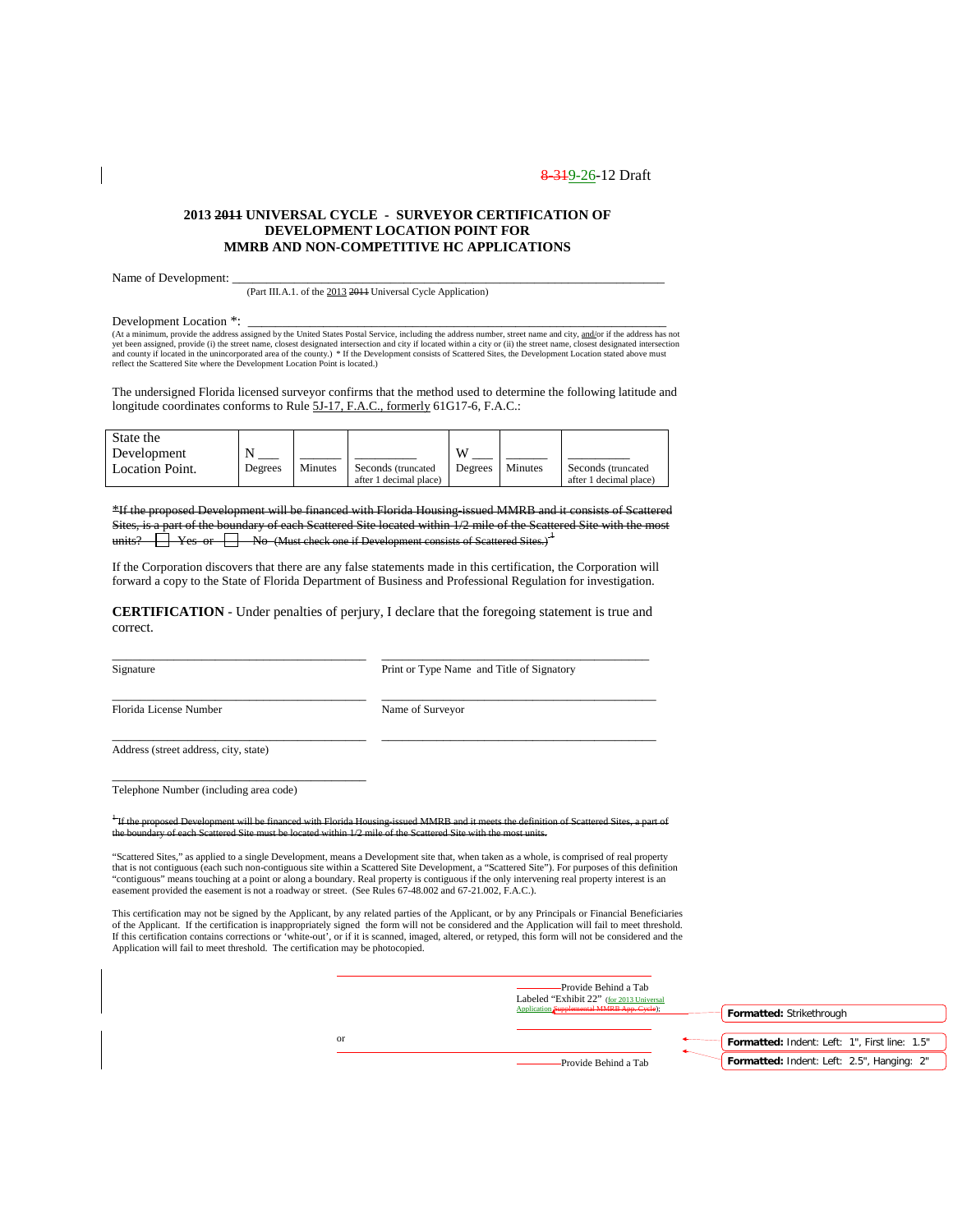| 8 3 19 - 26 - 12 Draft                                                                       |                          |
|----------------------------------------------------------------------------------------------|--------------------------|
| Labeled "Exhibit 7 5" (for Non-Competitive 4<br>Percent HC County HFA Bonds Application Form | Formatted: Font: 6 pt    |
|                                                                                              | Formatted: Strikethrough |
|                                                                                              | Formatted: Strikethrough |
|                                                                                              | Formatted: Font: 6 pt    |
|                                                                                              |                          |

UA1016 (Rev. \_\_\_ <del>2-11</del>)<br>67-48.004(1)(a); 67-21.003(1)(a), F.A.C.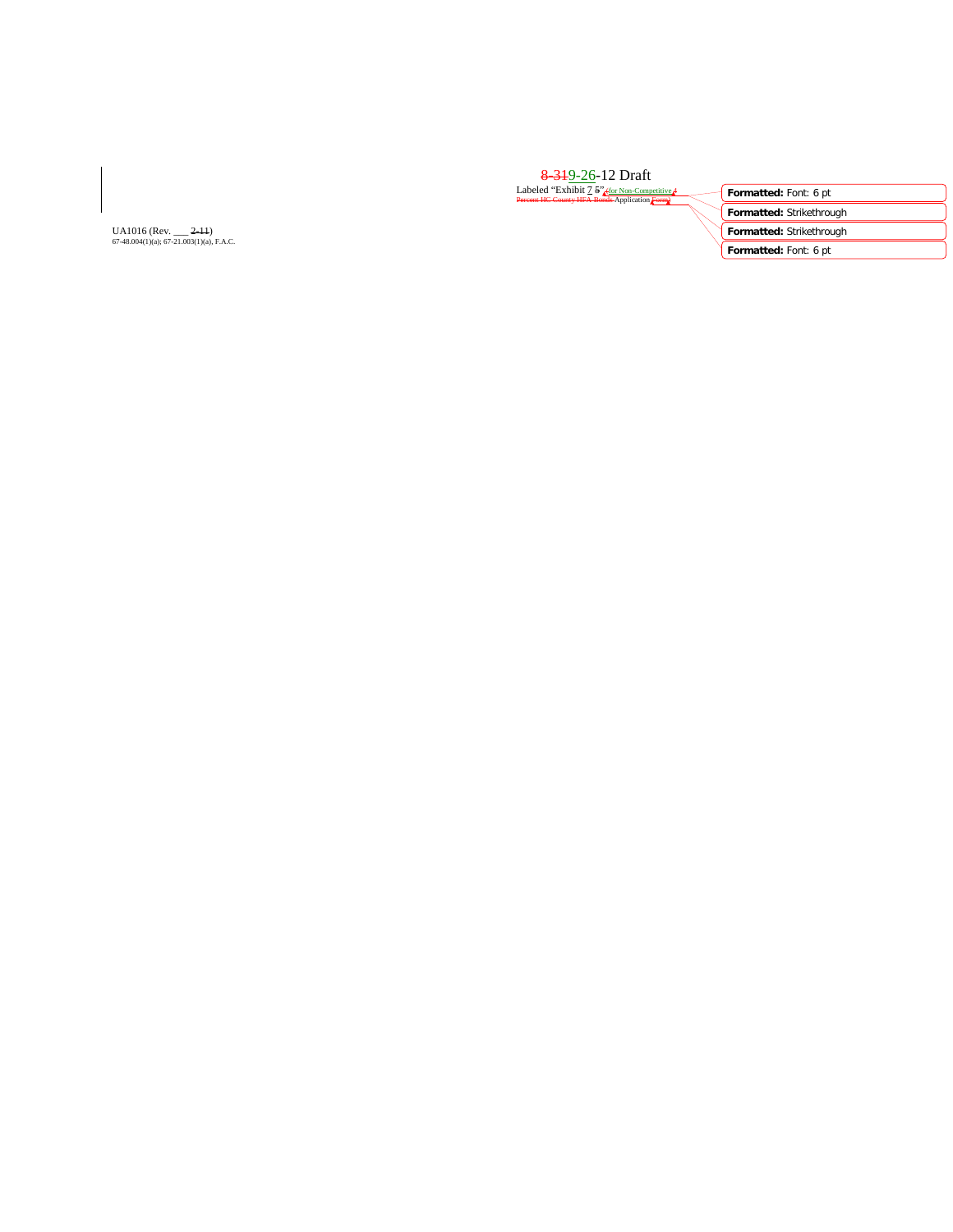# 8-319-26-12 Draft  $P_{\text{Page 1 of 2}}$

**2011 UNIVERSAL CYCLE - SURVEYOR CERTIFICATION FOR COMPETITIVE HC APPLICATIONS**

Name of Development: \_\_\_\_\_\_\_\_\_\_\_\_\_\_\_\_\_\_\_\_\_\_\_\_\_\_\_\_\_\_\_\_\_\_\_\_\_\_\_\_\_\_\_\_\_\_\_\_\_\_\_\_\_\_\_\_\_\_\_\_\_\_\_\_\_\_\_\_\_\_\_\_\_\_\_\_\_\_\_\_\_\_\_\_\_\_\_\_\_\_\_\_\_\_\_\_\_\_\_\_\_\_\_\_\_\_\_\_\_ (Part III.A.1. of the 2011 Universal Cycle Application)

 $\overline{\phantom{a}}$ 

Development Location \*:<br>(At a minimum, provide the address assigned by the United States Postal Service, including the address number, street name and city, or if the address has not yet been assigned, provide (i)<br>the stre county.) \* If the Development consists of Scattered Sites, the Development Location alased above must release the Scatte Measurement Point is located.)<br>The undersigned Florida licensed surveyor confirms that the method use conforms to Rule 61G17-6, F.A.C.:

|  | Ctota<br>$\sim$<br>'raakar Maasuramant<br><del>oute the Tie breaker wiedstrement</del><br>Point. | ______<br>Degrees | ______<br>$\ddot{\phantom{1}}$<br>Ainutac | Second<br>s <del>econu</del> s<br>termonted ottor<br><del>ummancu anci</del><br><b>nlaan</b><br>daarraal<br><del>uceman place</del> | $\mathbf{v}$<br>Degrees | $\cdots$<br><b>Minutes</b> | Second<br>s <del>econus</del><br>unaatad attar<br><del></del><br>$\alpha$ in the set of $\alpha$<br><del>uceman patec</del> |
|--|--------------------------------------------------------------------------------------------------|-------------------|-------------------------------------------|-------------------------------------------------------------------------------------------------------------------------------------|-------------------------|----------------------------|-----------------------------------------------------------------------------------------------------------------------------|
|--|--------------------------------------------------------------------------------------------------|-------------------|-------------------------------------------|-------------------------------------------------------------------------------------------------------------------------------------|-------------------------|----------------------------|-----------------------------------------------------------------------------------------------------------------------------|

If the Development consists of Scattered Sites, is a part of the boundary of each Scattered Site located within 1/2 mile of the Scattered Site with the most units?<br>□ Yes or □ No (Must check one if Development consists of

ble for proximity tie-breaker points, Degrees and Minutes must be stated as whole numbers and Seconds must be truncated after 1 decimal place. The<br>n will utilize Street Atlas USA 2010, published by DeLorme, to determine th will utilize Street Atlas USA 2010, published by DeLorme, to determine<br>surrement Point-Breaker Measurement Point.

**Transit Service** – State the latitude and longitude coordinates for one (1) Transit Service on the chart below.<sup>3</sup><br>**Latitude Longitude** 

|                                                                                      |                |                | <del>Latıtude</del>                                                              |                     |                | <del>Longitude</del>                                                              |
|--------------------------------------------------------------------------------------|----------------|----------------|----------------------------------------------------------------------------------|---------------------|----------------|-----------------------------------------------------------------------------------|
| <b>Public Bus Stop</b>                                                               | <b>Degrees</b> | <b>Minutes</b> | Seconds (truncated<br>after 1 decimal place)                                     | W<br><b>Degrees</b> | <b>Minutes</b> | Seconds (truncated<br>after 1 decimal place)<br><del>anci i uccinal biacc</del> ) |
| <b>Public Bus Transfer</b><br><b>Stop or Public Bus</b><br><b>Rapid Transit Stop</b> | Degrees        | <b>Minutes</b> | Seconds (truncated<br>after 1 decimal place)                                     | Degrees             | <b>Minutes</b> | Seconds (truncated<br>after I decimal place)                                      |
| <b>Public Rail Station</b>                                                           | <b>Degrees</b> | <b>Minutes</b> | Seconds (truncated<br>after 1 decimal place)<br><del>anci 1 ucennai piace.</del> | <b>Degrees</b>      | <b>Minutes</b> | Seconds (truncated<br>after 1 decimal place)<br><del>anci i uccinal biacc</del> ) |

| <b>Tier 1 and Tier 2 Services</b> State the Name, Address and latitude and longitude coordinates of the closest service(s) on the chart below. <sup>3</sup>                                                                                                                                                                                                                     |                              |                |                                                                   |                                                                    |                |                                                                   |  |
|---------------------------------------------------------------------------------------------------------------------------------------------------------------------------------------------------------------------------------------------------------------------------------------------------------------------------------------------------------------------------------|------------------------------|----------------|-------------------------------------------------------------------|--------------------------------------------------------------------|----------------|-------------------------------------------------------------------|--|
| <b>Tier 1 Services:</b>                                                                                                                                                                                                                                                                                                                                                         |                              | Latitude       |                                                                   |                                                                    | Longitude      |                                                                   |  |
| Grocery Store:<br>Name - The Commission of the Commission of the Commission of the Commission of the Commission of the Commission<br>Address and the contract of the contract of the contract of the contract of the contract of the contract of the contract of the contract of the contract of the contract of the contract of the contract of the contract of th             | N<br>-Degrees                | <b>Minutes</b> | Seconds<br>(truncated after 1<br>decimal place)                   | $W$ <sub>----</sub><br>-Degrees                                    | <b>Minutes</b> | Seconds<br>(truncated after 1<br>decimal place)                   |  |
| Public School:<br>Name - https://www.com/communications/communications/communications/communications/communications/communications/communications/communications/communications/communications/communications/communications/communications/comm<br>Address and the contract of the contract of the contract of the contract of the contract of the contract of the             | -Degrees                     | <b>Minutes</b> | <b>Seconds</b><br>(truncated after 1<br>decimal place)            | $W$ <sub>------</sub><br>-Degrees                                  | <b>Minutes</b> | Seconds<br>(truncated after 1<br>decimal place)                   |  |
| <b>Medical Facility:</b><br>Address <b>Management</b>                                                                                                                                                                                                                                                                                                                           | $N-$<br>-Degrees             | <b>Minutes</b> | <b>Seconds</b><br>(truncated after +<br>decimal place)            | $W_{\underline{\hspace{1cm}}\underline{\hspace{1cm}}}$<br>-Degrees | <b>Minutes</b> | <b>Seconds</b><br>(truncated after +<br>decimal place)            |  |
| Senior Center:<br>Name - 2000 - 2000 - 2000 - 2000 - 2000 - 2000 - 2000 - 2000 - 2000 - 2000 - 2000 - 2000 - 2000 - 2000 - 2000 - 2000 - 2000 - 2000 - 2000 - 2000 - 2000 - 2000 - 2000 - 2000 - 2000 - 2000 - 2000 - 2000 - 2000 - 2000 - 2000<br>Address and the contract of the contract of the contract of the contract of the contract of the contract of the              | $N_{-}$<br>-Degrees          | <b>Minutes</b> | Seconds<br>(truncated after 1<br>decimal place)                   | W<br>-Degrees                                                      | <b>Minutes</b> | Seconds<br>(truncated after 1<br>decimal place)                   |  |
|                                                                                                                                                                                                                                                                                                                                                                                 |                              |                |                                                                   |                                                                    |                |                                                                   |  |
| <b>Tier 2 Services:</b>                                                                                                                                                                                                                                                                                                                                                         |                              | Latitude       |                                                                   |                                                                    | Longitude      |                                                                   |  |
| Public Park:<br>Name                                                                                                                                                                                                                                                                                                                                                            | $N_{-}$<br>-Degrees          | <b>Minutes</b> | Seconds<br>(truncated after 1-                                    | $W =$<br>-Degrees                                                  | <b>Minutes</b> | Seconds<br>(truncated after 1                                     |  |
| <b>Community Center:</b><br>Address and the contract of the contract of the contract of the contract of the contract of the contract of the                                                                                                                                                                                                                                     | $N_{\text{max}}$<br>-Degrees | <b>Minutes</b> | decimal place)<br>Seconds<br>(truncated after 1<br>decimal place) | $W_{\frac{1}{2}}$<br>-Degrees                                      | <b>Minutes</b> | decimal place)<br>Seconds<br>(truncated after 1<br>decimal place) |  |
| Pharmacy:<br>Name - 2008 - 2009 - 2009 - 2010 - 2010 - 2010 - 2010 - 2010 - 2010 - 2010 - 2010 - 2010 - 2010 - 2010 - 2010<br>Address and the contract of the contract of the contract of the contract of the contract of the contract of the contract of the contract of the contract of the contract of the contract of the contract of the contract of th<br>Public Library: | $N-$<br>-Degrees             | <b>Minutes</b> | Seconds<br>(truncated after 1<br>decimal place)                   | $W$ <sub>___</sub><br>-Degrees                                     | <b>Minutes</b> | Seconds<br>(truncated after 1<br>decimal place)                   |  |

Business and Professional Regulation for investigation.

**CERTIFICATION** - Under penalties of perjury, I declare that the foregoing statement is true and correct.

\_\_\_\_\_\_\_\_\_\_\_\_\_\_\_\_\_\_\_\_\_\_\_\_\_\_\_\_\_\_\_\_\_\_\_\_\_\_\_\_\_\_\_\_\_\_\_\_\_ \_\_\_\_\_\_\_\_\_\_\_\_\_\_\_\_\_\_\_\_\_\_\_\_\_\_\_\_\_\_\_\_\_ \_\_\_\_\_\_\_\_\_\_\_\_\_\_\_\_\_\_\_\_\_\_\_\_\_\_\_\_\_\_\_\_\_\_\_\_\_ Signature Print or Type Name and Title of Signatory Florida License Number

\_\_\_\_\_\_\_\_\_\_\_\_\_\_\_\_\_\_\_\_\_\_\_\_\_\_\_\_\_\_\_\_ \_\_\_\_\_\_\_\_\_\_\_\_\_\_\_\_\_\_\_\_\_\_\_\_\_\_\_\_\_\_\_\_\_\_\_\_\_\_\_\_\_\_\_\_\_\_\_\_\_\_ \_\_\_\_\_\_\_\_\_\_\_\_\_\_\_\_\_\_\_\_\_\_\_\_\_\_\_\_\_\_\_\_\_\_\_\_\_\_\_\_\_\_\_ Name of Surveyor Address (street address, city, state) Telephone Number (including area code)

 $2.11$ 

67-48.004(1)(a); 67-21.003(1)(a), F.A.C. Provide Behind a Tab Labeled "Exhibit 25"

This certification, consists of 2-pages. "This certification may not be signed by the Applicant, by any related parties of the Applicant, or by any Principals or<br>Financial Beneficiaries of the Applicant. If the certificati breaker points. The Application may still be eligible for automatic points. The certification may be photocopied. To be considered for scoring purposes, at least<br>page 1 of this 2 page certification form must be provided by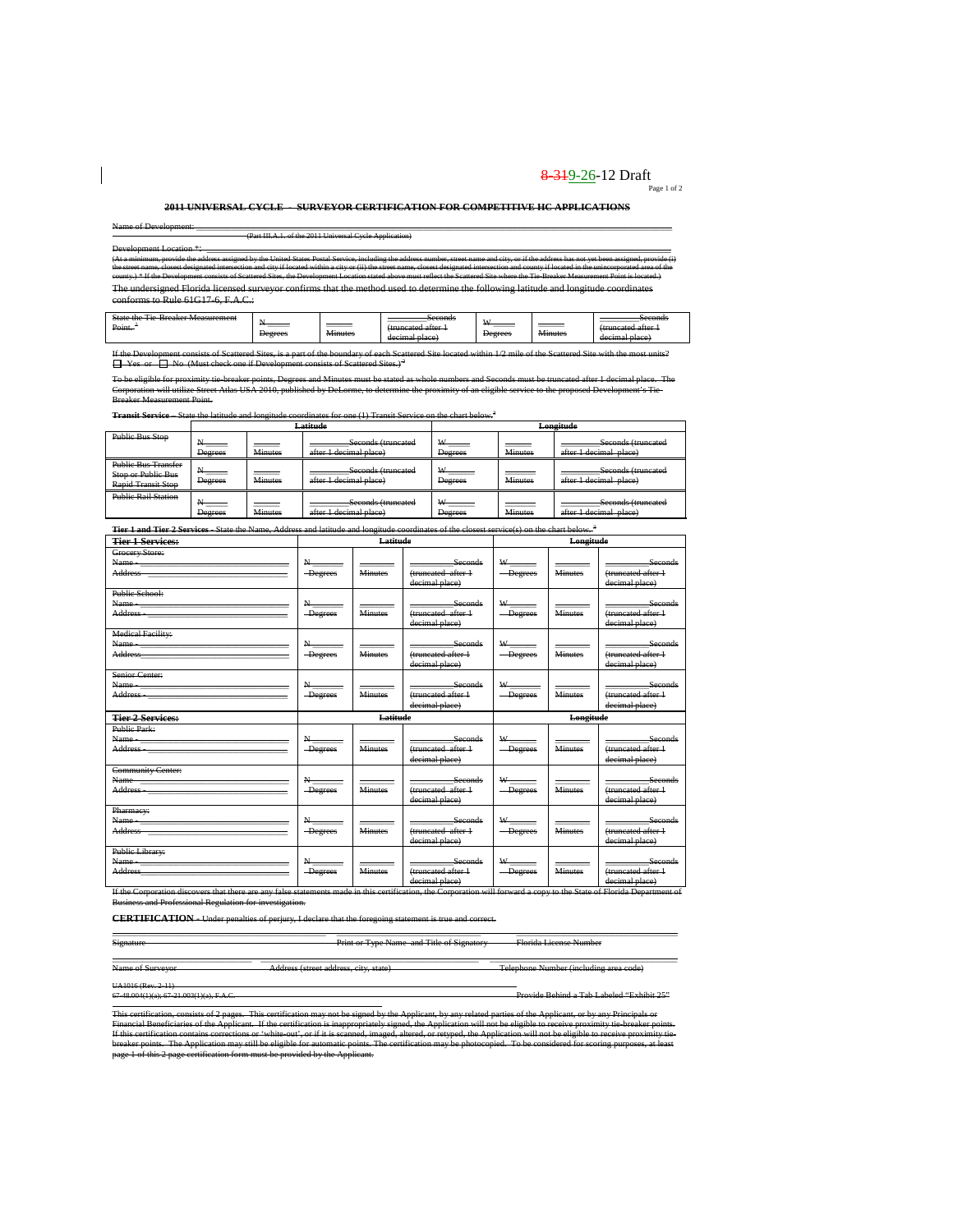<sup>1</sup> Tie-Breaker Measurement Point means a single point selected by the Applicant on the proposed Development site that is located within 100 feet of a residential building existing or to be constructed as part of the proposed Development. For a Development which consists of Scattered Sites, this means a single point on one of the Scattered Sites which comprise the Development site that is located within 100 feet of a residential building existing or to be constructed as part of the proposed Development. In addition, the Tie-Breaker Measurement Point must be located on the site with the most units.

<sup>2</sup> If the proposed Development meets the definition of Scattered Sites, a part of the boundary of each Scattered Site must be located within 1/2 mile of the Scattered Site with the most units. "Scattered Sites," as applied to a single Development, means a Development site that, when taken as a whole, is comprised of real property that is not contiguous (each such non-contiguous site within a Scattered Site Development, a "Scattered Site"). For purposes of this definition "contiguous" means touching at a point or along a boundary. Real property is contiguous if the only intervening real property interest is an easement provided the easement is not a roadway or street. (See Rules 67-48.002, F.A.C.)

 $^3$  The latitude and longitude coordinates for all Proximity Services must represent a point as outlined below. The coordinates for each service must be stated in degrees, minutes and seconds, with the degrees and minutes stated as whole numbers and the seconds truncated after one decimal place. If the degrees and minutes are not stated as whole numbers and the seconds are not truncated after one decimal place, the Applicant will not be eligible for proximity tie-breaker points for that service.

#### The Corporation will utilize Street Atlas USA 2010, published by DeLorme, using the method described below, to determine the proximity of an eligible service to the proposed Development's Tie-Breaker Measurement Point.

| <b>Service</b>                                   | Location where latitude and longitude coordinates must be obtained                                        |                                                                                                              |  |  |  |
|--------------------------------------------------|-----------------------------------------------------------------------------------------------------------|--------------------------------------------------------------------------------------------------------------|--|--|--|
| Grocery Store, Public School, Medical Facility,  | Coordinates must represent a point that is on the doorway threshold of an exterior entrance that provides |                                                                                                              |  |  |  |
| Community Center, Senior Center, Public          | direct public access to the building where the service is located.                                        |                                                                                                              |  |  |  |
| <b>Library and Pharmacy</b>                      |                                                                                                           |                                                                                                              |  |  |  |
|                                                  |                                                                                                           |                                                                                                              |  |  |  |
|                                                  |                                                                                                           |                                                                                                              |  |  |  |
| <b>Public Park</b>                               |                                                                                                           | Coordinates must represent a point that is on the premises; however, the point may not be located in the     |  |  |  |
|                                                  |                                                                                                           | parking lot, street, or any area that is not intended for recreational activities. Additionally, if the area |  |  |  |
|                                                  |                                                                                                           | intended for recreational activities is enclosed, the coordinates must represent the public ingress/egress   |  |  |  |
|                                                  | point of entry to the enclosed area.                                                                      |                                                                                                              |  |  |  |
|                                                  |                                                                                                           |                                                                                                              |  |  |  |
| Public Bus Stop, Public Bus Rapid Transit Stop,  |                                                                                                           | With the exception of SunRail Rail Stations, coordinates must represent the location where passengers        |  |  |  |
| Public Bus Transfer Stop and Public Rail Station | may embark and disembark the bus or train. SunRail Rail Stations coordinates must represent the           |                                                                                                              |  |  |  |
|                                                  | coordinates listed below:                                                                                 |                                                                                                              |  |  |  |
|                                                  |                                                                                                           |                                                                                                              |  |  |  |
|                                                  | <b>Station Name</b>                                                                                       | <b>Latitude/Longitude Coordinates</b>                                                                        |  |  |  |
|                                                  | <b>Altamonte Springs Station</b>                                                                          | N 28 39 50.1, W 81 21 23.4                                                                                   |  |  |  |
|                                                  | <b>Church Street Station</b>                                                                              | N 28 32 20 3, W 81 22 50 6                                                                                   |  |  |  |
|                                                  | <b>DeBary Station</b>                                                                                     | N 28 51 20 3, W 81 19 24 1                                                                                   |  |  |  |
|                                                  | <b>Florida Hospital Station</b>                                                                           | N 28 34 21.8, W 81 22 17.4                                                                                   |  |  |  |
|                                                  | <b>Lake Mary Station</b>                                                                                  | N28 45 31.8, W 81 19 04.3                                                                                    |  |  |  |
|                                                  | <b>Longwood Station</b>                                                                                   | N 28 42 04.1, W 81 20 43.4                                                                                   |  |  |  |
|                                                  | <b>LYNX Central Station</b>                                                                               | N 28 32 52.2, W 81 22 51.0                                                                                   |  |  |  |
|                                                  | <b>Maitland Station</b>                                                                                   | N 28 38 03 7, W 81 21 44 7                                                                                   |  |  |  |
|                                                  | Orlando Amtrak/ORMC Station                                                                               | N 28 31 39.5, W 81 22 55.6                                                                                   |  |  |  |
|                                                  | Sand Lake Road Station                                                                                    | N 28 27 11.3, W 81 22 1.0                                                                                    |  |  |  |
|                                                  | Sanford/SR46 Station                                                                                      | N 28 48 49.8, W 81 17 56.9                                                                                   |  |  |  |
|                                                  | Winter Park/Park Ave Station                                                                              | N 28 35 51 5, W 81 21 6.0                                                                                    |  |  |  |

If there is no exterior public entrance to the Tier 1 or Tier 2 Service, then a point should be used that is at the exterior entrance doorway threshold that is the closest walking distance to the doorway threshold of the interior public entrance to the service. For example, for a Pharmacy located within an enclosed shopping mall structure that does not have a direct public exterior entrance, the latitude and longitude coordinates at the doorway threshold of the exterior public entrance to the enclosed shopping mall that provide the shortest walking distance to the doorway threshold of the interior entrance to the Pharmacy would be used.

The Applicant may not use any other Tier 1 or Tier 2 Service for multiple point items unless they are separate functioning services that are housed at the same location. For instance, an Applicant may not use a Senior Center as both a Senior Center and a Community Center. However, Applicants may use the same latitude and longitude coordinates for the Grocery Store, Medical Facility and/or Pharmacy if the Grocery Store, Medical Facility and/or Pharmacy is housed at the same location.

UA1016 (Rev. 2-11) Page 2 of 2 Pages

67-48.004(1)(a); 67-21.003(1)(a), F.A.C. Provide Behind a Tab Labeled "Exhibit 25"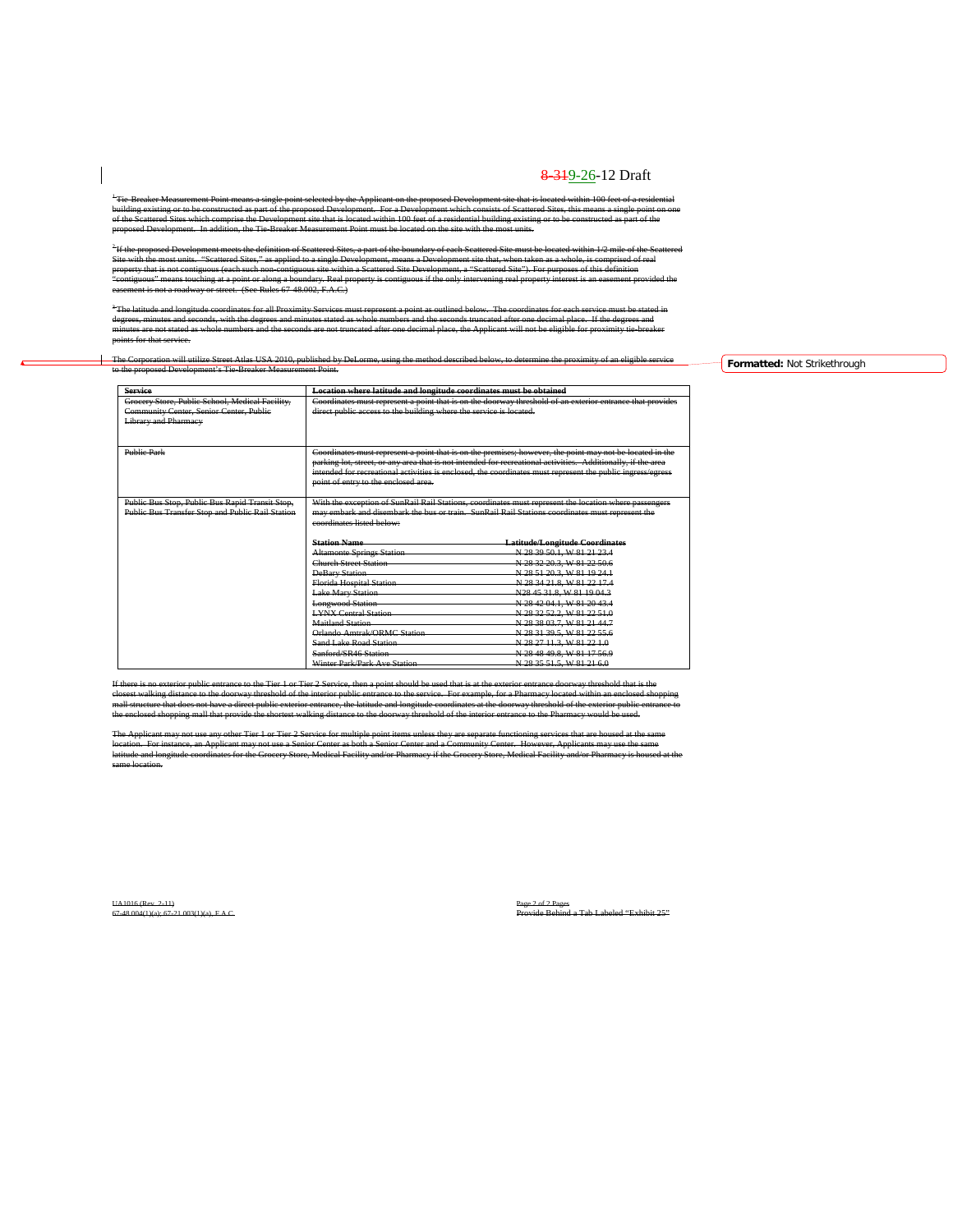#### **2013 UNIVERSAL CYCLE - SURVEYOR CERTIFICATION FOR COMPETITIVE HC APPLICATIONS**

Name of Development:

(Part III.A.1. of the 2013 Universal Cycle Application)

Development Location \*:

(At a minimum, provide the address assigned by the United States Postal Service, including the address number, street name and city, or if the address has not yet been assigned, provide (i) the street name, closest designated intersection and city if located within a city or (ii) the street name, closest designated intersection and county if located in the unincorporated area of the county.)\* If the Development consists of Scattered Sites, the Development Location stated above must reflect the Scattered Site where the Tie-Breaker Measurement Point is located.)

The undersigned Florida licensed surveyor confirms that the method used to determine the following latitude and longitude coordinates conforms to Rule 5J-17, F.A.C., formerly 61G17-6, F.A.C.:

### *\*\*All calculations shall be based on "WGS 84" and be grid distances. The horizontal positions shall be collected to meet sub-meter accuracy (no autonomous hand-held GPS units shall be used).*

| <b>State the Tie-Breaker</b><br>Measurement Point. <sup>1</sup> | <u>Degrees</u> | Minutes | Seconds<br>(truncated after<br>decimal place) | <b>II</b><br><u>Jegrees</u> | Minutes | Seconds<br>(truncated after<br>decimal place) |
|-----------------------------------------------------------------|----------------|---------|-----------------------------------------------|-----------------------------|---------|-----------------------------------------------|
|-----------------------------------------------------------------|----------------|---------|-----------------------------------------------|-----------------------------|---------|-----------------------------------------------|

To be eligible for proximity tie-breaker points, Degrees and Minutes must be stated as whole numbers and Seconds must be truncated after 1 decimal place.

**Transit Service – State the latitude and longitude coordinates for one (1) Transit Service on the chart below.<sup>2</sup>** 

|                                                          |              | Latitude       |                                                                                                                                                                                                                 |              |                | Longitude                                    |
|----------------------------------------------------------|--------------|----------------|-----------------------------------------------------------------------------------------------------------------------------------------------------------------------------------------------------------------|--------------|----------------|----------------------------------------------|
| <b>Public Bus Stop</b>                                   | N<br>Degrees | <b>Minutes</b> | Seconds<br>(truncated after 1 decimal<br>place)                                                                                                                                                                 | W<br>Degrees | <b>Minutes</b> | Seconds (truncated<br>after 1 decimal place) |
| <b>Public Bus</b><br><b>Transfer Stop</b>                | N<br>Degrees | Minutes        | Seconds<br>(truncated after 1 decimal<br>place)                                                                                                                                                                 | W<br>Degrees | <b>Minutes</b> | Seconds (truncated<br>after 1 decimal place) |
| <b>Public Bus</b><br><b>Rapid Transit</b><br><b>Stop</b> | N<br>Degrees | <b>Minutes</b> | Seconds<br>(truncated after 1 decimal<br>place)                                                                                                                                                                 | W<br>Degrees | Minutes        | Seconds (truncated<br>after 1 decimal place) |
| <b>Public Rail</b><br><b>Station</b>                     | N<br>Degrees | <b>Minutes</b> | Seconds<br>(truncated after 1 decimal<br>place)                                                                                                                                                                 | W<br>Degrees | <b>Minutes</b> | Seconds (truncated<br>after 1 decimal place) |
|                                                          |              |                | Using the method described above**, the distance (rounded up to the nearest hundredth of a mile) between<br>the coordinates of the Tie-Breaker Measurement Point and the coordinates of the Transit Service is: |              |                | Miles                                        |

**Tier 1 and Tier 2 Services** - State the Name, Address and latitude and longitude coordinates of the closest service(s) on the chart below.2

| <b>Grocery Store:</b>                                                                                                                                                                                                      |              | Latitude |                                                  |              | Longitude |                                                |
|----------------------------------------------------------------------------------------------------------------------------------------------------------------------------------------------------------------------------|--------------|----------|--------------------------------------------------|--------------|-----------|------------------------------------------------|
| Name -<br>Address -                                                                                                                                                                                                        | N<br>Degrees | Minutes  | Seconds<br>(truncated after 1)<br>decimal place) | W<br>Degrees | Minutes   | Seconds (truncated<br>after 1decimal<br>place) |
| Using the method described above <sup>**</sup> , the distance (rounded up to the nearest hundredth of a mile) between<br>the coordinates of the Tie-Breaker Measurement Point and the coordinates of the Grocery Store is: |              |          |                                                  |              |           | Miles                                          |

Initials of Surveyor<br>Page 1 of 4 Pages UA1016 (Rev. <u>----13) )</u><br>"13 Page 1 of 4 Pages 1 of 4 Pages 1 of 4 Pages 1 of 4 Pages 1 of 4 Pages 1 of 4 Pages 1 of 4 Pages 1 of 4 Pages 1 of 4 Pages 1 of 4 Pages 1 of 4 Pages 1 of 4 Pages 1 of 4 Pages 1 of 4 Pages 1 of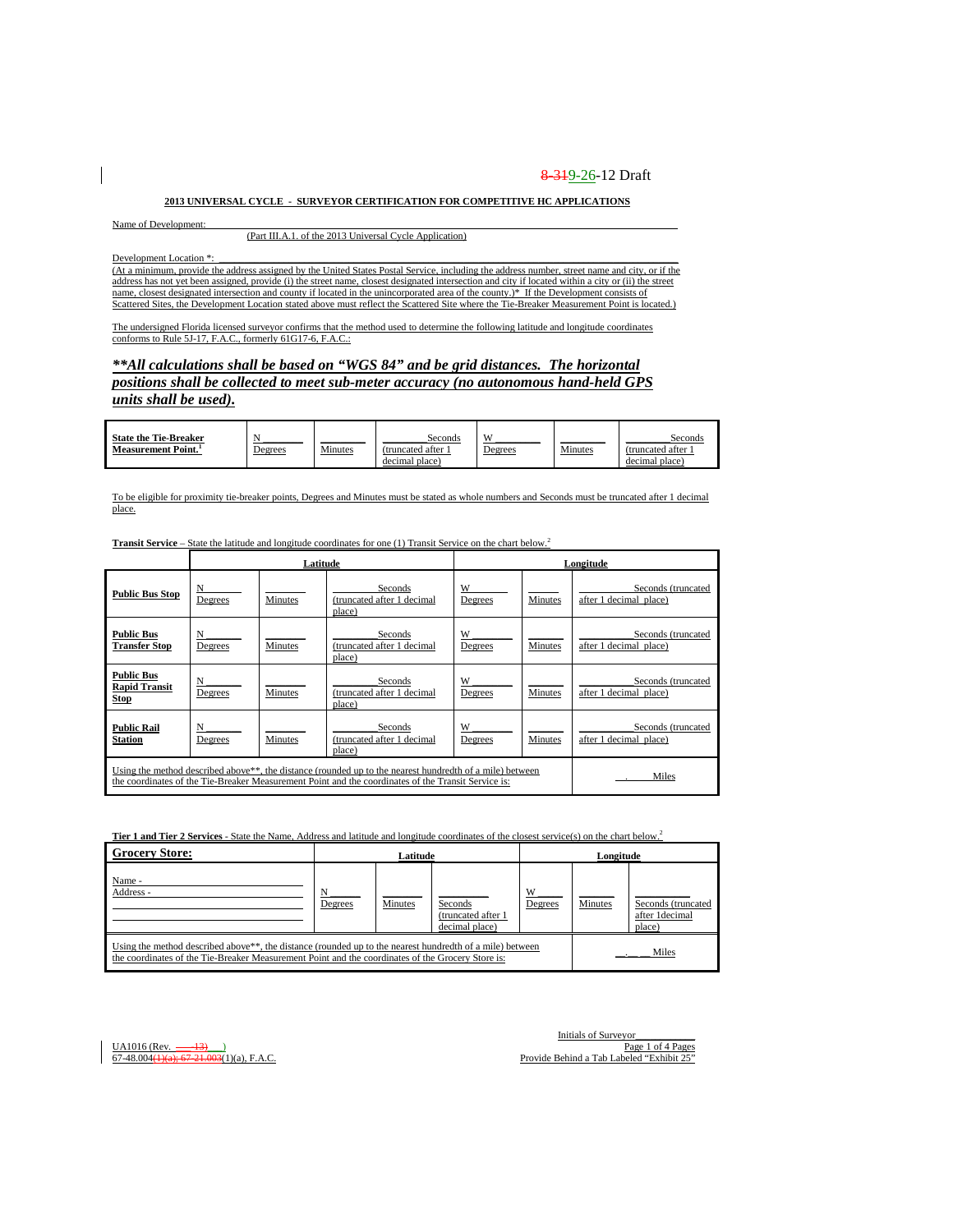| <b>Public School:</b>                                                                                                                                                                                                      |         | Latitude |                                                 |              | Longitude |                                                 |
|----------------------------------------------------------------------------------------------------------------------------------------------------------------------------------------------------------------------------|---------|----------|-------------------------------------------------|--------------|-----------|-------------------------------------------------|
| Name -<br>Address -                                                                                                                                                                                                        | Degrees | Minutes  | Seconds<br>(truncated after 1<br>decimal place) | W<br>Degrees | Minutes   | Seconds (truncated<br>after 1 decimal<br>place) |
| Using the method described above <sup>**</sup> , the distance (rounded up to the nearest hundredth of a mile) between<br>the coordinates of the Tie-Breaker Measurement Point and the coordinates of the Public School is: |         |          |                                                 |              |           | Miles                                           |

| <b>Medical Facility:</b>                                                                                                                                                                                                      |         | Latitude       |                                                  |              | Longitude |                                                 |
|-------------------------------------------------------------------------------------------------------------------------------------------------------------------------------------------------------------------------------|---------|----------------|--------------------------------------------------|--------------|-----------|-------------------------------------------------|
| Name -<br>Address -                                                                                                                                                                                                           | Degrees | <b>Minutes</b> | Seconds<br>(truncated after 1)<br>decimal place) | W<br>Degrees | Minutes   | Seconds (truncated<br>after 1 decimal<br>place) |
| Using the method described above <sup>**</sup> , the distance (rounded up to the nearest hundredth of a mile) between<br>the coordinates of the Tie-Breaker Measurement Point and the coordinates of the Medical Facility is: |         |                |                                                  |              |           | Miles                                           |

| <b>Senior Center:</b>                                                                                                                                                                                                      | Latitude     |         |                                                 | Longitude    |         |                                                 |
|----------------------------------------------------------------------------------------------------------------------------------------------------------------------------------------------------------------------------|--------------|---------|-------------------------------------------------|--------------|---------|-------------------------------------------------|
| Name -<br>Address -                                                                                                                                                                                                        | N<br>Degrees | Minutes | Seconds<br>(truncated after 1<br>decimal place) | W<br>Degrees | Minutes | Seconds (truncated<br>after 1 decimal<br>place) |
| Using the method described above <sup>**</sup> , the distance (rounded up to the nearest hundredth of a mile) between<br>the coordinates of the Tie-Breaker Measurement Point and the coordinates of the Senior Center is: |              |         |                                                 |              |         | Miles                                           |

| <b>Public Park:</b>         | Latitude                                                                                                                                                                                                                 |                |                                                 |              | Longitude |                                                 |  |
|-----------------------------|--------------------------------------------------------------------------------------------------------------------------------------------------------------------------------------------------------------------------|----------------|-------------------------------------------------|--------------|-----------|-------------------------------------------------|--|
| Name -<br>Address-Location- | Degrees                                                                                                                                                                                                                  | <b>Minutes</b> | Seconds<br>(truncated after 1<br>decimal place) | W<br>Degrees | Minutes   | Seconds (truncated<br>after 1 decimal<br>place) |  |
|                             | Using the method described above <sup>**</sup> , the distance (rounded up to the nearest hundredth of a mile) between<br>the coordinates of the Tie-Breaker Measurement Point and the coordinates of the Public Park is: |                |                                                 |              | Miles     |                                                 |  |

| <b>Community Center:</b> | Latitude                                                                                                                                                                                                                               |         |                                                  |              | Longitude      |                                                 |  |
|--------------------------|----------------------------------------------------------------------------------------------------------------------------------------------------------------------------------------------------------------------------------------|---------|--------------------------------------------------|--------------|----------------|-------------------------------------------------|--|
| Name -<br>Address -      | <b>Degrees</b>                                                                                                                                                                                                                         | Minutes | Seconds<br>(truncated after 1)<br>decimal place) | W<br>Degrees | <b>Minutes</b> | Seconds (truncated<br>after 1 decimal<br>place) |  |
|                          | Using the method described above <sup>**</sup> , the distance (rounded up to the nearest hundredth of a mile) between the<br>Miles<br>coordinates of the Tie-Breaker Measurement Point and the coordinates of the Community Center is: |         |                                                  |              |                |                                                 |  |

 $\overline{\phantom{a}}$ 

Initials of Surveyor\_\_\_\_\_\_\_\_\_\_\_\_ UA1016 (Rev. \_\_\_-13)\_\_\_) Page 2 of 4 Pages 67-48.004(1)(a); 67-21.003(1)(a), F.A.C. Provide Behind a Tab Labeled "Exhibit 25"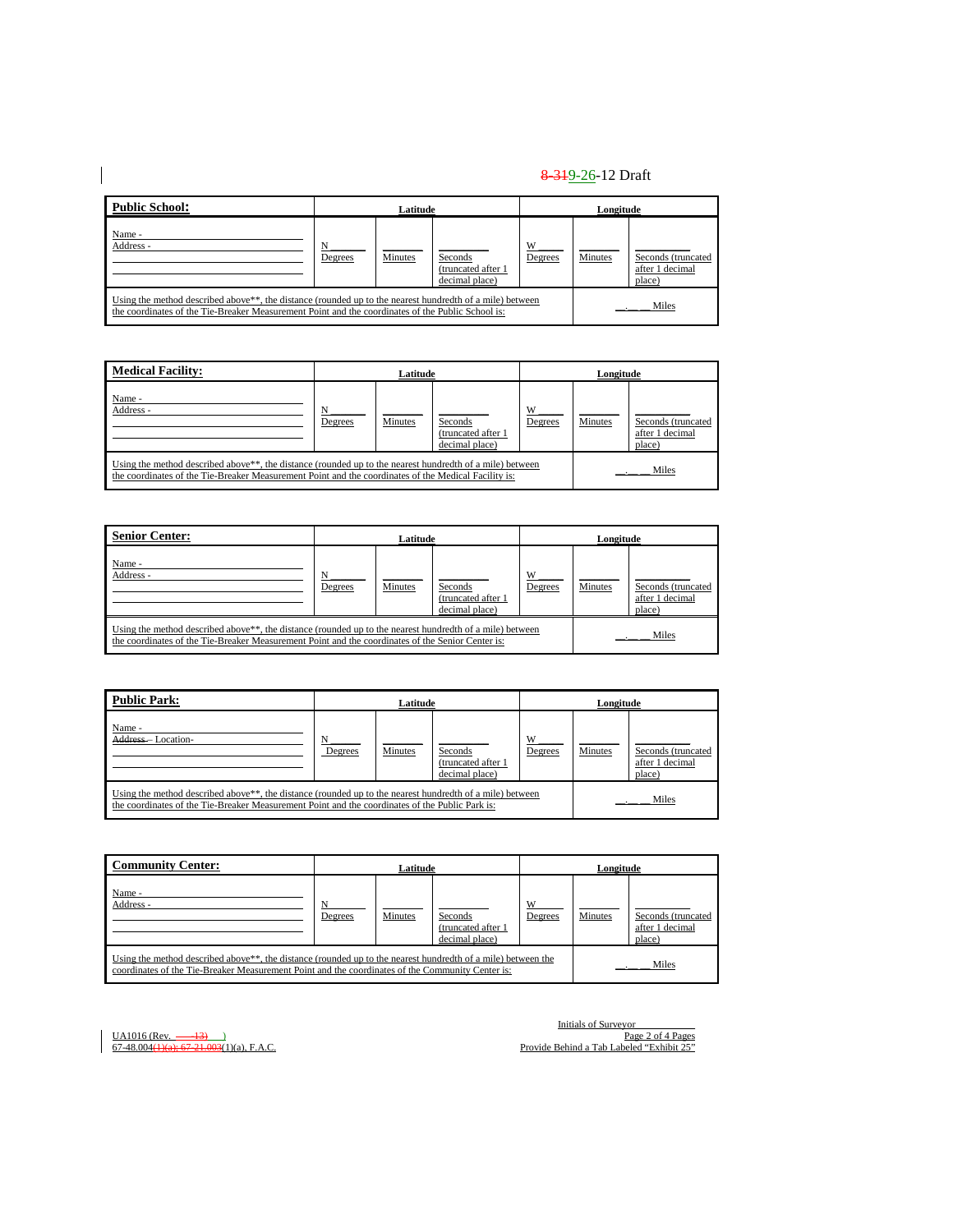| <b>Pharmacy:</b>    | Latitude                                                                                                                                                                                                              |         |                                                  |              | Longitude |                                                 |  |
|---------------------|-----------------------------------------------------------------------------------------------------------------------------------------------------------------------------------------------------------------------|---------|--------------------------------------------------|--------------|-----------|-------------------------------------------------|--|
| Name -<br>Address - | Degrees                                                                                                                                                                                                               | Minutes | Seconds<br>(truncated after 1)<br>decimal place) | W<br>Degrees | Minutes   | Seconds (truncated<br>after 1 decimal<br>place) |  |
|                     | Using the method described above <sup>**</sup> , the distance (rounded up to the nearest hundredth of a mile) between<br>the coordinates of the Tie-Breaker Measurement Point and the coordinates of the Pharmacy is: |         |                                                  |              | Miles     |                                                 |  |

| <b>Public Library:</b>                                                                                                                                                                                                      | Latitude     |         |                                                 | Longitude    |         |                                                 |
|-----------------------------------------------------------------------------------------------------------------------------------------------------------------------------------------------------------------------------|--------------|---------|-------------------------------------------------|--------------|---------|-------------------------------------------------|
| Name -<br>Address -                                                                                                                                                                                                         | N<br>Degrees | Minutes | Seconds<br>(truncated after 1<br>decimal place) | W<br>Degrees | Minutes | Seconds (truncated<br>after 1 decimal<br>place) |
| Using the method described above <sup>**</sup> , the distance (rounded up to the nearest hundredth of a mile) between<br>the coordinates of the Tie-Breaker Measurement Point and the coordinates of the Public Library is: |              |         |                                                 |              | Miles   |                                                 |

If the Corporation discovers that there are any false statements made in this certification, the Corporation will forward a copy to the State of Florida Department of Business and Professional Regulation for investigation.

**CERTIFICATION** - Under penalties of perjury, I declare that the foregoing statement is true and correct.

Signature of Florida Licensed Surveyor Florida License Number of Signatory

Print or Type Name of Signatory

This certification, consists of 4 pages. This certification may not be signed by the Applicant, by any related parties of the Applicant, or by any Principals or Financial Beneficiaries of the Applicant. If the certification is inappropriately signed, the Application will not be eligible to receive proximity tie-breaker points. If this certification contains corrections or 'white-out', or if it is scanned, imaged, altered, or retyped, the<br>Application will not be eligible to receive proximity tie-breaker point certification may be photocopied. To be considered for scoring purposes, at least pages 1, 2 and 3 of this 4 page certification form must be provided by the Applicant.

UA1016 (Rev. <u>---13)</u><br>
<u>Provide Behind a Tab Labeled "Exhibit 25"</u> Provide Behind a Tab Labeled "Exhibit 25"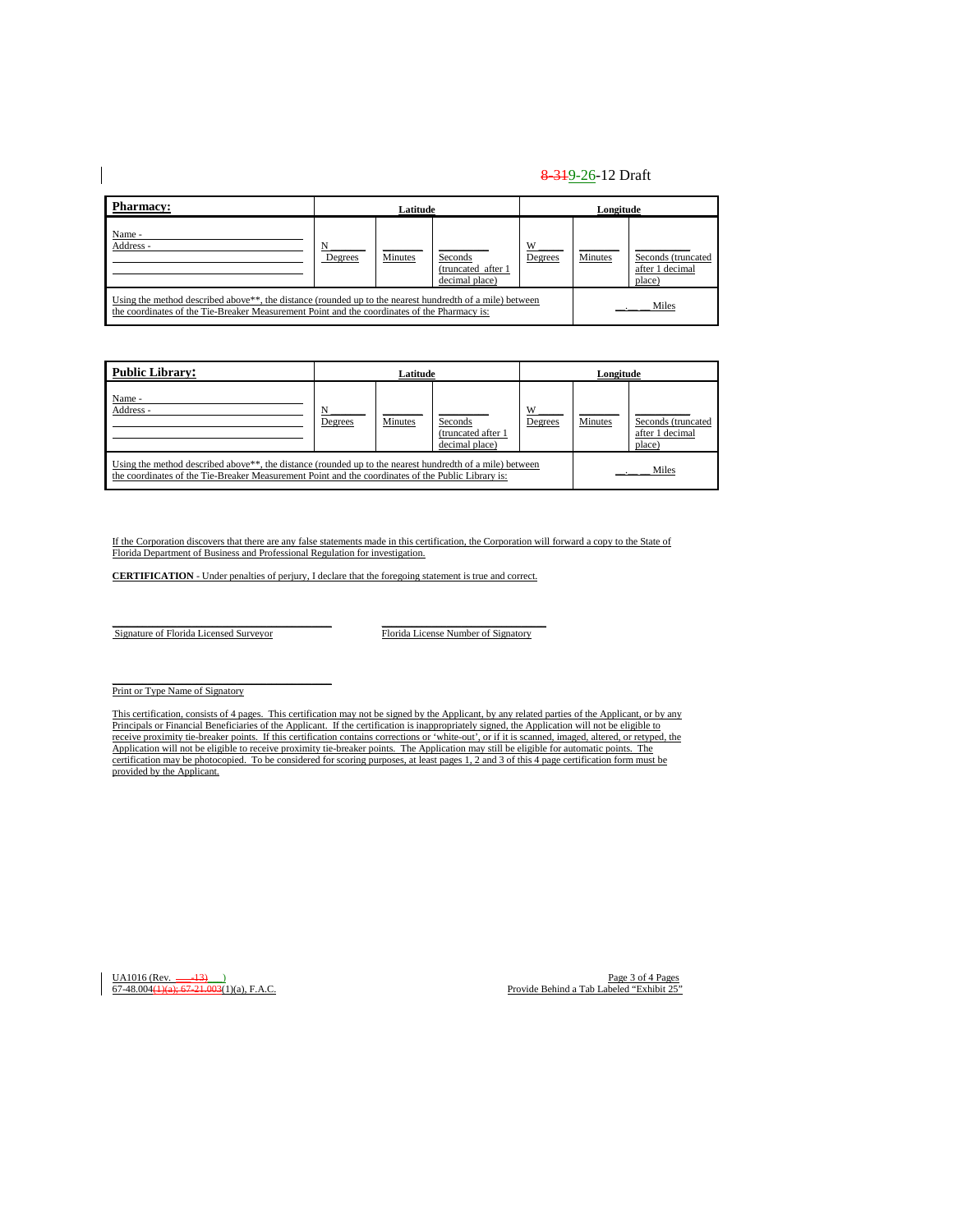$1$ <sup>1</sup> Tie-Breaker Measurement Point means a single point selected by the Applicant on the proposed Development site that is located within 100 feet of a residential building existing or to be constructed as part of the proposed Development. For a Development which consists of Scattered Sites, this means a single point on one of the Scattered Sites which comprise the Development site that is located within 100 feet of a residential building existing or to be constructed as part of the proposed Development. In addition, the Tie-Breaker Measurement Point must be located on the site with the most units.

 $2$ The latitude and longitude coordinates for all Proximity Services must represent a point as outlined below. The coordinates for each service must be stated in degrees, minutes and seconds, with the degrees and minutes stated as whole numbers and the seconds truncated after one decimal place. If the degrees and minutes are not stated as whole numbers and the seconds are not truncated after one decimal place, the Applicant will not be eligible for proximity tie-breaker points for that service.

| <b>Service</b>                                                                                                     |                                                                                                                                                                                                                                                                                                                                                                         | Location where latitude and longitude coordinates must be obtained                                                                                                                                                                                                                                                                                                                                         |  |
|--------------------------------------------------------------------------------------------------------------------|-------------------------------------------------------------------------------------------------------------------------------------------------------------------------------------------------------------------------------------------------------------------------------------------------------------------------------------------------------------------------|------------------------------------------------------------------------------------------------------------------------------------------------------------------------------------------------------------------------------------------------------------------------------------------------------------------------------------------------------------------------------------------------------------|--|
| Grocery Store, Public School, Medical<br>Facility, Community Center, Senior<br>Center, Public Library and Pharmacy | that provides direct public access to the building where the service is located.                                                                                                                                                                                                                                                                                        | Coordinates must represent a point that is on the doorway threshold of an exterior entrance                                                                                                                                                                                                                                                                                                                |  |
| Public Park                                                                                                        |                                                                                                                                                                                                                                                                                                                                                                         | Coordinates must represent a point that is on the premises; however, the point may not be<br>located in the parking lot, street, or any area that is not intended for recreational activities.<br>Additionally, if the perimeter area intended for recreational activities is enclosed, the<br>coordinates must represent the public ingress/egress point of entry to the enclosed area.                   |  |
| Public Bus Stop, Public Bus Rapid Transit<br>Stop, Public Bus Transfer Stop and Public<br><b>Rail Station</b>      | With the exception of SunRail Rail Stations, coordinates must represent the location where<br>passengers may embark and disembark the bus or train. SunRail Rail Stations coordinates<br>must represent the coordinates listed below:                                                                                                                                   |                                                                                                                                                                                                                                                                                                                                                                                                            |  |
|                                                                                                                    | <b>Station Name</b><br><b>Altamonte Springs Station</b><br><b>Church Street Station</b><br>DeBary Station<br>Florida Hospital Station<br><b>Lake Mary Station</b><br><b>Longwood Station</b><br><b>LYNX Central Station</b><br><b>Maitland Station</b><br>Orlando Amtrak/ORMC Station<br>Sand Lake Road Station<br>Sanford/SR46 Station<br>Winter Park/Park Ave Station | <b>Latitude/Longitude Coordinates</b><br>N 28 39 50.1, W 81 21 23.4<br>N 28 32 20.3, W 81 22 50.6<br>N 28 51 20.3, W 81 19 24.1<br>N 28 34 21.8, W 81 22 17.4<br>N28 45 31.8, W 81 19 04.3<br>N 28 42 04.1, W 81 20 43.4<br>N 28 32 52.2, W 81 22 51.0<br>N 28 38 03.7, W 81 21 44.7<br>N 28 31 39.5, W 81 22 55.6<br>N 28 27 11.3, W 81 22 1.0<br>N 28 48 49.8, W 81 17 56.9<br>N 28 35 51.5, W 81 21 6.0 |  |

If there is no exterior public entrance to the Tier 1 or Tier 2 Service, then a point should be used that is at the exterior entrance doorway threshold that is the closest walking distance to the doorway threshold of the interior public entrance to the service. For example, for a Pharmacy located within an enclosed shopping mall structure that does not have a direct public exterior entrance, the latitude and longitude coordinates at the doorway threshold of the exterior public entrance to the enclosed shopping mall that provide the shortest walking distance to the doorway threshold of the interior entrance to the Pharmacy would be used.

The Applicant may not use any other Tier 1 or Tier 2 Service for multiple point items unless they are separate functioning services that are housed at the same location. For instance, an Applicant may not use a Senior Center as both a Senior Center and a Community Center. However, Applicants may use the same latitude and longitude coordinates for the Grocery Store, Medical Facility and/or Pharmacy if the Grocery Store, Medical Facility and/or Pharmacy is housed at the same location.

"Scattered Sites," as applied to a single Development, means a Development site that, when taken as a whole, is comprised of real property that is not contiguous (each such non-contiguous site within a Scattered Site Development, a "Scattered Site"). For purposes of this definition "contiguous" means touching at a point or along a boundary. Real property is contiguous if the only intervening real property interest is an easement provided the easement is not a roadway or street. (See Rules 67-48.002, F.A.C.).

UA1016 (Rev.  $\frac{-13}{2}$ )<br>
<u>67-48.004(1)(a); 67-21.003(1)(a), F.A.C.</u><br>
Provide Behind a Tab Labeled "Exhibit 25"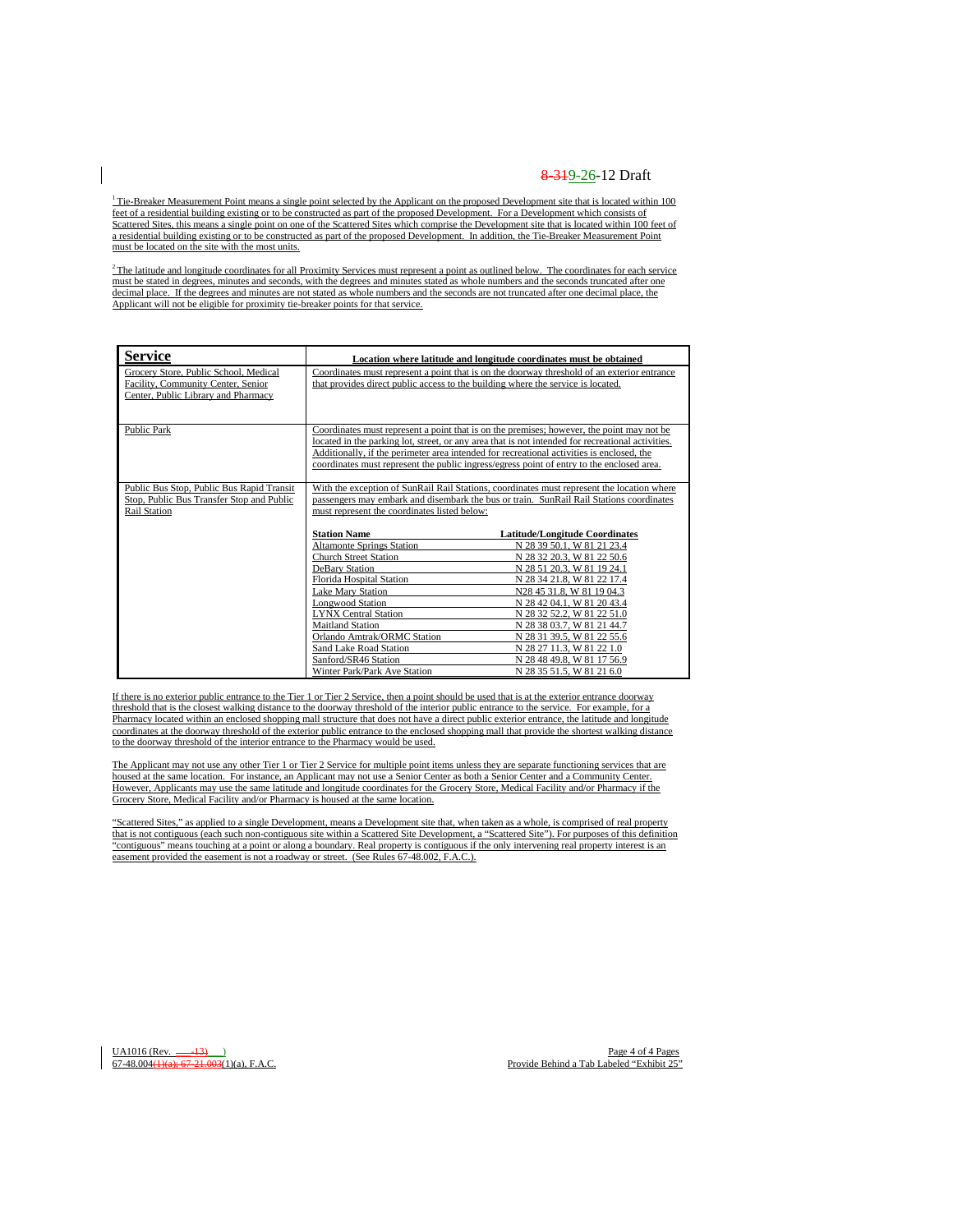#### 8 3 1 9 - 26 - 12 Draft **2013 2011 UNIVERSAL CYCLE - LOCAL GOVERNMENT VERIFICATION OF STATUS OF SITE PLAN APPROVAL FOR MULTIFAMILY DEVELOPMENTS**

Name of Development:

(Part III.A.1. of the 2013 2011 Universal Cycle Application)

Development Location:<br>(At a minimum, provide the address assigned by the United States Postal Service, including the address number, street name and city, <u>and/</u>or if the address has not yet been assigned, provide (i) the street name, closest designated intersection and city if located within a city or (ii) the street name, closest designated intersection<br>and county if located in the unincorporated area of

Zoning Designation:

Mark the applicable statement:

- 1.  $\circ$  The above-referenced Development is (a) new construction, or (b) rehabilitation with new construction, or (c) rehabilitation without new construction that requires additional site plan approval or similar process, and the final site plan, in the zoning designation stated above, was approved on or before the Application Deadline for the 2013 2011 Universal Application Cycle (as stated on the FHFC Website<br>http://anns.floridabousing.org/StandAlone/FHFC\_FCM/ContentPage.aspx?PAGE=0238) by act  $_{\text{SPX}}$ <sup>2</sup>PAGE=0238) by action of the appropriate City/County legally authorized body; e.g. council, commission, board, department, division, etc., responsible for such approval process. \_\_\_\_\_\_\_\_\_\_\_\_\_\_\_\_\_\_\_\_\_\_\_\_\_\_\_\_\_\_\_\_\_\_\_\_\_\_\_\_\_ (Legally Authorized Body\*).
- 2.  $\circ$  The above-referenced Development is <u>(a)</u> new construction, or <u>(b)</u> rehabilitation with new construction, or (c) rehabilitation without new construction that requires additional site plan approval or similar process, and (i) this jurisdiction provides either preliminary site plan approval or conceptual site plan approval which has been issued, or (ii) site plan approval is required for the new construction work and/or the rehabilitation work; however, this jurisdiction provides neither preliminary site plan approval nor conceptual site plan approval, nor is any other similar process provided prior to issuing final site plan approval. Although there is no preliminary or conceptual site plan approval process and the final site plan approval has not yet been issued, the site plan, in the zoning designation stated above, has been reviewed.

The necessary approval and/or review was performed on or before the Application Deadline for the 2013 2011 Universal Application Cycle (as stated on the FHFC Website \_\_\_\_\_\_\_\_\_\_\_\_\_\_\_\_\_\_\_\_ spx?PAGE=0238) by the appropriate City/County legally authorized body; e.g. council, commission, board, department, division, etc., responsible for such approval process.  $\qquad$ 

3. <sup>O</sup> The above-referenced Development, in the zoning designation stated above, is rehabilitation without any new construction and does not require additional site plan approval or similar process.

\* "Legally Authorized Body" is not an individual. Applicant must state the name of the City Council, County Commission, Board, Department, Division, etc.,

#### **CERTIFICATION**

I certify that the City/County of  $\frac{N_{\text{name of City or County}}}{N_{\text{name of City or County}}}$  has vested in me the authority to verify status of site plan approval as specified above and I further certify that the information stated above is true and correct.

\_\_\_\_\_\_\_\_\_\_\_\_\_\_\_\_\_\_\_\_\_\_\_\_\_\_\_\_\_\_\_\_\_\_\_\_\_\_\_\_\_\_\_\_\_\_\_ \_\_\_\_\_\_\_\_\_\_\_\_\_\_\_\_\_\_\_\_\_\_\_\_\_\_\_\_\_\_\_\_\_\_\_\_\_\_\_\_\_\_\_\_\_\_\_\_\_

Signature Print or Type Name and Title

#### Print or Type Title

This certification must be signed by the applicable City's or County's Director of Planning and Zoning, chief appointed official (staff) responsible for<br>determination of issues related to site plan approval, City Manager, acceptable, nor are other signatories. If this certification is applicable to this Development and it is inappropriately signed, the Application will fail to meet<br>threshold. If this certification contains corrections or 'w

Provide Behind a Tab Labeled "Exhibit 26"

\_\_\_\_\_\_\_\_\_\_\_\_\_\_\_\_\_\_\_\_\_\_\_\_\_\_\_\_\_\_\_\_\_\_\_\_\_\_\_\_\_\_\_\_\_\_\_

67-48.004(1)(a);), ; 67-21.003(1)(a), F.A.C. **Formatted:** Strikethrough

\_\_\_\_\_\_\_\_\_\_\_\_\_\_\_\_\_\_\_\_\_\_

UA1016 (Rev.  $-2-11$ )<br>67-48.004(1)(a):  $\frac{67-21.003(1)$ 

with authority over such matters.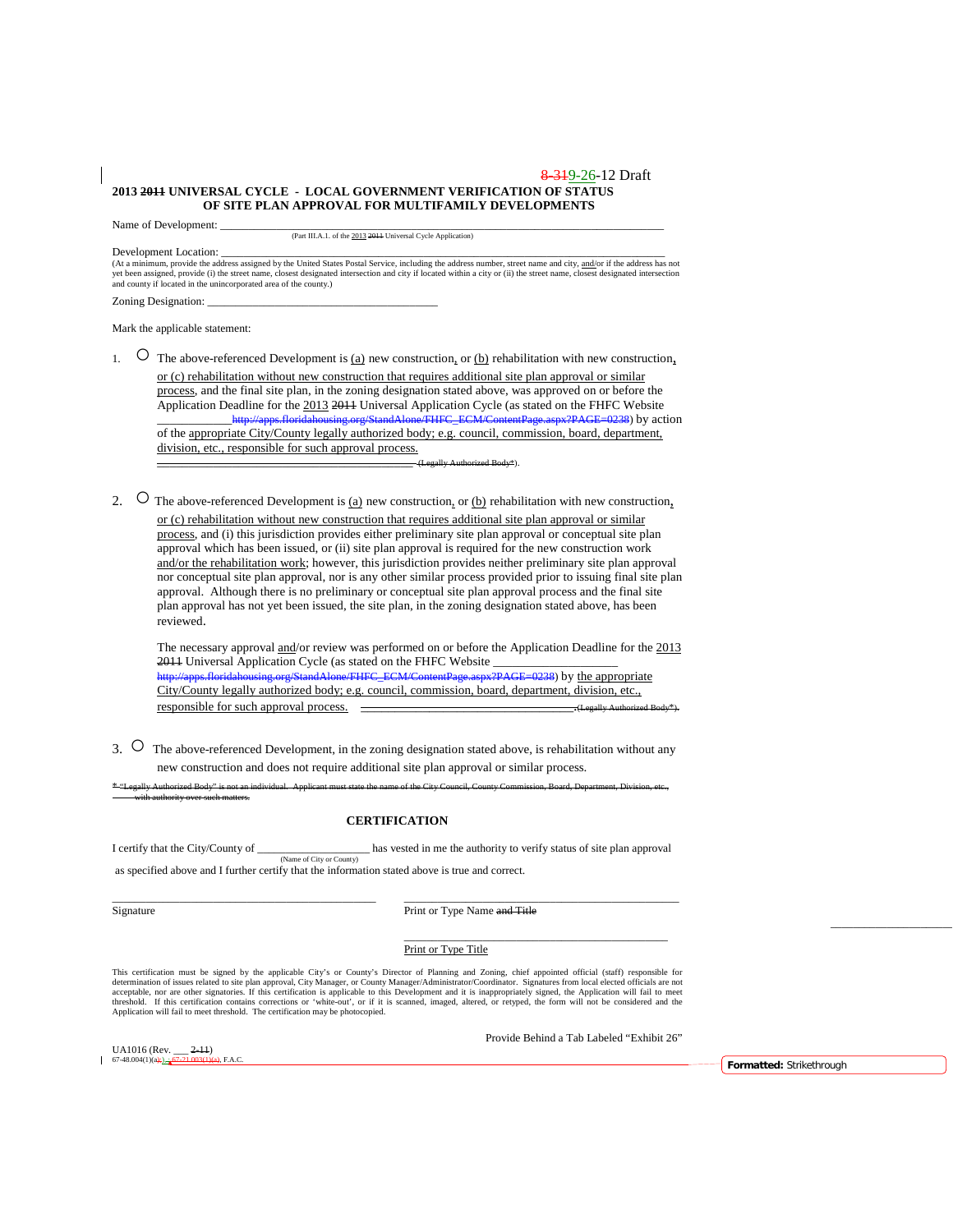#### **2013 2011 UNIVERSAL CYCLE - LOCAL GOVERNMENT VERIFICATION OF STATUS OF PLAT APPROVAL FOR SINGLE-FAMILY RENTAL DEVELOPMENTS**

Name of Development:

(Part III.A.1. of the 2013 2011 Universal Cycle Application)

Development Location:

(At a minimum, provide the address assigned by the United States Postal Service, including the address number, street name and city, and/or if the address has not yet been assigned, provide (i) the street name, closest designated intersection and city if located within a city or (ii) the street name, closest designated intersection<br>and county if located in the unincorporated area of

Mark the applicable statement:

1.  $\circ$  The above-referenced Development is (a) new construction, or (b) rehabilitation with new construction, or (c) rehabilitation without new construction that requires additional site plan approval or similar process, and the final plat was approved on or before the Application Deadline for the 2013 2011 Universal Application Cycle (as stated on the FHFC Website [http://apps.floridahousing.org/StandAlone/FHFC\\_ECM/ContentPage.aspx?PAGE=023](http://apps.floridahousing.org/StandAlone/FHFC_ECM/ContentPage.aspx?PAGE=0238) [8\)](http://apps.floridahousing.org/StandAlone/FHFC_ECM/ContentPage.aspx?PAGE=0238) by action of the appropriate City/County legally authorized body; e.g. council, commission, board, department, division, etc., responsible for such approval process. \_\_\_\_\_\_\_\_\_\_\_\_\_\_\_\_\_\_\_\_(Legally Authorized Body\*).

2. O The above-referenced Development is new construction or rehabilitation with new construction and the preliminary or conceptual plat was approved on or before the Application Deadline for the 2013 2011 Universal Application Cycle (as stated on the FHFC Website

http://apps.floridahousing.org/StandAlone/FHFC\_ECM/ContentPag [e.aspx?PAGE=0238\)](http://apps.floridahousing.org/StandAlone/FHFC_ECM/ContentPage.aspx?PAGE=0238) by action of the appropriate City/County legally authorized body; e.g. council, commission, board, department, division, etc., responsible for such approval process. \_\_\_\_\_\_\_\_\_\_\_\_\_\_\_\_\_\_\_\_\_\_\_ (Legally Authorized Body\*)

3. ○ The above-referenced Development is rehabilitation without any new construction and does not require additional plat approval.

\* "Legally Authorized Body" is not an individual. Applicant must state the name of the City Council, County Commission, Board, Department, Division, etc., with authority over such matters.

### **CERTIFICATION**

I certify that the City/County of \_\_\_\_\_\_\_\_\_\_\_\_\_\_\_\_\_\_\_\_\_\_\_\_\_\_ has vested in me the authority to (Name of City or County)

\_\_\_\_\_\_\_\_\_\_\_\_\_\_\_\_\_\_\_\_\_\_\_\_\_\_\_\_\_\_\_\_\_\_ \_\_\_\_\_\_\_\_\_\_\_\_\_\_\_\_\_\_\_\_\_\_\_\_\_\_\_\_\_\_\_\_\_\_\_

verify status of plat approval as specified above and I further certify that the information above is true and correct.

Signature Print or Type Name

Print or Type Title

\_\_\_\_\_\_\_\_\_\_\_\_\_\_\_\_\_\_\_\_\_\_\_\_\_\_\_\_\_\_\_\_\_\_\_

This certification must be signed by the applicable City's or County's Director of Planning and Zoning, chief appointed official (staff) responsible for determination of issues related to plat approval, City Manager, or County Manager/Administrator/Coordinator. Signatures<br>from local elected officials are not acceptable, nor are other signatories. If this ce inappropriately signed, the Application will fail to meet threshold.

If this certification contains corrections or 'white-out', or if it is scanned, imaged, altered, or retyped, the form will not be considered and the Application will fail to meet threshold. The certification may be photocopied.

UA1016 (Rev.  $\frac{2-11}{67-48.004(1)(a) + 1.67-21.003(1)}$ 

Provide Behind a Tab Labeled "Exhibit 26"

67-48.004(1)(a);), ; 67-21.003(1)(a), F.A.C. **Formatted:** Strikethrough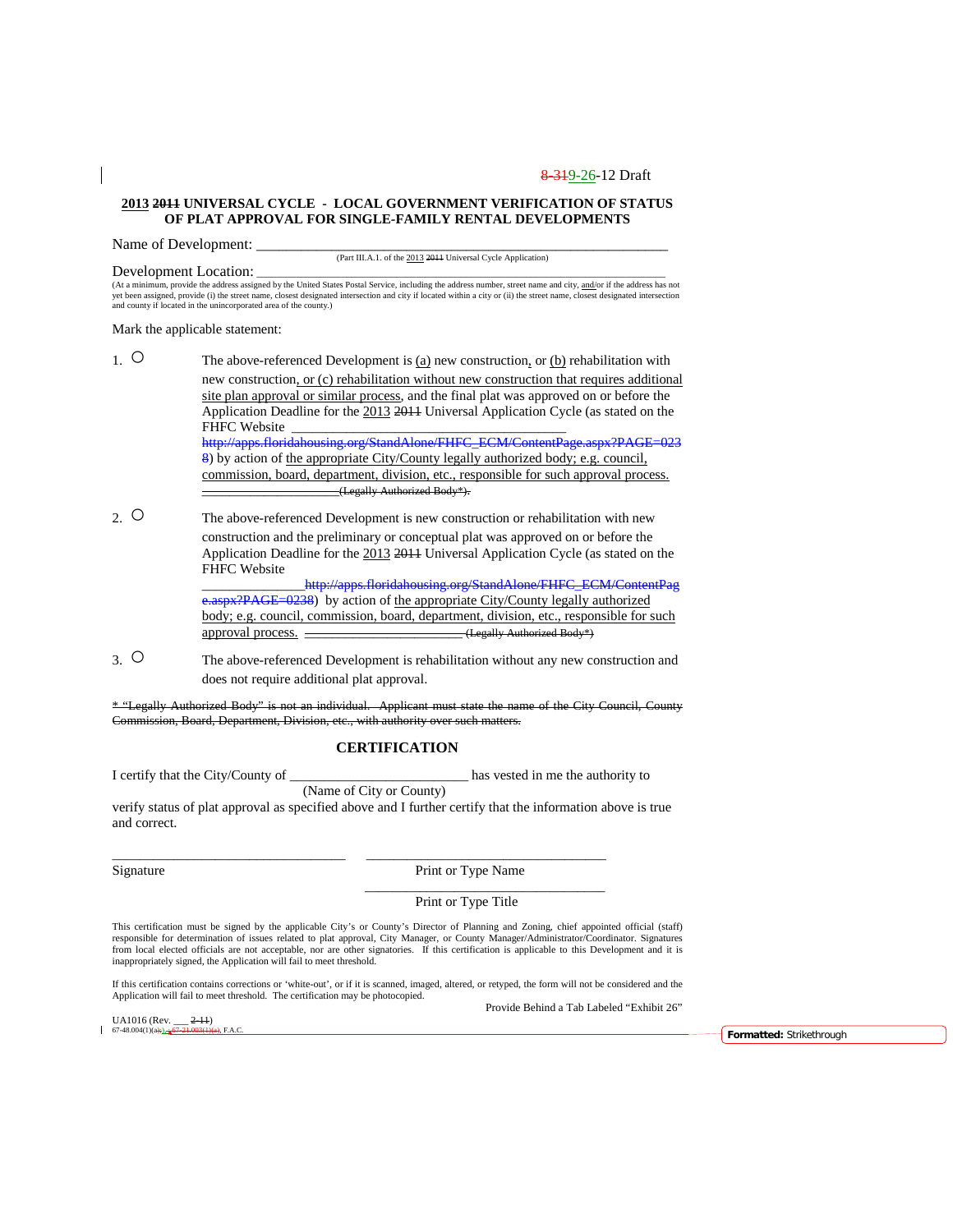### **2013 2011 UNIVERSAL CYCLE - VERIFICATION OF AVAILABILITY OF INFRASTRUCTURE - ELECTRICITY**

Name of Development:

(Part III.A.1. of the 2013 2011 Universal Cycle Application)

Development Location:<br>(At a minimum, provide the address assigned by the United States Postal Service, including the address number, street name and city, <u>and/</u>or if the address has not<br>yet been assigned, provide (i) the

The undersigned service provider confirms that on or before the Application Deadline for the 2013 2011 Universal Application Cycle (as stated on the FHFC Website [http://apps.floridahousing.org/StandAlone/FHFC\\_ECM/ContentPage.aspx?PAGE=0238\)](http://apps.floridahousing.org/StandAlone/FHFC_ECM/ContentPage.aspx?PAGE=0238) :

- 1. Electricity is available to the proposed Development.
- 2. There are no impediments to the proposed Development for obtaining electric service other than payment of hook-up or installation fees, line extensions to be paid for by the Applicant in connection with the construction of the Development, or other such routine administrative procedure.
- 3. To the best of our knowledge, no variance or local hearing is required to make electricity available to the proposed Development.
- 4. To the best of our knowledge, there are no moratoriums pertaining to electric service which are applicable to the proposed Development.

### **CERTIFICATION**

\_\_\_\_\_\_\_\_\_\_\_\_\_\_\_\_\_\_\_\_\_\_\_\_\_\_\_\_\_\_\_\_\_\_\_\_\_\_\_\_ \_\_\_\_\_\_\_\_\_\_\_\_\_\_\_\_\_\_\_\_\_\_\_\_\_\_\_\_\_\_\_\_

 $\_$  ,  $\_$  ,  $\_$  ,  $\_$  ,  $\_$  ,  $\_$  ,  $\_$  ,  $\_$  ,  $\_$  ,  $\_$  ,  $\_$  ,  $\_$  ,  $\_$  ,  $\_$  ,  $\_$  ,  $\_$  ,  $\_$  ,  $\_$  ,  $\_$  ,  $\_$ 

\_\_\_\_\_\_\_\_\_\_\_\_\_\_\_\_\_\_\_\_\_\_\_\_\_\_\_\_\_\_\_\_\_\_\_\_\_\_\_\_ \_\_\_\_\_\_\_\_\_\_\_\_\_\_\_\_\_\_\_\_\_\_\_\_\_\_\_\_\_\_\_\_

I certify that the foregoing information is true and correct.

Signature Name of Entity Providing Service

Print or Type Name Address (street address, city, state)

Print or Type Title

\_\_\_\_\_\_\_\_\_\_\_\_\_\_\_\_\_\_\_\_\_\_\_\_\_\_\_\_\_\_\_\_\_\_ Telephone Number (including area code)

This certification may not be signed by the Applicant, by any related parties of the Applicant, or by any Principals or Financial Beneficiaries of the Applicant. In addition, signatures from local elected officials are not acceptable. If the certification is applicable to this Development and it is inappropriately signed, the Application will fail threshold.

If this certification contains corrections or 'white-out', or if it is scanned, imaged, altered, or retyped, the form will not be considered and the Application will fail to meet threshold. The certification may be photocopied.

Provide Behind a Tab Labeled "Exhibit 28"

UA1016 (Rev.  $\frac{2-11}{67-48.004(1)(a+1)}$ ,  $\frac{67-21.003(1)(a)}{67-21.003(1)(a+1)}$ 

67-48.004(1)(a);), ; 67-21.003(1)(a), F.A.C. **Formatted:** Strikethrough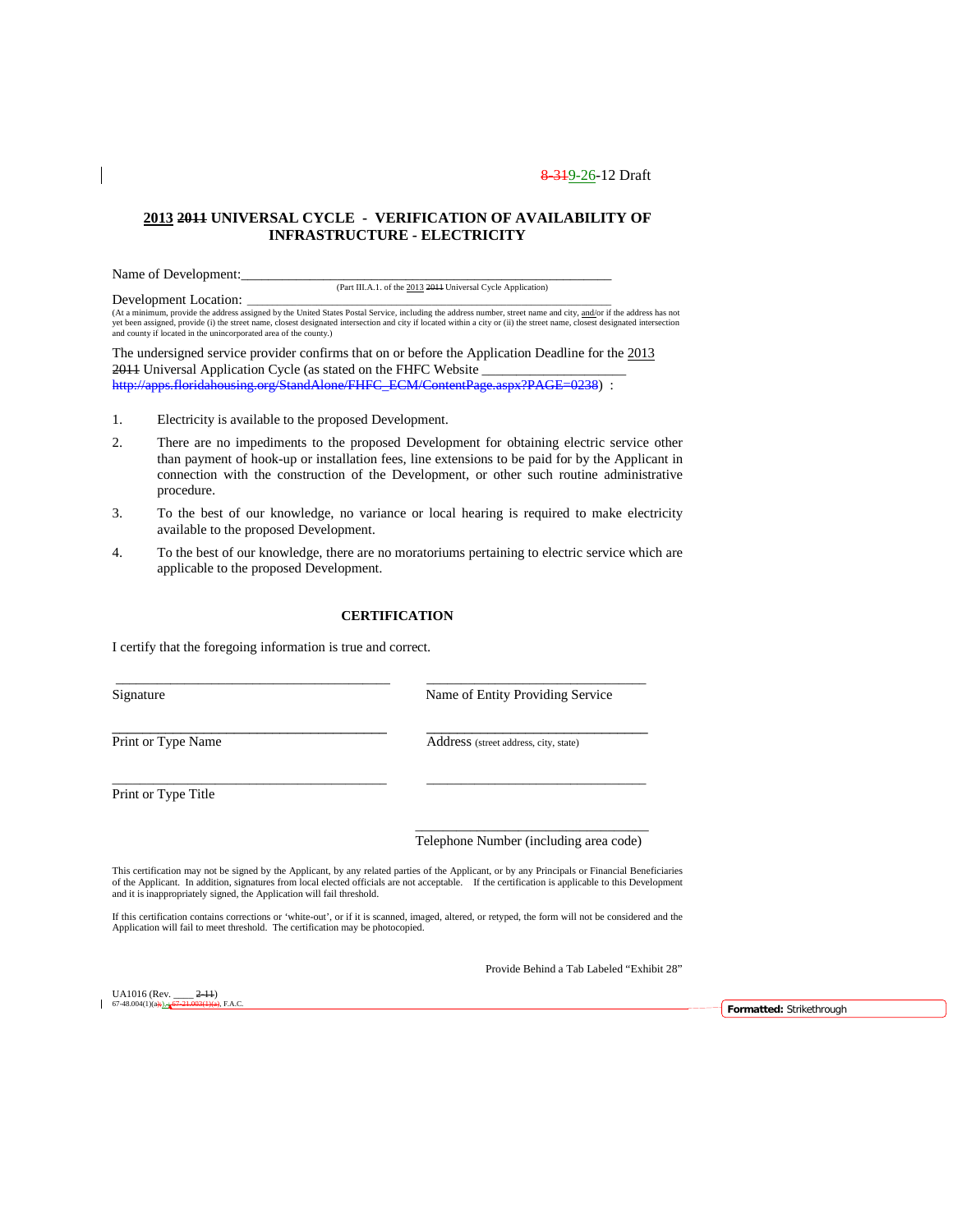#### **2013 2011 UNIVERSAL CYCLE - VERIFICATION OF AVAILABILITY OF INFRASTRUCTURE - WATER**

Name of Development:

(Part III.A.1. of the 2013 2011 Universal Cycle Application)

Development Location:<br>(At a minimum, provide the address assigned by the United States Postal Service, including the address number, street name and city, <u>and/</u>or if the address has not<br>yet been assigned, provide (i) the

The undersigned service provider confirms that on or before the Application Deadline for the 2013 2011 Universal Application Cycle (as stated on the FHFC Website \_ [http://apps.floridahousing.org/StandAlone/FHFC\\_ECM/ContentPage.aspx?PAGE=0238\)](http://apps.floridahousing.org/StandAlone/FHFC_ECM/ContentPage.aspx?PAGE=0238) :

- 1. Potable water is available to the proposed Development.
- 2. There are no impediments to the proposed Development for obtaining potable water service other than payment of hook-up or installation fees, line extensions to be paid for by the Applicant in connection with the construction of the Development, or other such routine administrative procedure.
- 3. To the best of our knowledge, no variance or local hearing is required to make potable water available to the proposed Development.
- 4. To the best of our knowledge, there are no moratoriums pertaining to potable water which are applicable to the proposed Development.

### **CERTIFICATION**

\_\_\_\_\_\_\_\_\_\_\_\_\_\_\_\_\_\_\_\_\_\_\_\_\_\_\_\_\_\_\_\_\_\_\_\_\_\_\_\_\_\_\_\_\_\_\_\_\_\_\_\_ \_\_\_\_\_\_\_\_\_\_\_\_\_\_\_\_\_\_\_\_\_\_\_\_\_\_\_\_\_\_\_\_\_\_\_\_\_\_\_\_\_\_\_\_\_\_\_\_\_\_\_\_\_\_

\_\_\_\_\_\_\_\_\_\_\_\_\_\_\_\_\_\_\_\_\_\_\_\_\_\_\_\_\_\_\_\_\_\_ \_\_\_\_\_\_\_\_\_\_\_\_\_\_\_\_\_\_\_\_\_\_\_\_\_\_\_\_\_\_\_\_\_\_\_\_\_\_\_

\_\_\_\_\_\_\_\_\_\_\_\_\_\_\_\_\_\_\_\_\_\_\_\_\_\_\_\_\_\_\_\_\_\_ \_\_\_\_\_\_\_\_\_\_\_\_\_\_\_\_\_\_\_\_\_\_\_\_\_\_\_\_\_\_\_\_\_\_\_\_\_\_\_

I certify that the foregoing information is true and correct.

Signature Name of Entity Providing Service

Print or Type Name Address (street address, city, state)

Print or Type Title

\_\_\_\_\_\_\_\_\_\_\_\_\_\_\_\_\_\_\_\_\_\_\_\_\_\_\_\_\_\_\_\_\_\_\_\_\_\_\_ Telephone Number (including area code)

This certification may not be signed by the Applicant, by any related parties of the Applicant, or by any Principals or Financial Beneficiaries of the Applicant. In addition, signatures from local elected officials are not acceptable. If the certification is applicable to this Development and it is inappropriately signed, the Application will fail threshold.

If this certification contains corrections or 'white-out', or if it is scanned, imaged, altered, or retyped, the form will not be considered and the Application will fail to meet threshold. The certification may be photocopied.

Provide Behind a Tab Labeled "Exhibit 29"

UA1016 (Rev.  $\frac{2-11}{67-48.004(1)(a+1)}$ ,  $\frac{67-21.003(1)}{67}$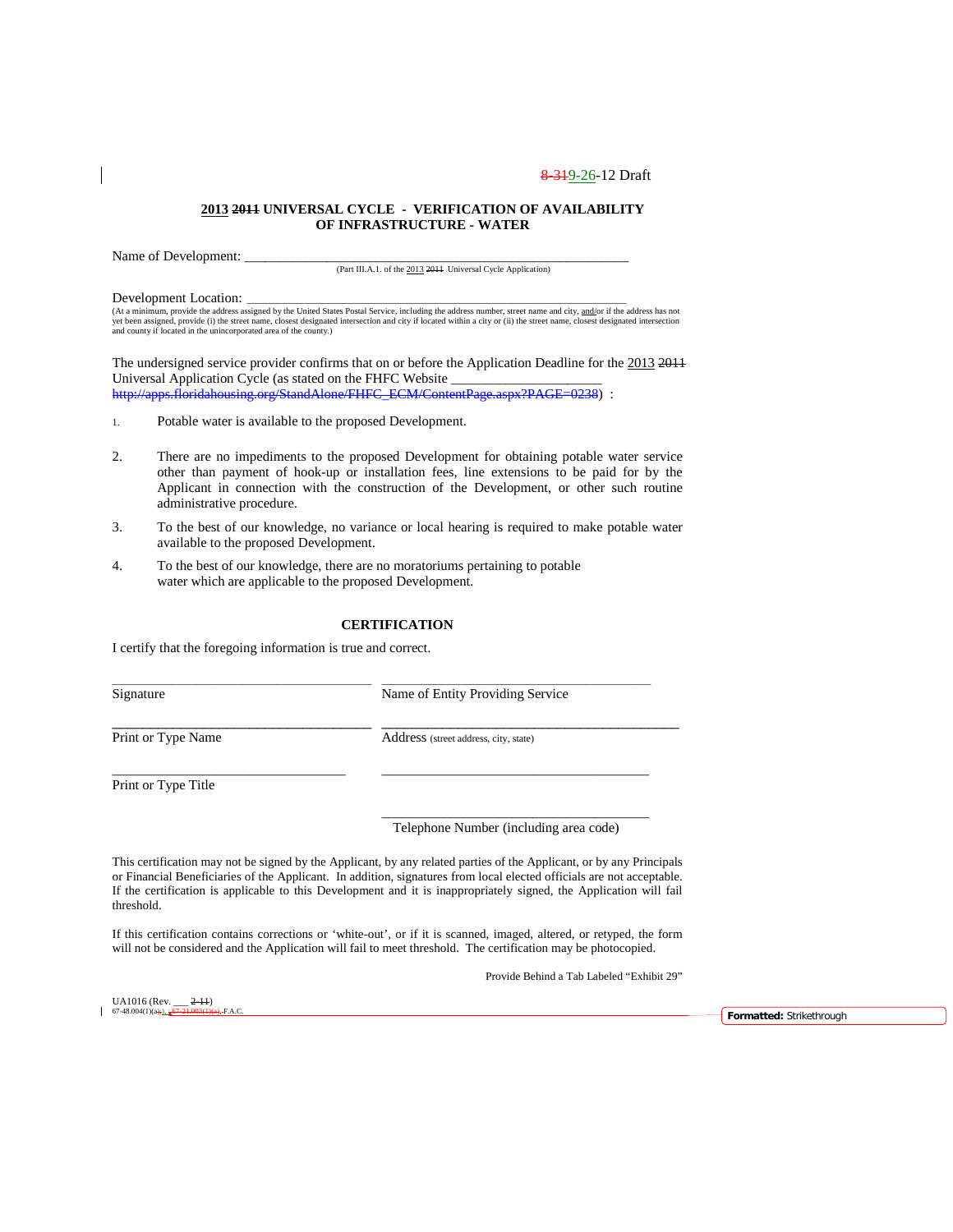#### **2013 2011 UNIVERSAL CYCLE - VERIFICATION OF AVAILABILITY OF INFRASTRUCTURE - SEWER CAPACITY, PACKAGE TREATMENT, OR SEPTIC TANK**

Name of Development:

(Part III.A.1. of the 2013 2011 Universal Cycle Application)

Development Location:

(At a minimum, provide the address assigned by the United States Postal Service, including the address number, street name and city, and/or if the address has not<br>yet been assigned, provide (i) the street name, closest des and county if located in the unincorporated area of the county.)

The undersigned service provider or permitting authority confirms that on or before the Application Deadline for the 2013 2014 Universal Application Cycle (as stated on the FHFC Website [http://apps.floridahousing.org/StandAlone/FHFC\\_ECM/ContentPage.aspx?PAGE=0238\)](http://apps.floridahousing.org/StandAlone/FHFC_ECM/ContentPage.aspx?PAGE=0238)

- 1. Sewer Capacity, Package Treatment, or Septic Tank is available to the proposed Development.
- 2. There are no impediments to the proposed Development for obtaining the specified waste treatment service other than payment of hook-up or installation fees, line extensions to be paid for by the Applicant in connection with the construction of the Development, or other such routine administrative procedure.
- 3. To the best of our knowledge, no variance or local hearing is required to make this service available to the proposed Development.
- 4. To the best of our knowledge, there are no moratoriums pertaining to this service, which are applicable to the proposed Development.

#### **CERTIFICATION**

\_\_\_\_\_\_\_\_\_\_\_\_\_\_\_\_\_\_\_\_\_\_\_\_\_\_\_\_\_\_\_\_\_\_\_\_\_\_\_\_\_\_\_\_\_\_\_\_\_\_\_\_ \_\_\_\_\_\_\_\_\_\_\_\_\_\_\_\_\_\_\_\_\_\_\_\_\_\_\_\_\_\_\_\_\_\_\_\_\_\_\_\_\_\_\_\_\_\_

 $\_$  ,  $\_$  ,  $\_$  ,  $\_$  ,  $\_$  ,  $\_$  ,  $\_$  ,  $\_$  ,  $\_$  ,  $\_$  ,  $\_$  ,  $\_$  ,  $\_$  ,  $\_$  ,  $\_$  ,  $\_$  ,  $\_$  ,  $\_$  ,  $\_$ 

\_\_\_\_\_\_\_\_\_\_\_\_\_\_\_\_\_\_\_\_\_\_\_\_\_\_\_\_\_\_\_\_\_\_\_\_\_\_ \_\_\_\_\_\_\_\_\_\_\_\_\_\_\_\_\_\_\_\_\_\_\_\_\_\_\_\_\_\_\_\_\_\_\_\_

I certify that the foregoing information is true and correct.

Signature Name of Entity Providing Service

Print or Type Name Address (street address, city, state)

Print or Type Title

Telephone Number (including area code)

\_\_\_\_\_\_\_\_\_\_\_\_\_\_\_\_\_\_\_\_\_\_\_\_\_\_\_\_\_\_\_\_\_\_\_\_\_\_\_

This certification may not be signed by the Applicant, by any related parties of the Applicant, or by any Principals or Financial Beneficiaries<br>of the Applicant. In addition, signatures from local elected officials are not and it is inappropriately signed, the Application will fail threshold.

If this certification contains corrections or 'white-out', or if it is scanned, imaged, altered, or retyped, the form will not be considered and the Application will fail to meet threshold. The certification may be photocopied.

Provide Behind a Tab Labeled "Exhibit 30"

UA1016 (Rev.  $\frac{2-11}{67-48.004(1)(a)}$ ),  $\frac{1}{67-21.003(1)(a)}$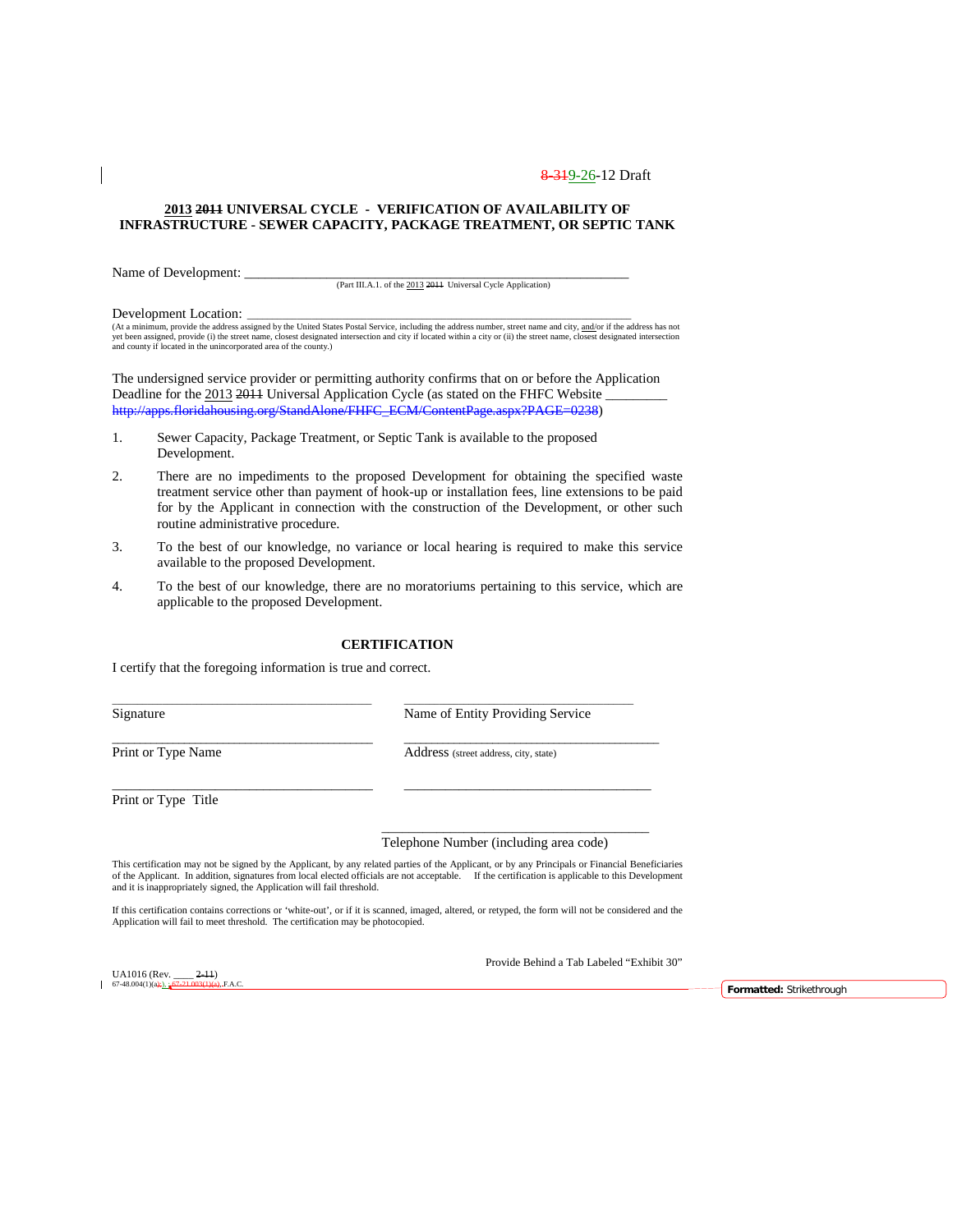#### **2013 2011 UNIVERSAL CYCLE - VERIFICATION OF AVAILABILITY OF INFRASTRUCTURE - ROADS**

Name of Development:

(Part III.A.1. of the 2013 2011 Universal Cycle Application)

Development Location:

(At a minimum, provide the address assigned by the United States Postal Service, including the address number, street name and city, and/or if the address has not<br>yet been assigned, provide (i) the street name, closest des and county if located in the unincorporated area of the county.)

The undersigned local government representative confirms that on or before the Application Deadline for the 2013 2011 Universal Application Cycle (as stated on the FHFC Website [http://apps.floridahousing.org/StandAlone/FHFC\\_ECM/ContentPage.aspx?PAGE=0238\)](http://apps.floridahousing.org/StandAlone/FHFC_ECM/ContentPage.aspx?PAGE=0238):

- 1. Existing paved roads provide access to the proposed Development or paved roads will be constructed as part of the proposed Development.
- 2. There are no impediments to the proposed Development using the roads other than payment of impact fees or providing curb cuts, turn lanes, signalization, or securing required final approvals and permits for the proposed Development.
- 3. The execution of this verification is not a granting of traffic concurrency approval for the proposed Development.
- 4. To the best of our knowledge, there are no moratoriums pertaining to road usage which are applicable to the proposed Development.

### **CERTIFICATION**

\_\_\_\_\_\_\_\_\_\_\_\_\_\_\_\_\_\_\_\_\_\_\_\_\_\_\_\_\_\_\_\_\_\_\_\_\_\_ \_\_\_\_\_\_\_\_\_\_\_\_\_\_\_\_\_\_\_\_\_\_\_\_\_\_\_\_\_\_\_\_\_\_\_\_\_\_\_

\_\_\_\_\_\_\_\_\_\_\_\_\_\_\_\_\_\_\_\_\_\_\_\_\_\_\_\_\_\_\_\_\_\_\_\_\_\_ \_\_\_\_\_\_\_\_\_\_\_\_\_\_\_\_\_\_\_\_\_\_\_\_\_\_\_\_\_\_\_\_\_\_\_

I certify that the foregoing information is true and correct.

Signature Name of Local Government

\_\_\_\_\_\_\_\_\_\_\_\_\_\_\_\_\_\_\_\_\_\_\_\_\_\_\_\_\_\_\_\_\_\_ \_\_\_\_\_\_\_\_\_\_\_\_\_\_\_\_\_\_\_\_\_\_\_\_\_\_\_\_\_\_\_\_ Print or Type Name Address (street address, city, state)

Print or Type Title

#### Telephone Number (including area code)

\_\_\_\_\_\_\_\_\_\_\_\_\_\_\_\_\_\_\_\_\_\_\_\_\_\_\_\_\_\_\_\_\_\_\_\_\_\_\_

This certification may not be signed by the Applicant, by any related parties of the Applicant, or by any Principals or Financial Beneficiaries of the Applicant. In addition, signatures from local elected officials are not acceptable. If the certification is applicable to this Development and it is inappropriately signed, the Application will fail threshold.

If this certification contains corrections or 'white-out', or if it is scanned, imaged, altered, or retyped, the form will not be considered and the<br>Application will fail to meet threshold. The certification may be photoco

Provide Behind a Tab Labeled "Exhibit 31"

UA1016 (Rev.  $\frac{2-11}{67-21.003(1)(a)}$ 

FAC. **FAC. FAC. FORD**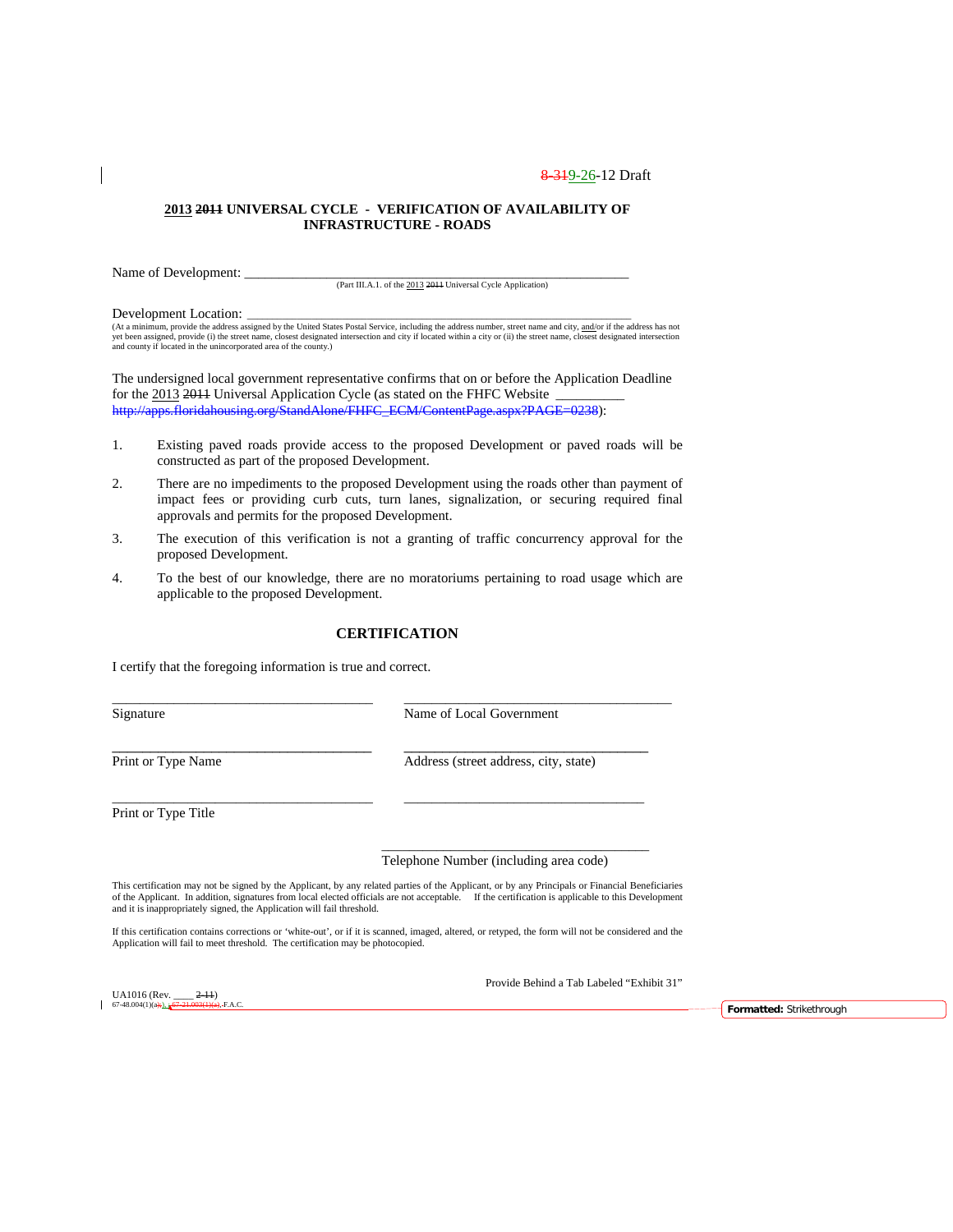#### 8 3 1 9 - 26 - 12 Draft **2013 2011 UNIVERSAL CYCLE - LOCAL GOVERNMENT VERIFICATION THAT DEVELOPMENT IS CONSISTENT WITH ZONING AND LAND USE REGULATIONS**

Name of Development: \_\_\_\_\_\_\_\_\_\_\_\_\_\_\_\_\_\_\_\_\_\_\_\_\_\_\_\_\_\_\_\_\_\_\_\_\_\_\_\_\_\_\_\_\_\_\_\_\_\_\_\_\_\_\_\_\_\_

(Part III.A.1. of the 2013 2011 Universal Cycle Application)

or

**Development Location:**<br>(At a minimum, provide the address assigned by the United States Postal Service, including the address number, street name and city, <u>and/</u>or if the address has not<br>yet been assigned, provide (i) th and county if located in the unincorporated area of the county.)

The undersigned Local Government official confirms that on or before the Application Deadline for the 2013 2014 Universal Application Cycle (as stated on the FHFC Website

[http://apps.floridahousing.org/StandAlone/FHFC\\_ECM/ContentPage.aspx?PAGE=0238\)](http://apps.floridahousing.org/StandAlone/FHFC_ECM/ContentPage.aspx?PAGE=0238):

The number of units (not buildings) allowed for this development site (if restricted) is: if a PUD, the number of units (not buildings) allowed per development site is:

if not a PUD and development site is subject to existing special use or similar permit, number of units allowed for this development site is: \_\_\_\_\_\_\_; and

 $(1)$   $(2)$  The zoning designation for the above-referenced Development location site is \_\_\_\_\_\_\_\_\_\_\_; and

(2)  $(3)$  The proposed number of units and intended use are is consistent with current land use regulations and the referenced zoning designation or, if the Development consists of rehabilitation, the intended use is allowed as a legally nonconforming use. To the best of my knowledge, there are no additional land use regulation hearings or approvals required to obtain the zoning classification or density described herein. Assuming compliance with the applicable land use regulations, there are no known conditions which would preclude construction or rehabilitation (as the case may be) of the referenced Development on the proposed site.

#### **CERTIFICATION**

I certify that the City/County of  $\qquad$  has vested in me the authority (Name of City/County)

to verify consistency with local land use regulations and the zoning designation specified above or, if the Development consists of rehabilitation, the intended use is allowed as a "legally non-conforming use" and I further certify that the foregoing information is true and correct. In addition, if the proposed Development site is in the Florida Keys Area as defined in Rule Chapters 67-21 and 67-48, F.A.C., I further certify that the Applicant has obtained the necessary Rate of Growth Ordinance (ROGO) allocations from the Local Government.

\_\_\_\_\_\_\_\_\_\_\_\_\_\_\_\_\_\_\_\_\_\_\_\_\_\_\_\_\_\_\_\_\_\_\_\_\_\_\_\_\_\_\_\_ \_\_\_\_\_\_\_\_\_\_\_\_\_\_\_\_\_\_\_\_\_\_\_\_\_\_\_\_\_\_\_\_\_\_\_\_\_\_\_\_

Signature Print or Type Name

Print or Type Title

This certification must be signed by the applicable City's or County's Director of Planning and Zoning, chief appointed official (staff) responsible for determination of issues related to comprehensive planning and zoning, City Manager, or County Manager/Administrator/Coordinator. Signatures from local elected officials are not acceptable, nor are other signatories. If the certification is applicable to this Development and it is inappropriately signed, the Application will fail to meet threshold.

If this certification contains corrections or 'white-out', or if it is scanned, imaged, altered, or retyped, the form will not be considered and the Application will fail to meet threshold. The certification may be photocopied.

UA1016 (Rev.  $2-11$ )<br>67-48.004(1)(a);  $\frac{67-21.003(1)(1)}{1}$ 

Provide Behind a Tab Labeled "Exhibit 32"

\_\_\_\_\_\_\_\_\_\_\_\_\_\_\_\_\_\_\_\_\_\_\_\_\_\_\_\_\_\_\_\_\_\_\_\_\_\_\_\_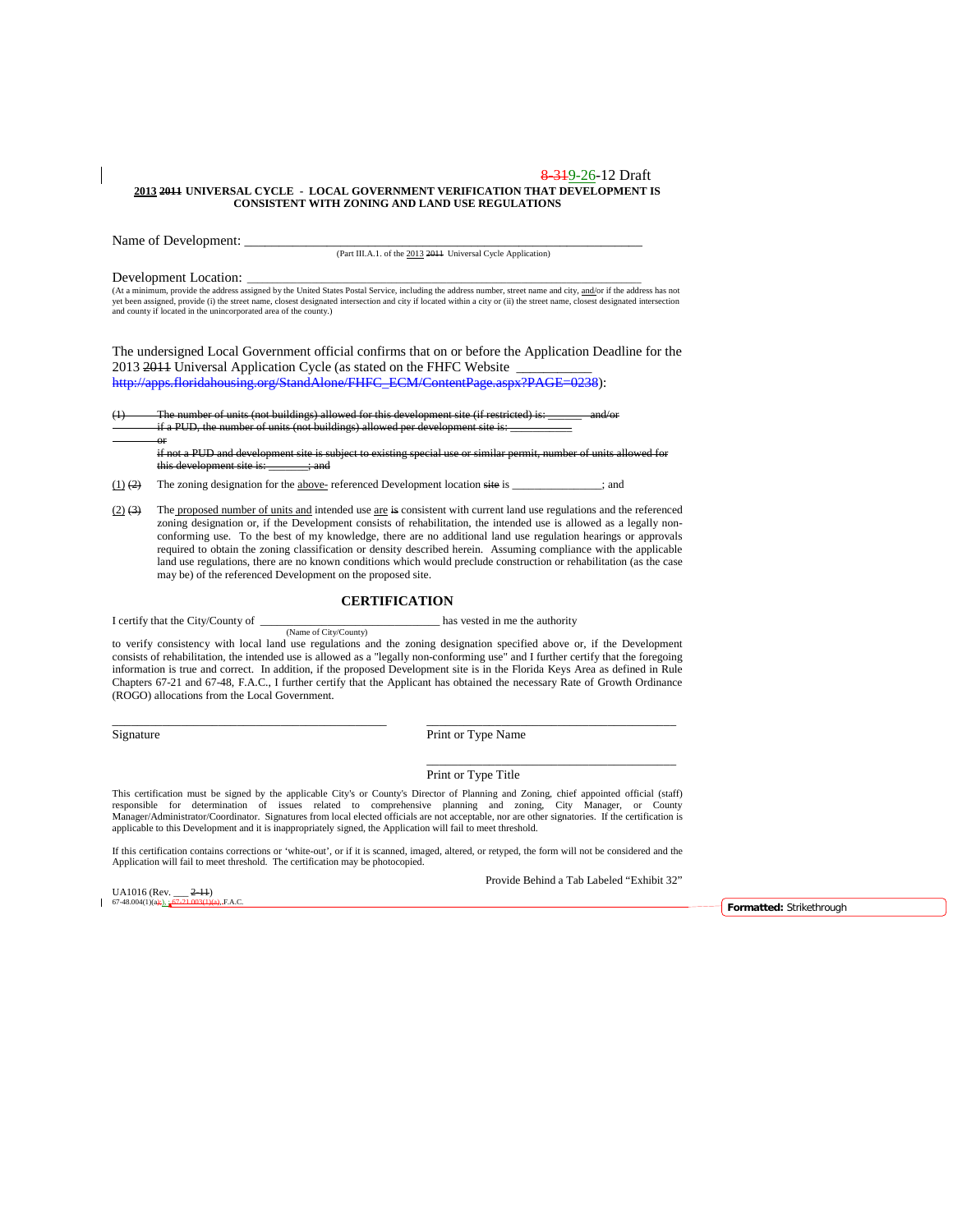### **2013 2011 UNIVERSAL CYCLE - LOCAL GOVERNMENT VERIFICATION THAT PERMITS ARE NOT REQUIRED FOR THIS DEVELOPMENT**

Name of Development: \_

(Part III.A.1. of the 2013 2011 Universal Cycle Application)

Development Location:

(At a minimum, provide the address assigned by the United States Postal Service, including the address number, street name and city, and/or if the address has not<br>yet been assigned, provide (i) the street name, closest des and county if located in the unincorporated area of the county.)

Building permits: If no building permits are required for the rehabilitation of the referenced Development site, complete the following certification:

### **CERTIFICATION**

I certify that the foregoing information is true and correct and that the City/County of  $\frac{N_{\text{dimer of City}/\text{Country}}}{N_{\text{dimer of City}/\text{Country}}}$ 

has vested in me the authority to verify that the rehabilitation of the referenced Development site does not require the issuance of building permits. In addition, if the proposed Development site is in the Florida Keys Area as defined in Rule Chapters 67-21 and 67-48, F.A.C., I further certify that the Applicant has obtained the necessary Rate of Growth Ordinance (ROGO) allocations from the Local Government.

\_\_\_\_\_\_\_\_\_\_\_\_\_\_\_\_\_\_\_\_\_\_\_\_\_\_\_\_\_\_\_\_\_\_\_\_\_\_\_\_ \_\_\_\_\_\_\_\_\_\_\_\_\_\_\_\_\_\_\_\_\_\_\_\_\_\_\_\_\_\_\_\_\_\_\_\_

Signature Print or Type Name

Print or Type Title

\_\_\_\_\_\_\_\_\_\_\_\_\_\_\_\_\_\_\_\_\_\_\_\_\_\_\_\_\_\_\_\_\_\_\_\_

This certification must be signed by the applicable City's or County's Director of Planning and Zoning, chief appointed official (staff) responsible for determination of issues related to comprehensive planning and zoning, City Manager, or County Manager / Administrator / Coordinator. Signatures from local elected officials are not acceptable, nor are other signatories. If this certification is applicable to this Development and it is inappropriately signed, this Application will fail to meet threshold.

If this certification contains corrections or 'white-out', or if it is scanned, imaged, altered, or retyped, the form will not be considered and the Application will fail to meet threshold. The certification may be photocopied.

Provide Behind a Tab Labeled "Exhibit 32"

UA1016 (Rev.  $2-11$ )<br>67-48.004(1)(a);  $67-21.003(1)$ 

 $\mathbf{I}$ 

67-48.004(1)(a);), ; 67-21.003(1)(a), F.A.C. **Formatted:** Strikethrough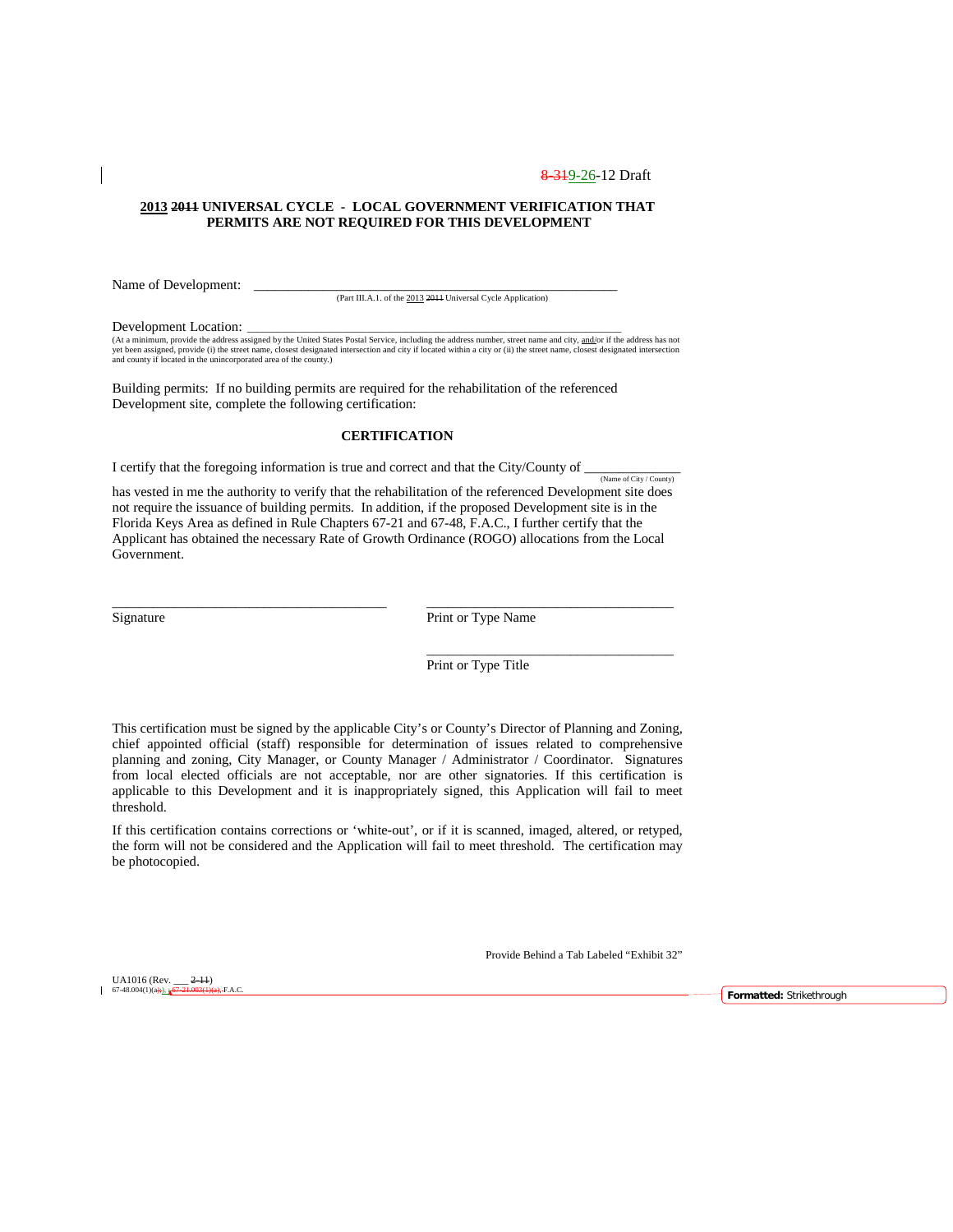#### 8-319-26-12 Draft **2013 2011 UNIVERSAL CYCLE - VERIFICATION OF ENVIRONMENTAL SAFETY - PHASE I ENVIRONMENTAL SITE ASSESSMENT**

Name of Development:

(Part III.A.1. of the 2013 2011 Universal Cycle Application)

Development Location:<br>(At a minimum, provide the address assigned by the United States Postal Service, including the address number, street name and city, <u>and/</u>or if the address has not yet been assigned, provide (i) the street name, closest designated intersection and city if located within a city or (ii) the street name, closest designated intersection<br>and county if located in the unincorporated area of

As a representative of the firm that performed the Phase I Environmental Site Assessment (ESA), I certify that a Phase I ESA of the above referenced Development site was conducted by the undersigned environmental firm as of  $\frac{1}{(Date of Phase IESA - \text{mm}/dd/yyyy)}$ 

such Phase I ESA meets the standards of ASTM Practice #E-1527-05.

Check all that apply in Items 1, 2 and 3 below:

1. If the Phase I ESA is over 12 months old from the Application Deadline for this Application, has the site's environmental condition changed since the date of the original Phase I ESA?

No Yes No

If "Yes", to demonstrate the condition of the site, the signatory must answer question (1) or (2) below:

- (1) an update to the original Phase I ESA was prepared on \_\_\_\_\_\_\_\_\_\_\_\_\_\_\_\_\_ (Date mm/dd/yyyy) (Date of update must be within 12 months of the Application Deadline for this Application), or
- (2) a new Phase I ESA was prepared on \_\_\_\_\_\_\_\_\_\_\_\_\_\_\_\_\_\_\_\_\_\_\_\_\_ (Date mm/dd/yyyy) (Date of new Phase I ESA must be within 12 months of the Application Deadline for this Application).

Note: The Corporation will not consider a Phase II ESA to be a substitute for the updated Ph. I ESA or new Ph. I ESA.

- 2. If there are one or more existing buildings on the proposed site, the presence or absence of asbestos or asbestos containing<br>materials and lead based paint must be addressed either as a part of the Phase I ESA or as a s indicate which of the following (Item a. or b.) applies:
	- a. the Phase I ESA referenced above addresses the presence or absence of asbestos or asbestos containing materials and lead based paint; or
	- **b.** separate report(s) addressing the presence or absence of asbestos or asbestos containing materials and lead-based paint have been prepared and the undersigned has reviewed the separate report(s). Such separate report(s) may or may not be incorporated by reference in the Phase I ESA.
- 3. If the Phase I ESA discloses potential problems (including, but not limited to asbestos or asbestos containing materials, lead-based paint, radon gas, etc.) on the proposed site, the signatory must indicate which of the
	- a. environmental safety conditions on the site require remediation and a plan that includes anticipated costs and estimated time needed to complete the remediation has been prepared, either as a part of the Phase I ESA or as a separate report; or
	- b. a Phase II ESA is required or recommended (the firm that performed the Phase II ESA, even if it is the same firm that prepared the Phase I ESA, MUST complete and execute the Phase II Environmental Site Assessment Verification); or

 $\Box$  c. although environmental safety conditions exist on the site, no remediation or further study is required or recommended. **CERTIFICATION**

I certify that the foregoing information is true and correct.

| <b>Authorized Signature</b>      | Name of Firm that Performed the Phase I ESA                 |  |  |  |
|----------------------------------|-------------------------------------------------------------|--|--|--|
| Print or Type Name of Signatory  | Address of Environmental Firm (street address, city, state) |  |  |  |
| Print or Type Title of Signatory | Telephone Number Including Area Code                        |  |  |  |

This certification must be signed by a representative of the firm that performed the Phase I ESA for the proposed Development location.If this certification contains corrections or 'white-out', or if it is scanned, imaged, altered, or retyped, the form will not be considered and the Application will fail to meet threshold. The certification may be photocopied.

Provide Behind a Tab Labeled "Exhibit 33"

UA1016 (Rev.  $2-11$ )<br>67-48.004(1)(a):). - 67-21.003(1)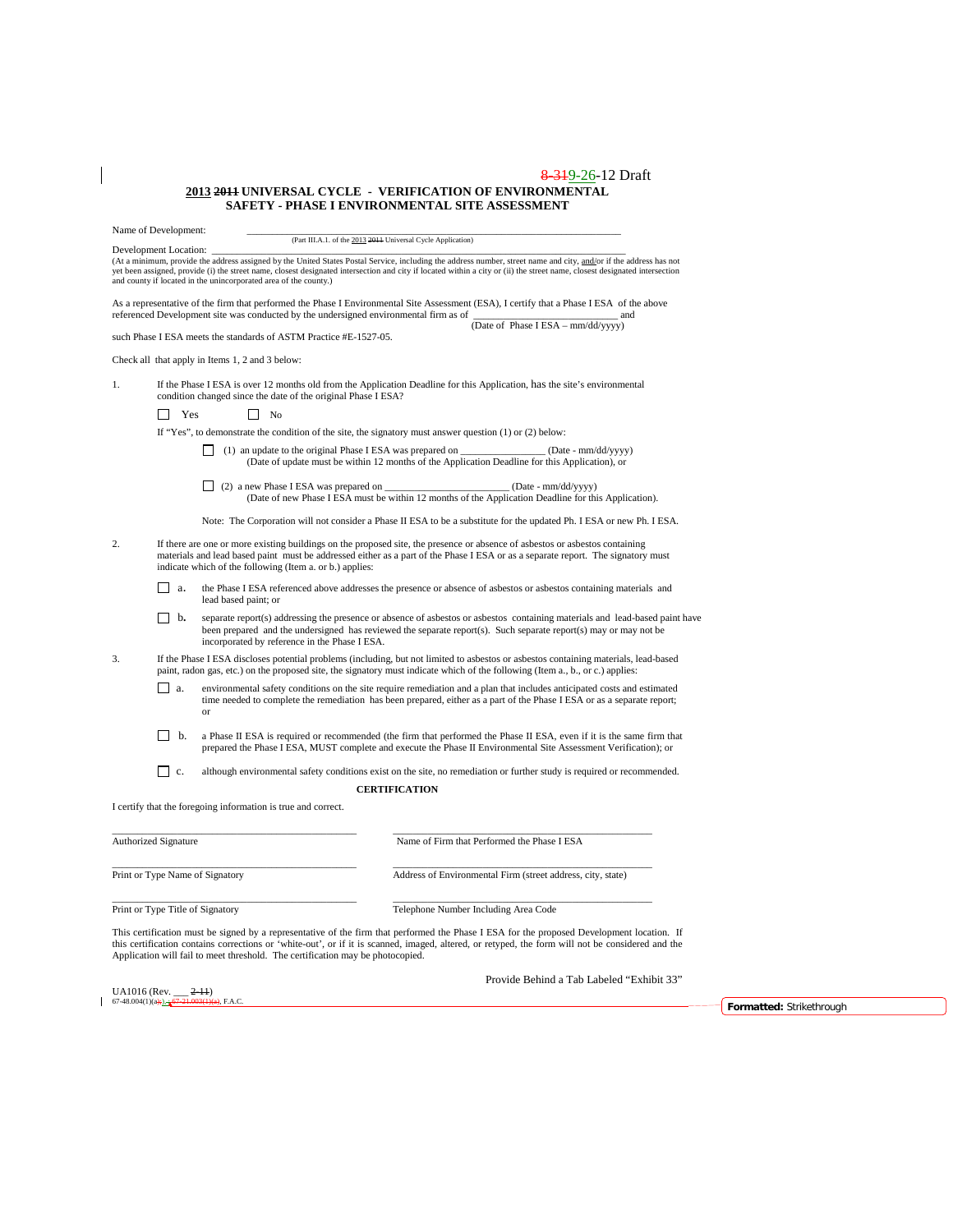### **2013 2011 UNIVERSAL CYCLE - VERIFICATION OF ENVIRONMENTAL SAFETY - PHASE II ENVIRONMENTAL SITE ASSESSMENT**

Name of Development:

(Part III.A.1. of the 2013 2011 Universal Cycle Application)

Development Location:<br>(At a minimum, provide the address assigned by the United States Postal Service, including the address number, street name and city, and/or if the address has not<br>yet been assigned, provide (i) the st

As a representative of the firm that performed the Phase II Environmental Site Assessment (ESA), I certify that:

1. A Phase II ESA of the above referenced Development location was required or recommended by the Phase I ESA. The Phase II ESA was conducted by the undersigned environmental firm as of  $\frac{1}{2}$  in accordance with ASTM Practice #E-1903-11 97(2002). (Date of Phase II ESA – mm/dd/yyyy)

If the Phase II ESA is over 12 months old from the Application Deadline for this Application, has the site's environmental condition changed since the date of the Phase II ESA?

 $\Box$  Yes  $\Box$  No

If "Yes", to demonstrate the condition of the site, an update to the original Phase II ESA was prepared on

(Date of Update to Phase II ESA – mm/dd/yyyy\*)

- \* Date of the update to the Phase II ESA, as stated above, must be within 12 months of the Application Deadline for this Application)
- 2. If the Phase II ESA disclosed potential problems (including, but not limited to asbestos or asbestos containing materials, lead-based paint, radon gas, etc.) on the proposed site, a plan that includes anticipated costs and estimated time needed to complete the remediation has been prepared either as a part of the Phase II ESA or as a separate report.

#### **CERTIFICATION**

I certify that the foregoing information is true and correct.

\_\_\_\_\_\_\_\_\_\_\_\_\_\_\_\_\_\_\_\_\_\_\_\_\_\_\_\_\_\_\_\_\_\_\_ \_\_\_\_\_\_\_\_\_\_\_\_\_\_\_\_\_\_\_\_\_\_\_\_\_\_\_\_\_\_\_\_\_\_\_\_ Authorized Signature Name of Firm that Performed the Ph. II ESA \_\_\_\_\_\_\_\_\_\_\_\_\_\_\_\_\_\_\_\_\_\_\_\_\_\_\_\_\_\_\_\_\_\_\_ \_\_\_\_\_\_\_\_\_\_\_\_\_\_\_\_\_\_\_\_\_\_\_\_\_\_\_\_\_\_\_\_\_\_\_ Print or Type Name of Signatory Address of Environmental Firm (street address, city, state) \_\_\_\_\_\_\_\_\_\_\_\_\_\_\_\_\_\_\_\_\_\_\_\_\_\_\_\_\_\_\_\_\_\_\_ \_\_\_\_\_\_\_\_\_\_\_\_\_\_\_\_\_\_\_\_\_\_\_\_\_\_\_\_\_\_\_\_\_\_\_ Print or Type Title of Signatory Telephone Number Including Area Code

This certification must be signed by a representative of the firm that performed the Phase II ESA for the proposed Development location.If this certification contains corrections or 'white-out', or if it is scanned, imaged, altered, or retyped, the form will not be considered and the Application will fail to meet threshold. The certification may be photocopied.

Provide Behind a Tab Labeled "Exhibit 34"

UA1016 (Rev.  $\frac{2-11}{67-48.004(1)(a+1)}$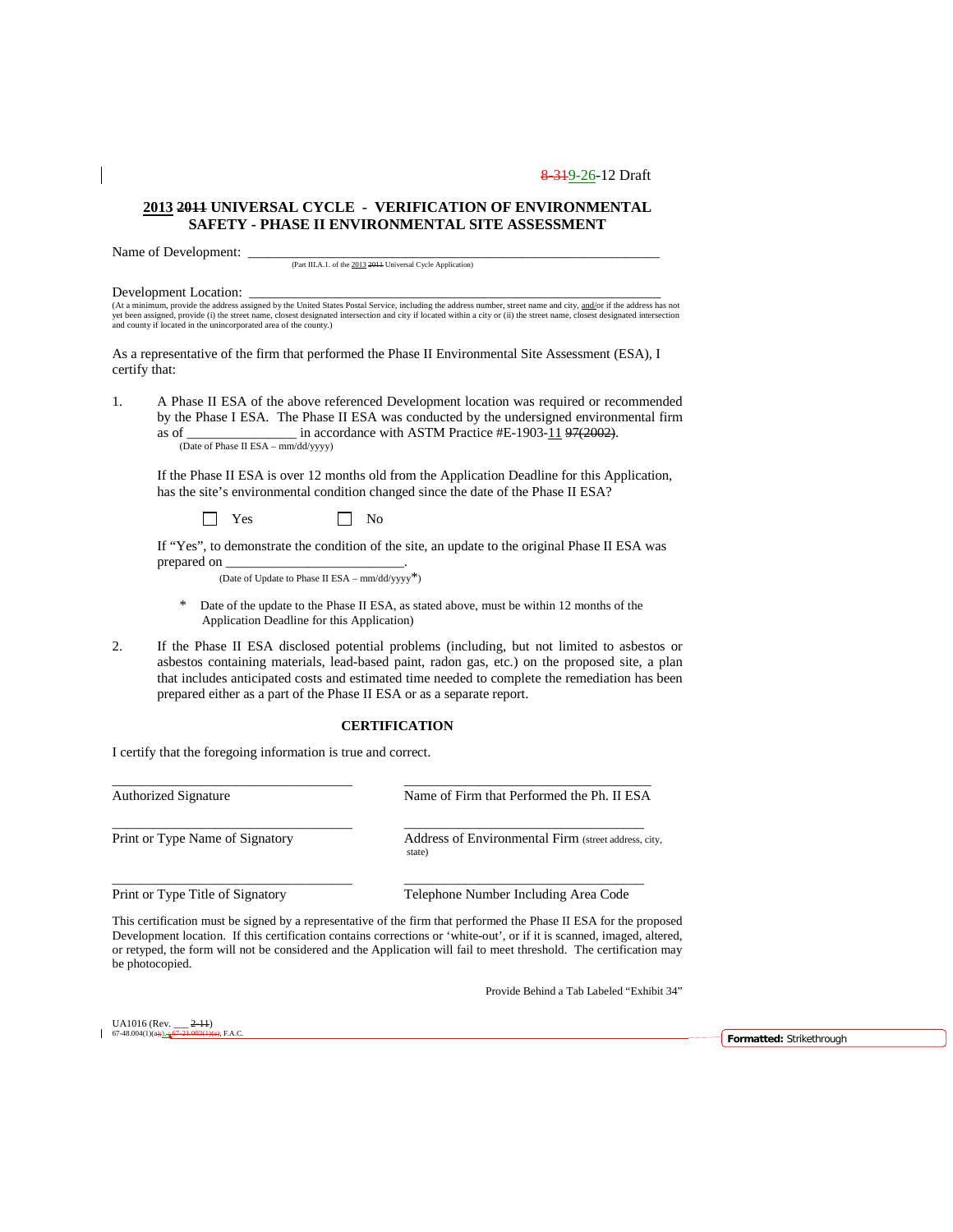#### **2013 2011 UNIVERSAL CYCLE - VERIFICATION OF INCLUSION IN LOCAL HOMELESS ASSISTANCE CONTINUUM OF CARE PLAN BY LEAD AGENCY**

Name of Development:

(Part III.A.1. of the 2013 2011 Universal Application)

Development Location:<br>(At a minimum, provide the address assigned by the United States Postal Service, including the address number, street name and city, <u>and/</u>or if the address has not<br>yet been assigned, provide (i) the

Catchment Area:

Lead Agency (if it has been designated):

The Lead Agency for the Catchment Area identified above confirms that the Development identified above meets the following criteria:

- 1. The proposed Development is located within the Catchment Area identified above;
- 2. The nature and scope of the proposed Development is in conformance with the Local Homeless Assistance Continuum of Care Plan that is on file, at the time of Application Deadline, with the State Office on Homelessness; and
- 3. The proposed Development is specifically included in the list of activities to be undertaken as part of the implementation of the Local Homeless Assistance Continuum of Care Plan that is on file, at the time of Application Deadline, with the State Office on Homelessness.

#### **CERTIFICATION BY THE LEAD AGENCY OF INCLUSION IN LOCAL HOMELESS CONTINUUM OF CARE PLAN:**

I certify that the above information is true and correct.

Signature Print or Type Name

Print or Type Agency Name Print or Type Title

\_\_\_\_\_\_\_\_\_\_\_\_\_\_\_\_\_\_\_\_\_\_\_\_\_\_\_\_\_\_\_\_\_\_\_\_\_\_\_\_\_\_ \_\_\_\_\_\_\_\_\_\_\_\_\_\_\_\_\_\_\_\_\_\_\_\_\_\_\_\_\_\_\_\_

**-OR-**

The State Office on Homelessness confirms that the Development identified above meets the following criteria:

1. The proposed Development is located within the Catchment Area identified above, and

\_\_\_\_\_\_\_\_\_\_\_\_\_\_\_\_\_\_\_\_\_\_\_\_\_\_\_\_\_\_\_\_\_\_\_\_\_\_\_\_\_\_ \_\_\_\_\_\_\_\_\_\_\_\_\_\_\_\_\_\_\_\_\_\_\_\_\_\_\_\_\_\_\_

2. The proposed Development is in a Catchment Area for which no Local Homeless Assistance Continuum of Care Plan has been recognized by the State Office on Homelessness at the time of Application Deadline.

#### **CERTIFICATION BY THE STATE OFFICE ON HOMELESSNESS THAT NO LOCAL HOMELESS CONTINUUM OF CARE PLAN EXISTS:**

I certify that the above information is true and correct.

\_\_\_\_\_\_\_\_\_\_\_\_\_\_\_\_\_\_\_\_\_\_\_\_\_\_\_\_\_\_\_\_\_\_\_\_\_\_\_\_\_\_\_\_

Signature

Print or Type Name Print or Type Title

This certification must be signed by the authorized signatory from the Lead Agency or from the State Office on Homelessness. Other signatories are not acceptable. If the certification is inappropriately signed, the Application will not qualify for the Homeless Demographic Commitment. If the certification contains corrections or 'white-out' or if it is scanned, imaged, altered, or retyped, the Application will fail to qualify for the Homeless Demographic Commitment. The certification may be photocopied.

\_\_\_\_\_\_\_\_\_\_\_\_\_\_\_\_\_\_\_\_\_\_\_\_\_\_\_\_\_\_\_\_\_\_\_\_\_\_\_\_\_\_\_\_ \_\_\_\_\_\_\_\_\_\_\_\_\_\_\_\_\_\_\_\_\_\_\_\_\_\_\_\_\_\_\_\_

UA1016 (Rev.  $2-11$ )<br>67-48.004(1)(a) 67-21.003(1)(a)

Provide Behind a Tab Labeled "Exhibit 35"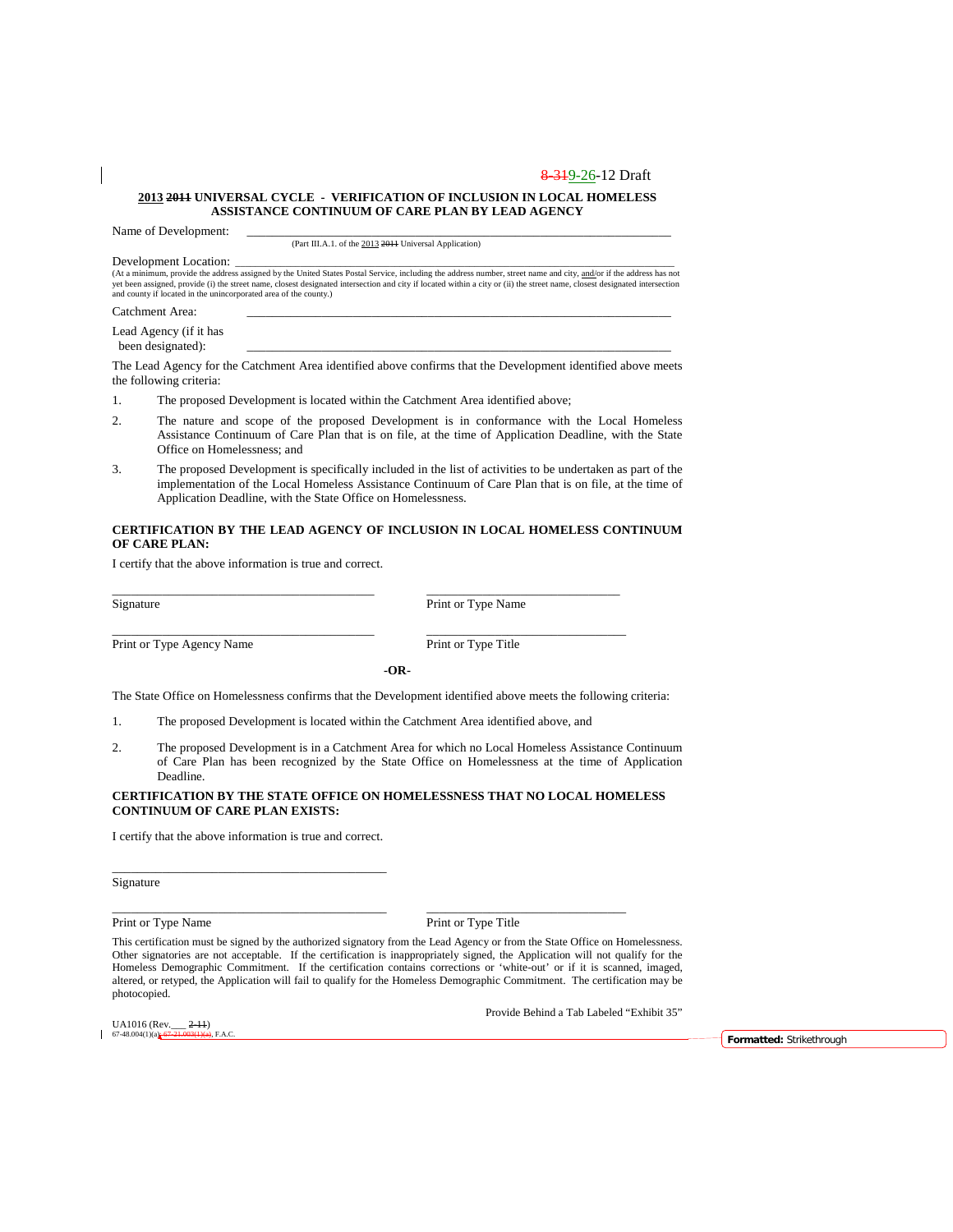### **2013 2011 UNIVERSAL CYCLE - LOCAL GOVERNMENT VERIFICATION OF CONTRIBUTION - GRANT**

Name of Development: (Part III.A.1. of the 2013 2011 Universal Application) Development Location: \_\_\_\_\_\_\_\_\_\_\_\_\_\_\_\_\_\_\_\_\_\_\_\_\_\_\_\_\_\_\_\_\_\_\_\_\_\_\_\_\_\_\_\_\_\_\_\_\_\_\_\_\_\_\_\_\_\_\_\_\_\_\_\_\_\_\_\_\_\_\_\_\_\_\_ (At a minimum, provide the address assigned by the United States Postal Service, including the address number, street name and city, and/or if the address has not yet been assigned, provide (i) the street name, closest designated intersection and city if located within a city or (ii) the street name, closest designated intersection and county if located in the unincorporated area of the county.) On of before the Application Deadline for the 2013 2011 Universal Application Cycle (as stated on the FHFC Website \_\_\_\_\_\_\_\_\_\_\_\_\_ http://apps.floridahousing.org/StandAlone/FHFC\_ECM/ContentPage.aspx?PAGE=0238<br>the City/County of committed \$ as a grant to the the City/County of (Name of City or County) Applicant for its use solely for assisting the proposed Development referenced above. The City/County does not expect to be repaid or reimbursed by the Applicant, or any other entity, provided the funds are expended solely for the Development referenced above. No consideration or promise of consideration has been given with respect to the grant. For purposes of the foregoing, the promise of providing affordable housing does not constitute consideration. This grant is firm, is in place as of the Application Deadline referenced above, and is provided specifically with respect to the proposed Development without the need for any additional petitions, applications, requests, etc., by the Applicant to the Local Government.

The source of the grant is:

(e.g., SHIP, HOME, CDBG)

The following government contact contact can verify the above stated contribution:

Name of Government Contact: \_\_\_\_\_\_\_\_\_\_\_\_\_\_\_\_\_\_\_\_\_\_\_\_\_\_\_\_\_\_\_\_\_\_\_\_\_\_\_\_\_\_\_\_\_\_\_\_\_\_\_\_\_\_\_\_\_\_\_\_\_\_\_\_\_

Address (street address and city): \_\_\_\_\_\_\_\_\_\_\_\_\_\_\_\_\_\_\_\_\_\_\_\_\_\_\_\_\_\_\_\_\_\_\_\_\_\_\_\_\_\_\_\_\_\_\_\_\_\_\_\_\_\_\_\_\_\_\_\_\_\_\_\_\_\_\_ \_\_\_\_\_\_\_\_\_\_\_\_\_\_\_\_\_\_\_\_\_\_\_\_\_\_\_\_\_\_\_\_\_\_\_\_\_\_\_\_\_\_\_\_\_\_\_\_\_\_\_\_\_\_\_\_\_\_\_\_\_\_\_\_\_\_\_\_\_\_\_\_\_\_\_\_\_\_\_\_\_\_\_

Telephone Number: \_\_\_\_\_\_\_\_\_\_\_\_\_\_\_\_\_\_\_\_\_\_\_\_\_\_\_\_\_\_\_\_\_\_\_\_\_\_\_\_\_\_\_\_\_\_\_\_\_\_\_\_\_\_\_\_\_\_\_\_\_\_\_\_\_\_\_\_\_\_\_\_\_\_

\_\_\_\_\_\_\_\_\_\_\_\_\_\_\_\_\_.

### **CERTIFICATION**

I certify that the foregoing information is true and correct and that this commitment is effective through

\_\_\_\_\_\_\_\_\_\_\_\_\_\_\_\_\_\_\_\_\_\_\_\_\_\_\_\_\_\_\_\_\_\_\_\_\_\_\_\_\_\_\_\_\_\_\_\_\_\_\_\_\_ \_\_\_\_\_\_\_\_\_\_\_\_\_\_\_\_\_\_\_\_\_\_\_\_\_\_\_\_\_\_\_\_\_\_\_\_\_\_\_\_\_\_\_\_\_

\_\_\_\_\_\_\_\_\_\_\_\_\_\_\_\_\_\_\_\_\_\_\_\_\_\_\_\_\_\_\_\_\_\_\_\_\_\_\_\_\_\_\_\_\_ \_\_\_\_\_\_\_\_\_\_\_\_\_\_\_\_\_\_\_\_\_\_\_\_\_\_\_\_\_\_\_\_\_\_\_\_

Date (mm/dd/yyyy)

Signature Print or Type Name

Telephone Number Print or Type Title

This certification must be signed by the chief appointed official (staff) responsible for such approvals, Mayor, City Manager, County Manager/Administrator/Coordinator, Chairperson of the City Council/Commission or Chairperson of the Board of County Commissioners. If the contribution is from a Land Authority organized pursuant to Chapter 380.0663, Florida Statutes, this certification must be signed by the Chair of the Land Authority. One of the authorized persons named above may sign this form for certification of state, federal or Local Government funds initially obtained by or derived from a Local Government that is directly administered by an intermediary such as a housing finance authority, a community reinvestment corporation, or a state-certified Community Housing Development Organization (CHDO). Other signatories are not acceptable. The Applicant will not receive credit for this contribution if the certification is improperly signed. To be considered for points, the amount of the contribution stated on this form must be a precise dollar amount and cannot include words such as estimated, up to, maximum of, not to exceed, etc.

This contribution will not be considered if the certification contains corrections or 'white-out' or if the certification is scanned, imaged, altered, or retyped. The certification may be photocopied.

The Application may still be eligible for automatic points.

UA1016 (Rev.  $2-11$ )  $67-48.004(1)(a)$ ;

Provide Behind a Tab Labeled "Exhibit 39 36"

**Formatted:** Strikethrough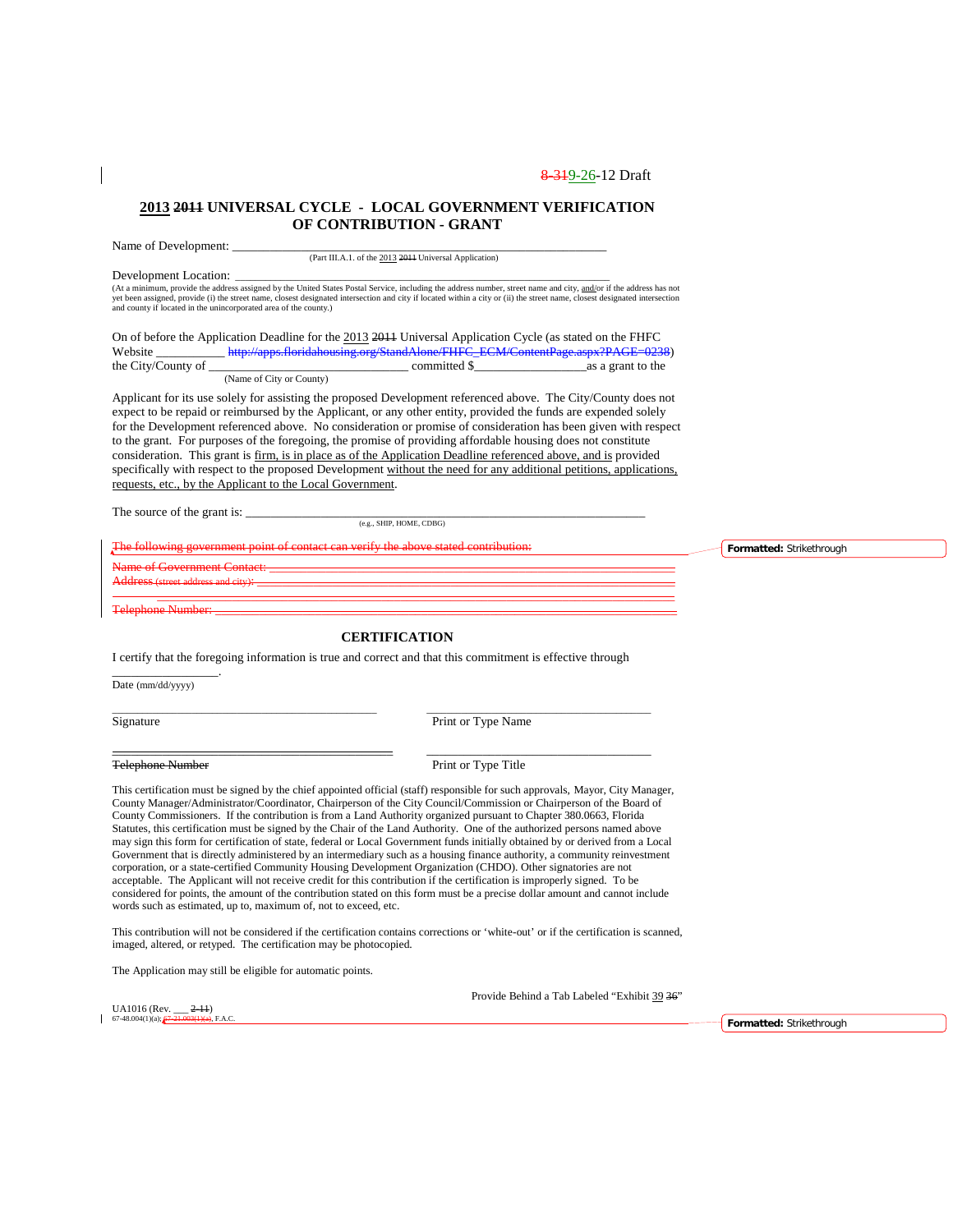#### 8 3 1 9 - 26 - 12 Draft **2013 2011 UNIVERSAL CYCLE - LOCAL GOVERNMENT VERIFICATION OF CONTRIBUTION - FEE WAIVER**

|                                                                  | To be eligible to be considered for points, a sheet showing the computations by which the total amount of                                                                                                                                                                                                                                        | Formatted: Strikethrough |
|------------------------------------------------------------------|--------------------------------------------------------------------------------------------------------------------------------------------------------------------------------------------------------------------------------------------------------------------------------------------------------------------------------------------------|--------------------------|
|                                                                  | each fee waiver is determined must be attached to this verification form.  Computations should include,                                                                                                                                                                                                                                          |                          |
| where applicable, waived fee amount per set-aside unit.          |                                                                                                                                                                                                                                                                                                                                                  |                          |
| Name of Development:                                             |                                                                                                                                                                                                                                                                                                                                                  |                          |
|                                                                  | (Part III.A.1. of the 2013 2014 Universal Application)                                                                                                                                                                                                                                                                                           |                          |
| Development Location:                                            |                                                                                                                                                                                                                                                                                                                                                  |                          |
| and county if located in the unincorporated area of the county.) | (At a minimum, provide the address assigned by the United States Postal Service, including the address number, street name and city, and/or if the address has not<br>yet been assigned, provide (i) the street name, closest designated intersection and city if located within a city or (ii) the street name, closest designated intersection |                          |
|                                                                  | Amount of Fee Waiver: \$ 15 this amount based upon a per set aside (affordable) unit                                                                                                                                                                                                                                                             | Formatted: Strikethrough |
| computation? Ves<br>$+$ no                                       |                                                                                                                                                                                                                                                                                                                                                  | Formatted: Strikethrough |
|                                                                  | On or before the Application Deadline for the $2013\frac{2011}{2011}$ Universal Application Cycle (as stated on the FHFC Website                                                                                                                                                                                                                 | Formatted: Strikethrough |
|                                                                  | http://apps.floridahousing.org/StandAlone/FHFC_ECM/ContentPage.aspx?PAGE=0238) the City/County of<br>$\blacksquare$ , pursuant to $\blacksquare$<br>, waived the                                                                                                                                                                                 | Formatted: Strikethrough |
| (Name of City/County)                                            | (Reference Official Action, cite Ordinance or Resolution Number and Date)                                                                                                                                                                                                                                                                        | Formatted: Strikethrough |
| following fees:                                                  |                                                                                                                                                                                                                                                                                                                                                  | Formatted: Strikethrough |
|                                                                  | No consideration or promise of consideration has been given with respect to the fee waiver. For purposes of the foregoing, the<br>promise of providing affordable housing does not constitute consideration. This fee waiver is firm, is in place as of the                                                                                      |                          |
|                                                                  | Application Deadline referenced above, and is provided specifically with respect to the proposed Development without the                                                                                                                                                                                                                         |                          |

need for any additional petitions, applications, requests, etc., by the Applicant to the Local Government. The following government point of contact can verify the above stated contribution: Name of Government Contact: \_\_\_\_\_\_\_\_\_\_\_\_\_\_\_\_\_\_\_\_\_\_\_\_\_\_\_\_\_\_\_\_\_\_\_\_\_\_\_\_\_\_\_\_\_\_\_\_\_\_\_\_\_\_\_\_\_\_\_\_\_\_\_\_\_

Address (street address and city): \_\_\_\_\_\_\_\_\_\_\_\_\_\_\_\_\_\_\_\_\_\_\_\_\_\_\_\_\_\_\_\_\_\_\_\_\_\_\_\_\_\_\_\_\_\_\_\_\_\_\_\_\_\_\_\_\_\_\_\_\_\_\_\_\_\_\_ \_\_\_\_\_\_\_\_\_\_\_\_\_\_\_\_\_\_\_\_\_\_\_\_\_\_\_\_\_\_\_\_\_\_\_\_\_\_\_\_\_\_\_\_\_\_\_\_\_\_\_\_\_\_\_\_\_\_\_\_\_\_\_\_\_\_\_\_\_\_\_\_\_\_\_\_\_\_\_\_\_\_\_

Telephone Number: \_\_\_\_\_\_\_\_\_\_\_\_\_\_\_\_\_\_\_\_\_\_\_\_\_\_\_\_\_\_\_\_\_\_\_\_\_\_\_\_\_\_\_\_\_\_\_\_\_\_\_\_\_\_\_\_\_\_\_\_\_\_\_\_\_\_\_\_\_\_\_\_\_\_

### **CERTIFICATION**

I certify that the foregoing information and the computations stated on the sheet attached to this form are true and correct and that this commitment is effective through

Date (mm/dd/yyyy)

\_\_\_\_\_\_\_\_\_\_\_\_\_\_\_\_\_\_\_\_\_\_\_\_\_\_\_\_\_\_\_\_\_\_\_\_\_\_\_\_\_\_\_\_\_\_\_\_\_\_ \_\_\_\_\_\_\_\_\_\_\_\_\_\_\_\_\_\_\_\_\_\_\_\_\_\_\_\_\_\_\_\_\_\_\_\_\_\_\_\_\_\_\_\_\_

Signature Print or Type Name

Telephone Number Print or Type Title

 $U_A$ 1016 (Rev.  $2-11$ )  $67-48.004(1)(a);$ 

\_\_\_\_\_\_\_\_\_\_\_\_\_\_\_\_\_\_\_\_\_\_\_\_\_\_\_\_\_\_\_\_\_\_\_\_\_\_\_\_\_\_\_\_\_\_\_\_\_\_ \_\_\_\_\_\_\_\_\_\_\_\_\_\_\_\_\_\_\_\_\_\_\_\_\_\_\_\_\_\_\_\_\_\_\_\_\_\_\_\_\_\_\_\_

NOTE TO LOCAL GOVERNMENT OFFICIAL: Waivers that are not specifically made for the benefit of this Development but are instead of general benefit to the area in which the Development is located will NOT qualify as a contribution to the Development. Further, the fact that no impact fees or other fees are levied by a local jurisdiction for ANY type of development DOES NOT constitute a "Local Government Contribution" to the proposed Development. Similarly, if such fees ARE levied by the local jurisdiction but the nature of the proposed<br>Development exempts it (e.g., typically, a Rehabilitation Development is not subject to Government Contribution" exists and no points will be awarded.

This certification must be signed by the chief appointed official (staff) responsible for such approvals, Mayor, City Manager, County Manager/Administrator/Coordinator, Chairperson of the City Council/Commission or Chairperson of the Board of County Commissioners. Other signatories are not acceptable. The Applicant will not receive credit for this contribution if the certification is improperly signed. To be considered for points, the amount of the contribution stated on this form must be a precise dollar amount and cannot include words such as estimated, up to, maximum of, not to exceed, etc.

This contribution will not be considered if the certification contains corrections or 'white-out' or if the certification is scanned, imaged, altered, or retyped. The certification may be photocopied.

The Application may still be eligible for automatic points.

Provide Behind a Tab Labeled "Exhibit 40 37"

**Formatted:** Strikethrough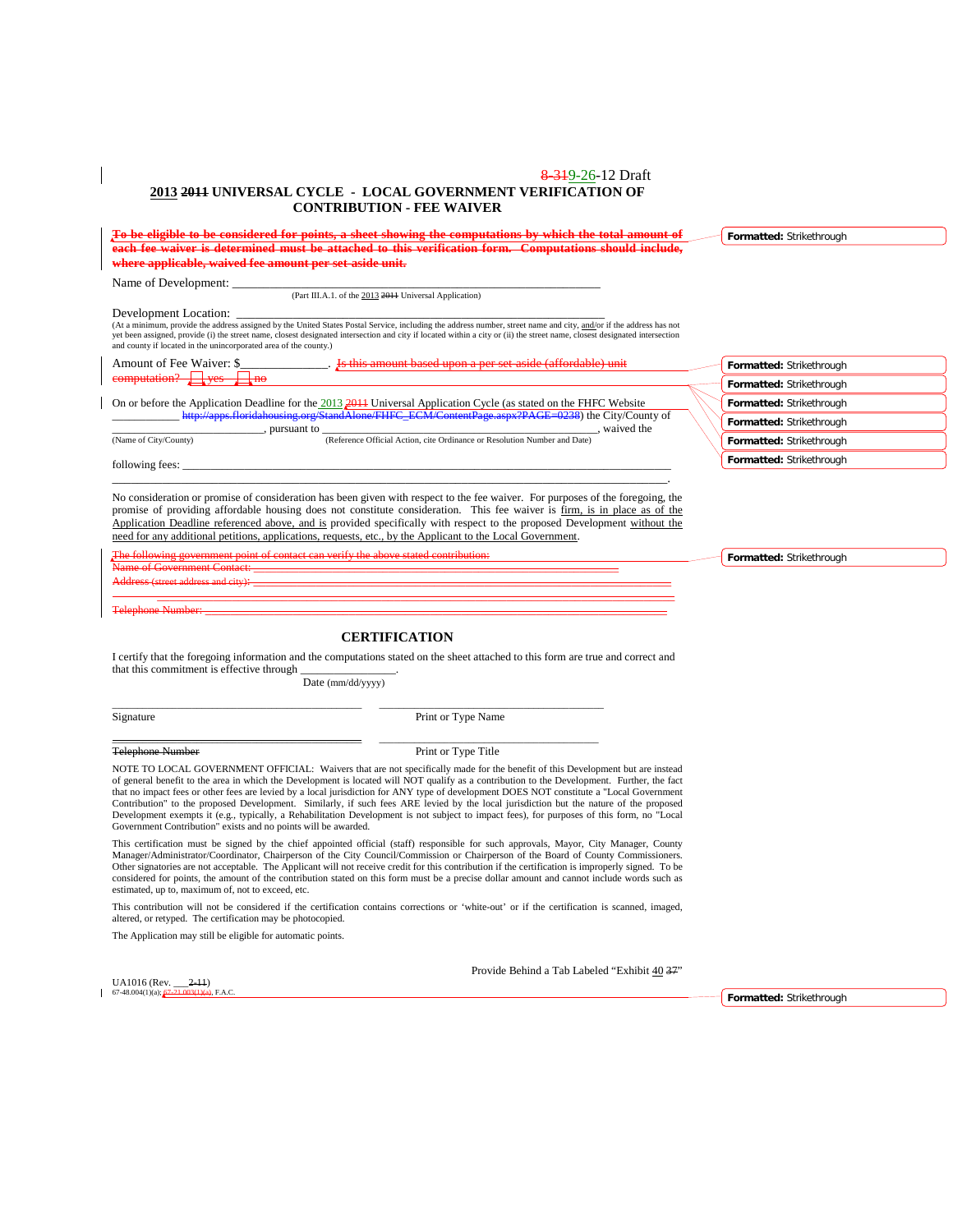### 8-319-26-12 Draft **2013 2011 UNIVERSAL CYCLE - LOCAL GOVERNMENT VERIFICATION OF CONTRIBUTION - LOAN**

| To be eligible to be considered for points, a sheet showing the payment stream for which the net present                                                                                                                                                                                                                                                                                                             | Formatted: Strikethrough                   |
|----------------------------------------------------------------------------------------------------------------------------------------------------------------------------------------------------------------------------------------------------------------------------------------------------------------------------------------------------------------------------------------------------------------------|--------------------------------------------|
| value of the loan was calculated must be attached to this verification form.                                                                                                                                                                                                                                                                                                                                         |                                            |
|                                                                                                                                                                                                                                                                                                                                                                                                                      |                                            |
| (Part III.A.1. of the 2013 2011 Universal Cycle Application)                                                                                                                                                                                                                                                                                                                                                         |                                            |
| Development Location:                                                                                                                                                                                                                                                                                                                                                                                                |                                            |
| (At a minimum, provide the address assigned by the United States Postal Service, including the address number, street name and city, and/or if the address has not<br>yet been assigned, provide (i) the street name, closest designated intersection and city if located within a city or (ii) the street name, closest designated intersection<br>and county if located in the unincorporated area of the county.) |                                            |
| On or before the Application Deadline for the $2013,2014$ Universal Application Cycle (as stated on the FHFC Website                                                                                                                                                                                                                                                                                                 | Formatted: Strikethrough                   |
| http://apps.floridahousing.org/StandAlone/FHFC_ECM/ContentPage.aspx?PAGE=0238) the City/County of                                                                                                                                                                                                                                                                                                                    |                                            |
| ___________ committed \$ ___________________ in the form of a reduced interest rate loan                                                                                                                                                                                                                                                                                                                             |                                            |
| (which may be used as a Non-Corporation,                                                                                                                                                                                                                                                                                                                                                                             | Formatted: Underline                       |
| (loan amount)<br>(Name of City or County)                                                                                                                                                                                                                                                                                                                                                                            |                                            |
|                                                                                                                                                                                                                                                                                                                                                                                                                      |                                            |
| Funding Proposal in the Application if it meets the required criteria) in the form of a reduced interest rate loan to $\rightarrow$                                                                                                                                                                                                                                                                                  | Formatted: Left                            |
| the Applicant for its use solely for assisting the proposed Development referenced above. The loan will bear                                                                                                                                                                                                                                                                                                         |                                            |
| interest at a rate of _______% per annum over a period of _____ years. The loan's repayment period,                                                                                                                                                                                                                                                                                                                  | Formatted: Strikethrough                   |
| amortization period, payment frequency and other applicable terms are:                                                                                                                                                                                                                                                                                                                                               |                                            |
|                                                                                                                                                                                                                                                                                                                                                                                                                      |                                            |
|                                                                                                                                                                                                                                                                                                                                                                                                                      |                                            |
| <u> 1989 - Johann Barn, mars ar breithinn ar chuid ann an t-</u>                                                                                                                                                                                                                                                                                                                                                     |                                            |
|                                                                                                                                                                                                                                                                                                                                                                                                                      |                                            |
| The net present value of the above-referenced loan, based on its payment stream, inclusive of a reduced interest                                                                                                                                                                                                                                                                                                     |                                            |
| rate, and the 2013 Universal Application Cycle's designated discount rate, is: \$                                                                                                                                                                                                                                                                                                                                    |                                            |
|                                                                                                                                                                                                                                                                                                                                                                                                                      | Formatted: Font: 10 pt, Underline, English |
| No consideration or promise of consideration has been given with respect to the loan. For purposes of the foregoing, the                                                                                                                                                                                                                                                                                             | (U.S.)                                     |
| promise of providing affordable housing does not constitute consideration. This loan is firm, is in place as of the Application                                                                                                                                                                                                                                                                                      |                                            |
| Deadline referenced above, and is provided specifically with respect to the proposed Development without the need for any                                                                                                                                                                                                                                                                                            |                                            |
| additional petitions, applications, requests, etc., by the Applicant to the Local Government.                                                                                                                                                                                                                                                                                                                        |                                            |
| The following government point of contact can verify the above stated contribution:                                                                                                                                                                                                                                                                                                                                  | Formatted: Strikethrough                   |
| <u> 1980 - Johann Barbara, martxa amerikan personal (h. 1980).</u><br>Name of Government Contact:                                                                                                                                                                                                                                                                                                                    |                                            |
|                                                                                                                                                                                                                                                                                                                                                                                                                      |                                            |
|                                                                                                                                                                                                                                                                                                                                                                                                                      |                                            |
| Telephone Number:                                                                                                                                                                                                                                                                                                                                                                                                    |                                            |
| <b>CERTIFICATION</b>                                                                                                                                                                                                                                                                                                                                                                                                 |                                            |
|                                                                                                                                                                                                                                                                                                                                                                                                                      |                                            |
| I certify that the foregoing information and the payment stream stated on the sheet attached to this form are true<br>and correct and that this commitment is effective through                                                                                                                                                                                                                                      |                                            |
|                                                                                                                                                                                                                                                                                                                                                                                                                      |                                            |

Date (mm/dd/yyyy)

| ⊃i≌naturc |  |  |  |
|-----------|--|--|--|
|           |  |  |  |

Signature Print or Type Name

Telephone Number Print or Type Title

This certification must be signed by the chief appointed official (staff) responsible for such approvals, Mayor, City Manager, County Manager<br>/Administrator/Coordinator, Chairperson of the City Council/Commission or Chairp of the Land Authority. One of the authorized persons named above may sign this form for certification of state, federal or Local Government funds initially obtained by or derived from a Local Government that is directly administered by an intermediary such as a housing finance authority, a community reinvestment corporation, or a state-certified Community Housing Development Organization (CHDO). Other<br>signatories are not acceptable. The Applicant will not receive credit for this contribution if considered for points, the amount of the contribution stated on this form must be a precise dollar amount and cannot include words such as estimated, up to, maximum of, not to exceed, etc.

\_\_\_\_\_\_\_\_\_\_\_\_\_\_\_\_\_\_\_\_\_\_\_\_\_\_\_\_\_\_\_\_\_\_\_\_\_\_\_\_\_\_\_ \_\_\_\_\_\_\_\_\_\_\_\_\_\_\_\_\_\_\_\_\_\_\_\_\_\_\_\_\_\_\_\_\_\_\_\_

\_\_\_\_\_\_\_\_\_\_\_\_\_\_\_\_\_\_\_\_\_\_\_\_\_\_\_\_\_\_\_\_\_\_\_\_\_\_\_\_\_\_\_ \_\_\_\_\_\_\_\_\_\_\_\_\_\_\_\_\_\_\_\_\_\_\_\_\_\_\_\_\_\_\_\_\_\_\_

This contribution will not be considered if the certification contains corrections or 'white-out' or if the certification is scanned, imaged, altered, or retyped. The certification may be photocopied.

The Application may still be eligible for automatic points.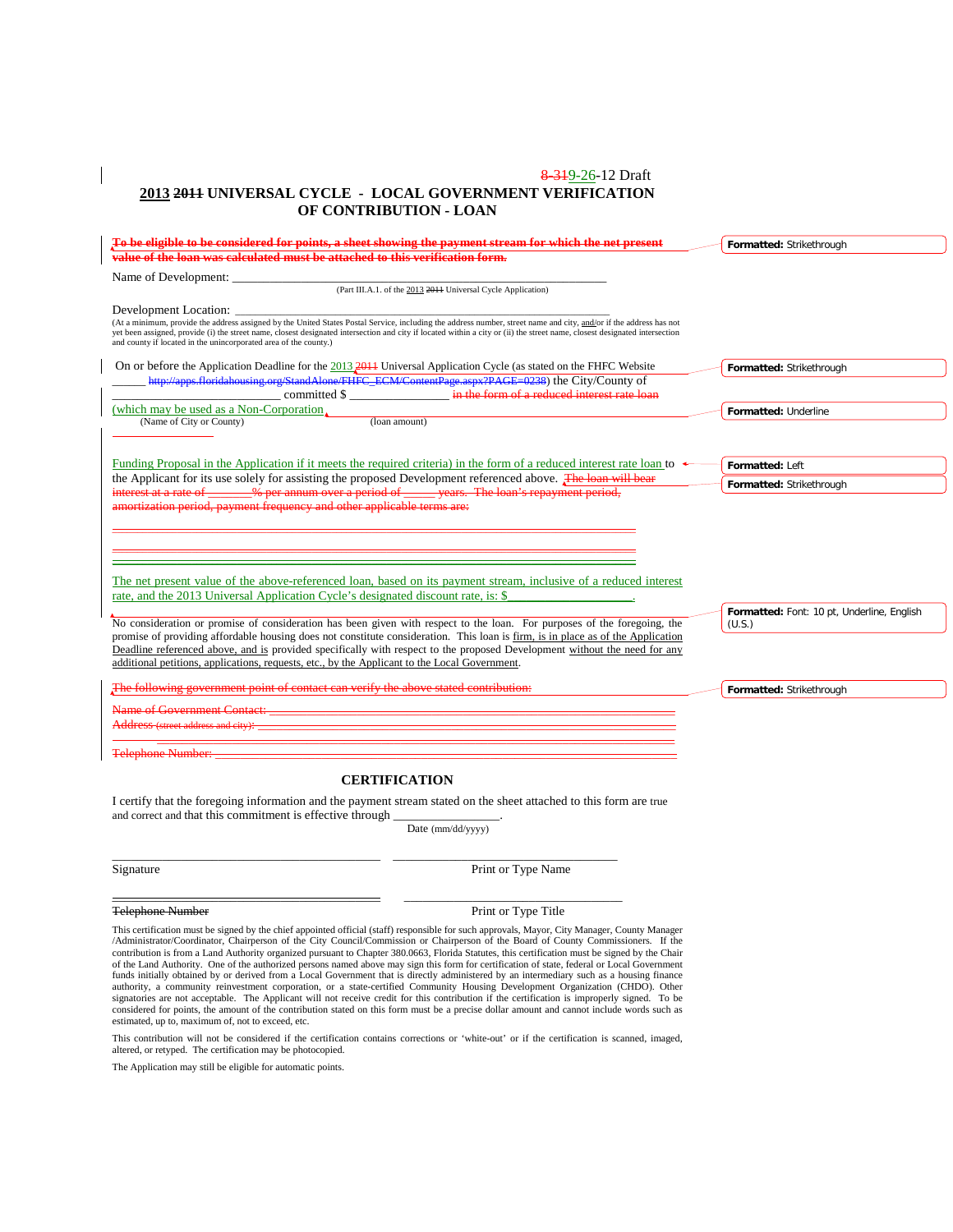<del>8 31</del>9-26-12 Draft Provide Behind a Tab Labeled "Exhibit 41 38"

UA1016 (Rev. \_\_\_ <del>2-11</del>)

 $\overline{\phantom{a}}$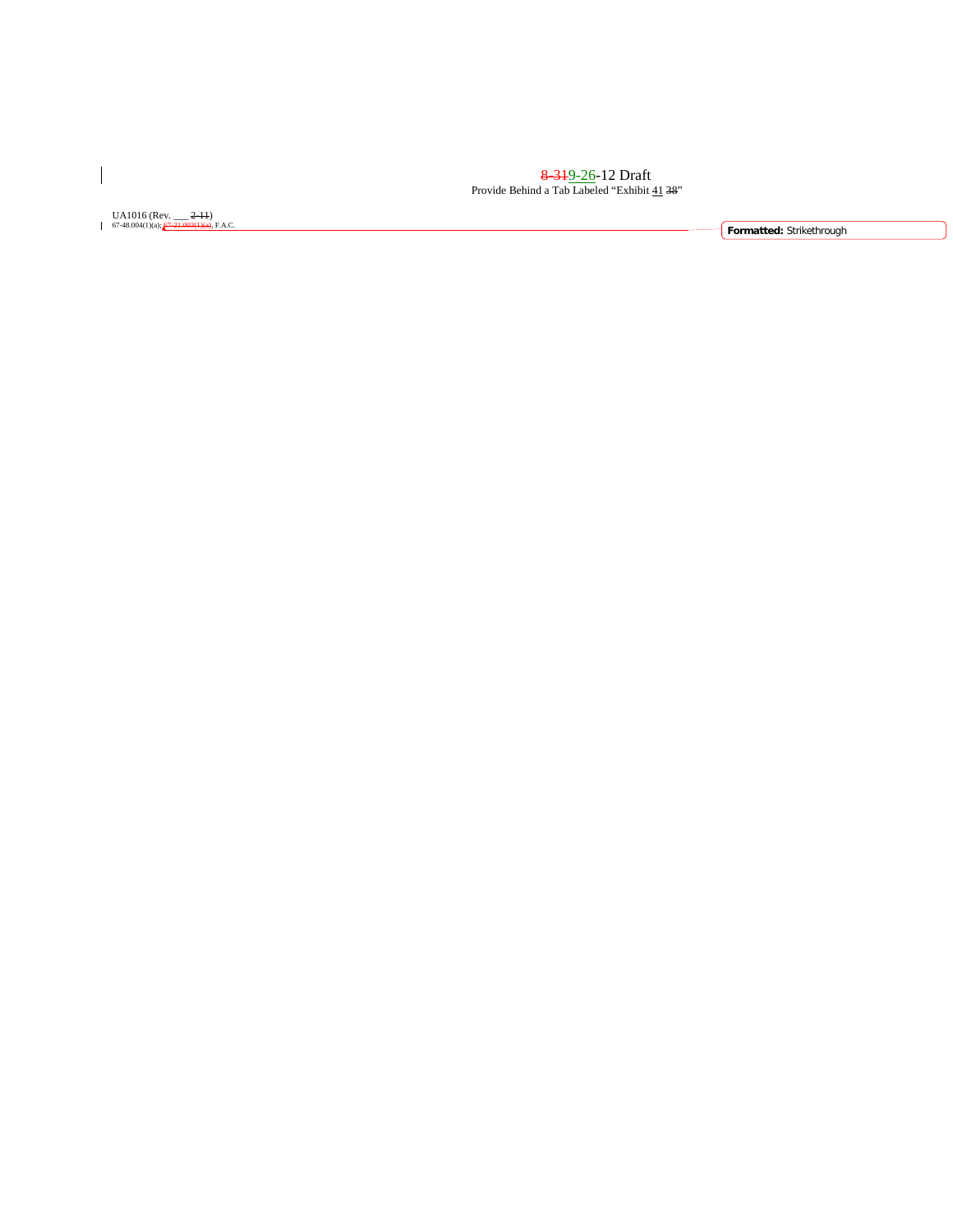### 8-319-26-12 Draft **2013 2011 UNIVERSAL CYCLE - LOCAL GOVERNMENT VERIFICATION OF CONTRIBUTION - FEE DEFERRAL**

|                                                                                                                                      | To be eligible to be considered for points, a sheet showing the payment stream for which the net present                                                                   | Formatted: Strikethrough |  |
|--------------------------------------------------------------------------------------------------------------------------------------|----------------------------------------------------------------------------------------------------------------------------------------------------------------------------|--------------------------|--|
| <del>value of the fee deferral was calculated must be attached to this verification form.</del>                                      |                                                                                                                                                                            |                          |  |
|                                                                                                                                      |                                                                                                                                                                            |                          |  |
| Name of Development:                                                                                                                 | (Part III.A.1. of the 2013 2011 Universal Cycle Application)                                                                                                               |                          |  |
|                                                                                                                                      |                                                                                                                                                                            |                          |  |
| Development Location: _                                                                                                              |                                                                                                                                                                            |                          |  |
|                                                                                                                                      | (At a minimum, provide the address assigned by the United States Postal Service, including the address number, street name and city, and/or if the address has not         |                          |  |
| and county if located in the unincorporated area of the county.)                                                                     | yet been assigned, provide (i) the street name, closest designated intersection and city if located within a city or (ii) the street name, closest designated intersection |                          |  |
| Complete the following:                                                                                                              |                                                                                                                                                                            |                          |  |
|                                                                                                                                      |                                                                                                                                                                            |                          |  |
|                                                                                                                                      | On or before the Application Deadline for the 2013 2011 Universal Application Cycle (as stated on the FHFC Website                                                         | Formatted: Strikethrough |  |
|                                                                                                                                      | http://apps.floridahousing.org/StandAlone/FHFC_ECM/ContentPage.aspx?PAGE=0238) the City/County of                                                                          |                          |  |
|                                                                                                                                      | committed to defer \$ in fees for the proposed Development                                                                                                                 |                          |  |
| (Name of City or County)<br>referenced above. The fee deferral will bear interest at a rate of _______% per annum over a period of _ |                                                                                                                                                                            | Formatted: Strikethrough |  |
|                                                                                                                                      | years. The fee deferral repayment period, amortization period, payment frequency and other applicable terms are:                                                           |                          |  |
|                                                                                                                                      |                                                                                                                                                                            |                          |  |
|                                                                                                                                      |                                                                                                                                                                            |                          |  |
|                                                                                                                                      |                                                                                                                                                                            |                          |  |
|                                                                                                                                      |                                                                                                                                                                            |                          |  |
|                                                                                                                                      |                                                                                                                                                                            |                          |  |
|                                                                                                                                      | The net present value of the above-referenced fee deferral, based on its payment stream, inclusive of a reduced                                                            |                          |  |
|                                                                                                                                      | interest rate, and the 2013 Universal Application Cycle's designated discount rate, is: \$                                                                                 |                          |  |
|                                                                                                                                      |                                                                                                                                                                            |                          |  |
|                                                                                                                                      | No consideration or promise of consideration has been given with respect to the fee deferral. For purposes of the foregoing,                                               |                          |  |
|                                                                                                                                      | the promise of providing affordable housing does not constitute consideration. This fee deferral is firm, is in place as of the                                            |                          |  |
|                                                                                                                                      | Application Deadline referenced above, and is provided specifically with respect to the proposed Development without the                                                   |                          |  |
| need for any additional petitions, applications, requests, etc., by the Applicant to the Local Government.                           |                                                                                                                                                                            |                          |  |
| The following government point of contact can verify the above stated contribution.                                                  |                                                                                                                                                                            | Formatted: Strikethrough |  |
|                                                                                                                                      |                                                                                                                                                                            |                          |  |
|                                                                                                                                      |                                                                                                                                                                            |                          |  |
| Address (street address and city):                                                                                                   |                                                                                                                                                                            |                          |  |
|                                                                                                                                      | <u> 1980 - Jan James Barnett, fransk politik (d. 1980)</u>                                                                                                                 |                          |  |
| <b>Telephone Number:</b>                                                                                                             |                                                                                                                                                                            |                          |  |
|                                                                                                                                      |                                                                                                                                                                            |                          |  |
|                                                                                                                                      | <b>CERTIFICATION</b>                                                                                                                                                       |                          |  |
|                                                                                                                                      | I certify that the foregoing information and the payment stream stated on the sheet attached to this form are true                                                         |                          |  |
| and correct and that this commitment is effective through                                                                            |                                                                                                                                                                            |                          |  |
|                                                                                                                                      | Date (mm/dd/yyyy)                                                                                                                                                          |                          |  |
|                                                                                                                                      |                                                                                                                                                                            |                          |  |
|                                                                                                                                      |                                                                                                                                                                            |                          |  |
| Signature                                                                                                                            | Print or Type Name                                                                                                                                                         |                          |  |
|                                                                                                                                      |                                                                                                                                                                            |                          |  |
|                                                                                                                                      |                                                                                                                                                                            |                          |  |
| <b>Telephone Number</b>                                                                                                              | Print or Type Title                                                                                                                                                        |                          |  |
|                                                                                                                                      | This certification must be signed by the chief appointed official (staff) responsible for such approvals, Mayor, City Manager, County Manager                              |                          |  |
|                                                                                                                                      | /Administrator/Coordinator, Chairperson of the City Council/Commission or Chairperson of the Board of County Commissioners. If the                                         |                          |  |
|                                                                                                                                      | contribution is from a Land Authority organized pursuant to Chapter 380.0663, Florida Statutes, this certification must be signed by the Chair                             |                          |  |
|                                                                                                                                      | of the Land Authority. Other signatories are not acceptable. The Applicant will not receive credit for this contribution if the certification is                           |                          |  |
|                                                                                                                                      | improperly signed. To be considered for points, the amount of the contribution stated on this form must be a precise dollar amount and cannot                              |                          |  |
| include words such as estimated, up to, maximum of, not to exceed, etc.                                                              |                                                                                                                                                                            |                          |  |
|                                                                                                                                      | This contribution will not be considered if the certification contains corrections or 'white-out' or if the certification is scanned, imaged,                              |                          |  |
| altered, or retyped. The certification may be photocopied.                                                                           |                                                                                                                                                                            |                          |  |
|                                                                                                                                      |                                                                                                                                                                            |                          |  |
| The Application may still be eligible for automatic points.                                                                          |                                                                                                                                                                            |                          |  |
|                                                                                                                                      | Provide Behind a Tab Labeled "Exhibit 42 39"                                                                                                                               |                          |  |
| $IIA1016$ (Rev<br>$2 - 11$                                                                                                           |                                                                                                                                                                            |                          |  |

UA1016 (Rev. \_\_\_ 2-11) 67-48.004(1)(a); 67-21.003(1)(a), F.A.C.

 $\overline{\phantom{a}}$ 

 $\overline{\phantom{a}}$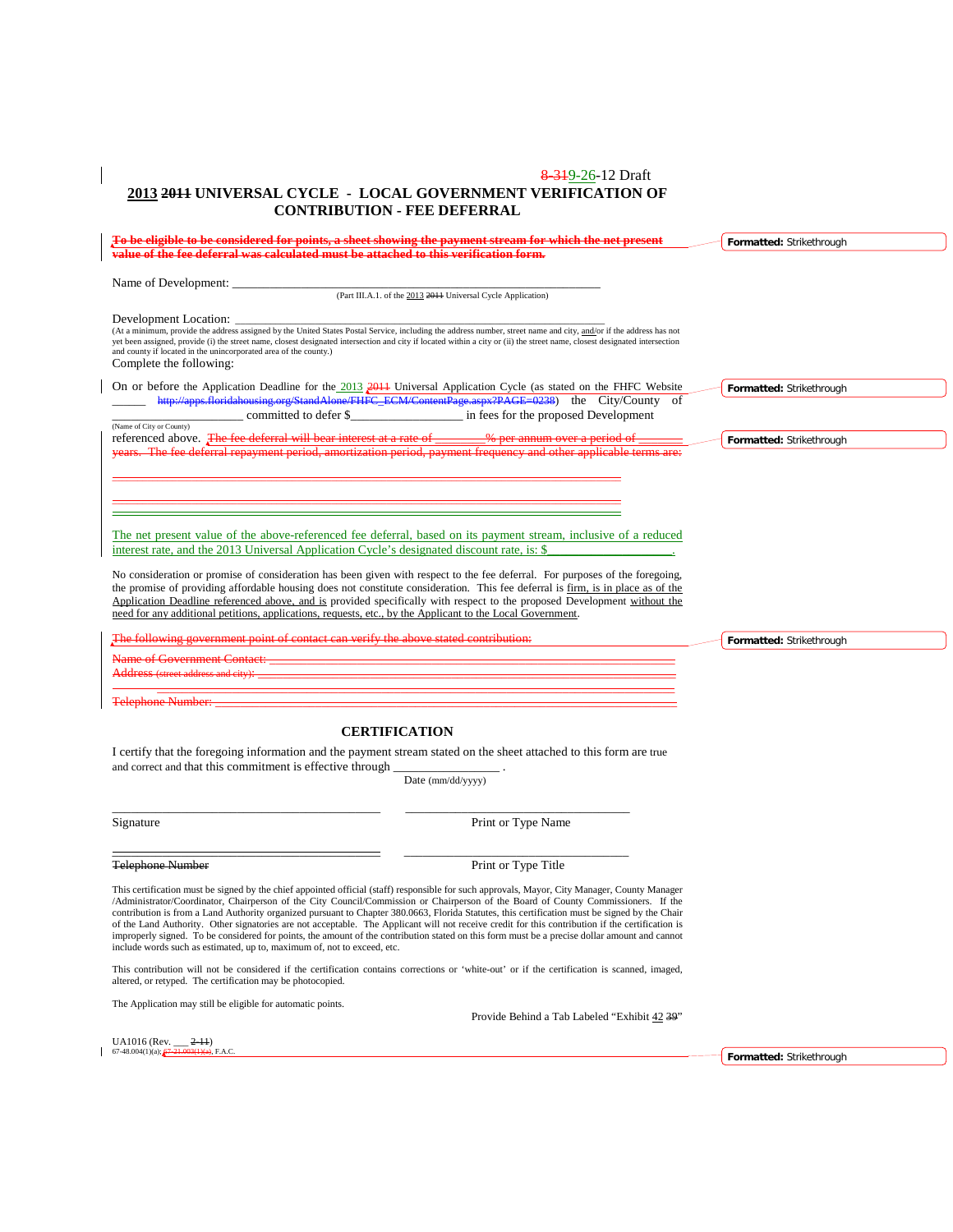\_\_\_\_\_\_\_\_\_\_\_\_\_. (Ordinance No., Resolution No., or Citation of Policy)

#### **2013 UNIVERSAL CYCLE - VERIFICATION OF LOCAL GOVERNMENT INCENTIVES FOR AFFORDABLE HOUSING**

Name of Development:

(Part III.A.1. of the 2013 Universal Cycle Application)

Development Location:

(At a minimum, provide the address assigned by the United States Postal Service, including the address number, street name and city, and/or if the address has not yet been assigned, provide (i) the street name, closest designated intersection and city if located within a city or (ii) the street name, closest designated intersection and county if located in the unincorporated area of the county.)

The following planning efforts for affordable housing are offered by the City or County of \_\_\_\_\_\_\_\_\_\_\_\_\_\_\_\_\_\_\_\_\_\_: (Name of City or County)

1. Expedited Permitting Process – the above-named Local Government currently administers an expedited permitting process for affordable housing enacted by: \_\_\_\_\_\_\_\_\_\_\_\_\_\_\_\_\_\_\_\_\_\_\_\_\_\_, adopted

Date (mm/dd/yyyy)

The name of Jurisdiction that will issue building permits is:

- 2. Contributions the above named Local Government has an on-going and current process for providing contributions to affordable housing properties or developments.
- 3 Modification of Fee Requirements the above-named Local Government currently makes available to affordable housing properties or developments the modification of fee requirements, including a reduction or waiver of fees and alternative methods of fee payment.
- 4. Impact of Regulations the above-named Local Government currently has a process, established by ordinance, resolution, plan, or policy, that requires consideration of the impact of proposed policies, ordinances, regulations, or plan provisions on the cost of affordable housing prior to adoption of such policies, ordinances, regulations, or plan provisions. . .

#### **CERTIFICATION**

I certify that the above information is true and correct.

\_\_\_\_\_\_\_\_\_\_\_\_\_\_\_\_\_\_\_\_\_\_\_\_\_\_\_\_\_\_\_\_\_\_\_\_\_\_\_\_\_ \_\_\_\_\_\_\_\_\_\_\_\_\_\_\_\_\_\_\_\_\_\_\_\_\_\_\_\_\_\_\_\_\_\_\_\_\_\_\_\_\_ Signature Print or Type Name

> \_\_\_\_\_\_\_\_\_\_\_\_\_\_\_\_\_\_\_\_\_\_\_\_\_\_\_\_\_\_\_\_\_\_\_\_\_\_\_\_\_\_ Print or Type Title

This certification must be signed by the chief appointed official (staff) responsible for issues related to the selected incentive(s), Mayor, City Manager, County Manager/Administrator/Coordinator, or Chairperson of the City Council/Commission or Chairperson of the Board of County Commissioners. Other signatories are not acceptable. Zero points will be awarded if the certification is improperly signed. Signatory must be a representative of the Local Government that has enacted the incentive. For purposes of this form only, if a Development is located within a municipality but the incentive is not available in the city, Applicant may use county incentive. For example, if a Development is located in a town which does not have impact fee requirements but the county has such requirements and they have a reduction or waiver of these fees for affordable housing, the Applicant may submit a properly executed Local Government Incentives Form from the county. If both city and county incentives will be used (Applicant cannot receive points for the same incentive from both the city and the county), the Applicant must provide a form from the city with the city incentive(s) selected and a form from the county with the county incentive(s) selected.

The Applicant will not receive credit for any of the selected incentives if the certification contains corrections or 'white-out' or if the certification is scanned, imaged, altered, or retyped. The certification may be photocopied.

 $67-48.004(1)(a)$ 

 $\underline{UAD16 (Rev.)}$ <br>  $\underline{O748,004(1)(a+67-21,0034)}$  F.A.C.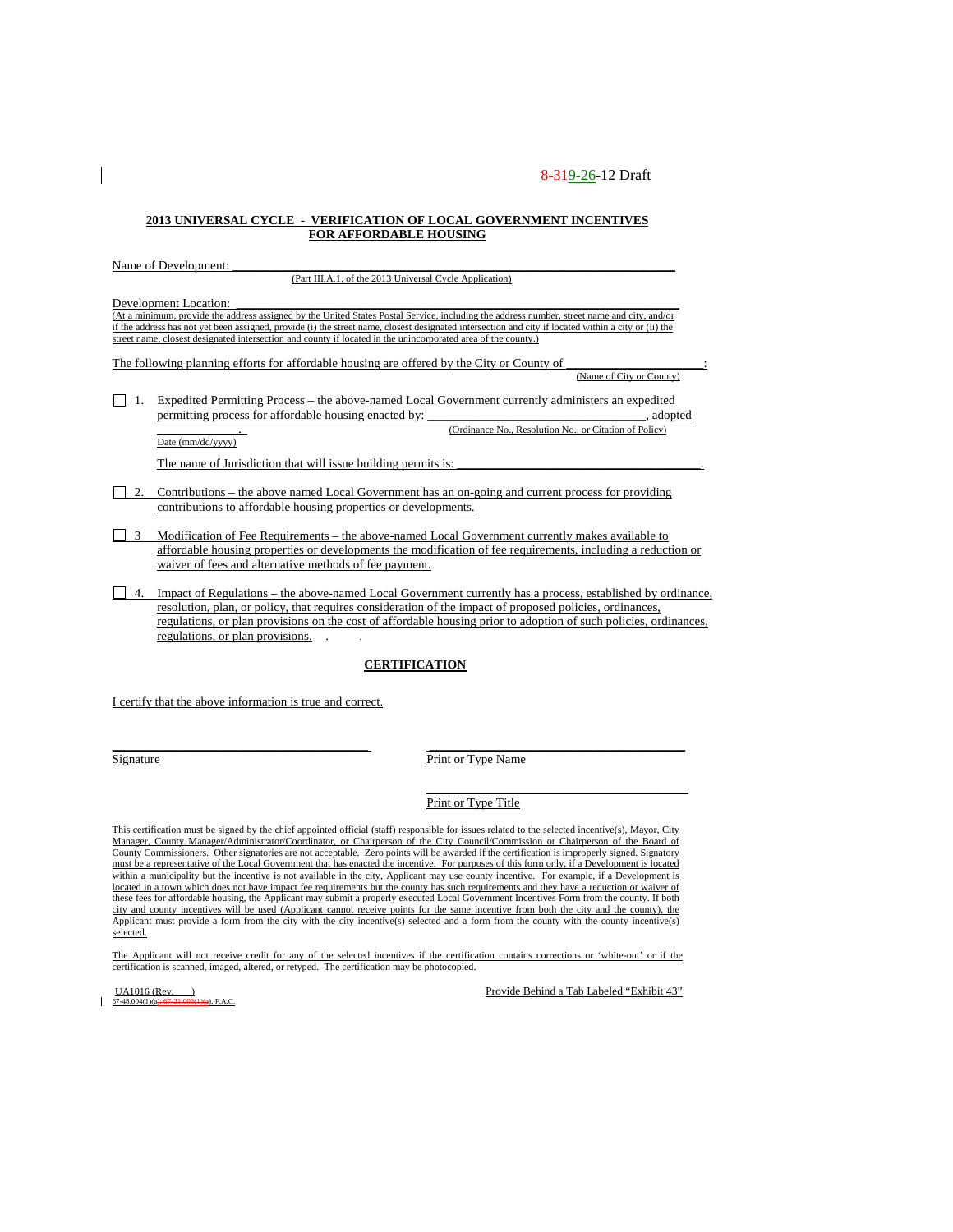#### **2011 UNIVERSAL CYCLE - LOCAL GOVERNMENT VERIFICATION OF AFFORDABLE HOUSING INCENTIVES EXPEDITED PERMITTING PROCESS FOR AFFORDABLE HOUSING**

| Name of Development:                                                                                                                                                                                                                                                                                                                                                                                                 |
|----------------------------------------------------------------------------------------------------------------------------------------------------------------------------------------------------------------------------------------------------------------------------------------------------------------------------------------------------------------------------------------------------------------------|
| (Part III.A.1. of the 2011 Universal Cycle Application)                                                                                                                                                                                                                                                                                                                                                              |
| <b>Development Location:</b>                                                                                                                                                                                                                                                                                                                                                                                         |
| (At a minimum, provide the address assigned by the United States Postal Service, including the address number, street name and city, and/or if the address has not<br>yet been assigned, provide (i) the street name, closest designated intersection and city if located within a city or (ii) the street name, closest designated intersection<br>and county if located in the unincorporated area of the county.) |
| Name of City or County Government:                                                                                                                                                                                                                                                                                                                                                                                   |
| Name of Jurisdiction that will issue building permits:                                                                                                                                                                                                                                                                                                                                                               |
| The City/County of<br><del>eurrently administers an expeditec</del><br>(Name of City or County)                                                                                                                                                                                                                                                                                                                      |
| permitting process for affordable housing enacted by<br>(Ordinance, Resolution Number or citation of policy)                                                                                                                                                                                                                                                                                                         |
| <del>adopted</del><br>Date (mm/dd/yyyy)                                                                                                                                                                                                                                                                                                                                                                              |
| DTIFI <i>c</i> a ti <i>c</i>                                                                                                                                                                                                                                                                                                                                                                                         |

I certify that the above information is true and correct.

| Gi <u>anatur</u> |  |  |  |  |
|------------------|--|--|--|--|
| vienaa           |  |  |  |  |

Print or Type Name

#### **Print or Type Title**

 $\overline{\phantom{a}}$  , and the contribution of the contribution of  $\overline{\phantom{a}}$ 

This certification must be signed by the chief appointed official (staff) responsible for issues related to this incentive, Mayor, City Manager, County Manager/Administrator/Coordinator, or Chairperson of the City Council/Commission or Chairperson of the Board of County Commissioners. Other signatories are not acceptable. Zero points will be awarded if the certification is improperly signed. Signatory must be a representative of the local government that has enacted the incentive. For purposes of this form only, if a Development is located within a municipality but the incentive is not available in the city, Applicant may use county incentive. For example, if a Development is located in a town which does not have impact fee requirements but the county has such requirements and they have a reduction or waiver of these fees for affordable housing, the Applicant may submit a properly executed Local Government Verification of Affordable Housing Incentives Form from the county.

\_\_\_\_\_\_\_\_\_\_\_\_\_\_\_\_\_\_\_\_\_\_\_\_\_\_\_\_\_\_\_\_\_\_\_\_\_\_\_\_\_ \_\_\_\_\_\_\_\_\_\_\_\_\_\_\_\_\_\_\_\_\_\_\_\_\_\_\_\_\_\_\_\_\_\_

The Applicant will not receive credit for this incentive if the certification contains corrections or 'white-out' or if the certification is scanned, imaged, altered, or retyped. The certification may be photocopied.

Provide Behind a Tab Labeled "Exhibit 40"

UA1016 (Rev.2-11) 67-48.004(1)(a); 67-21.003(1)(a), F.A.C.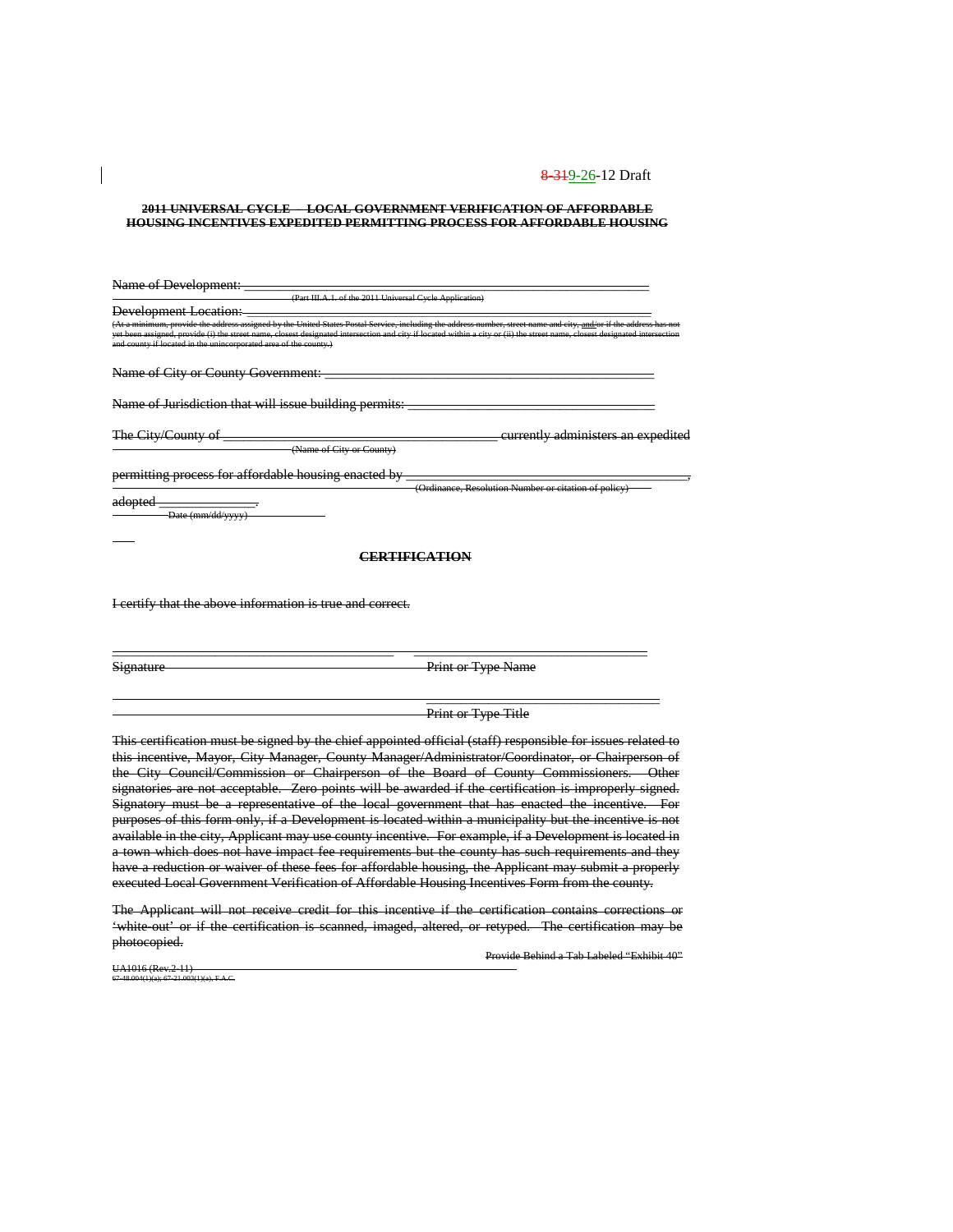#### **2011 UNIVERSAL CYCLE - LOCAL GOVERNMENT VERIFICATION OF AFFORDABLE HOUSING INCENTIVES CONTRIBUTIONS TO AFFORDABLE HOUSING PROPERTIES OR DEVELOPMENTS**

Name of Development: (Part III.A.1. of the 2011 Universal Cycle Application)

Development Location:

(At a minimum, provide the address assigned by the United States Postal Service, including the address number, street name and city, <u>and/</u>or if the address has not yet been assigned, provide (i) the street name, closest designated intersection and city if located within a city or (ii) the street name, closest designated intersection and county if located in the unincorporated area of the county.)

Name of City or County Government

The referenced Local Government has an on-going and current process for providing contributions to affordable housing properties or developments.

#### **CERTIFICATION**

\_\_\_\_\_\_\_\_\_\_\_\_\_\_\_\_\_\_\_\_\_\_\_\_\_\_\_\_\_\_\_\_\_\_\_\_\_\_\_\_\_ \_\_\_\_\_\_\_\_\_\_\_\_\_\_\_\_\_\_\_\_\_\_\_\_\_\_\_\_\_\_\_\_\_\_

I certify that the above information is true and correct.

Signature Print or Type Name

 $\overline{\phantom{a}}$  , and the contribution of the contribution of  $\overline{\phantom{a}}$ 

Print or Type Title

This certification must be signed by the chief appointed official (staff) responsible for issues related to this incentive, Mayor, City Manager, County Manager/Administrator/Coordinator, or Chairperson of the City Council/Commission or Chairperson of the Board of County Commissioners. Other signatories are not acceptable. Zero points will be awarded. Signatory must be a representative of the local government that has enacted the incentive. For purposes of this form only, if a Development is located within a municipality but the incentive is not available in the city, Applicant may use county incentive. For example, if a Development is located in a town which does not have impact fee requirements but the county has such requirements and they have a reduction or waiver of these fees for affordable housing, the Applicant may submit a properly executed Local Government Verification of Affordable Housing Incentives Form from the county.

The Applicant will not receive credit for this incentive if the certification contains corrections or 'white-out' or if the certification is scanned, imaged, altered, or retyped. The certification may be photocopied.

UA1016 (Rev. 2-11)  $F A C$  Provide Behind a Tab Labeled "Exhibit 41"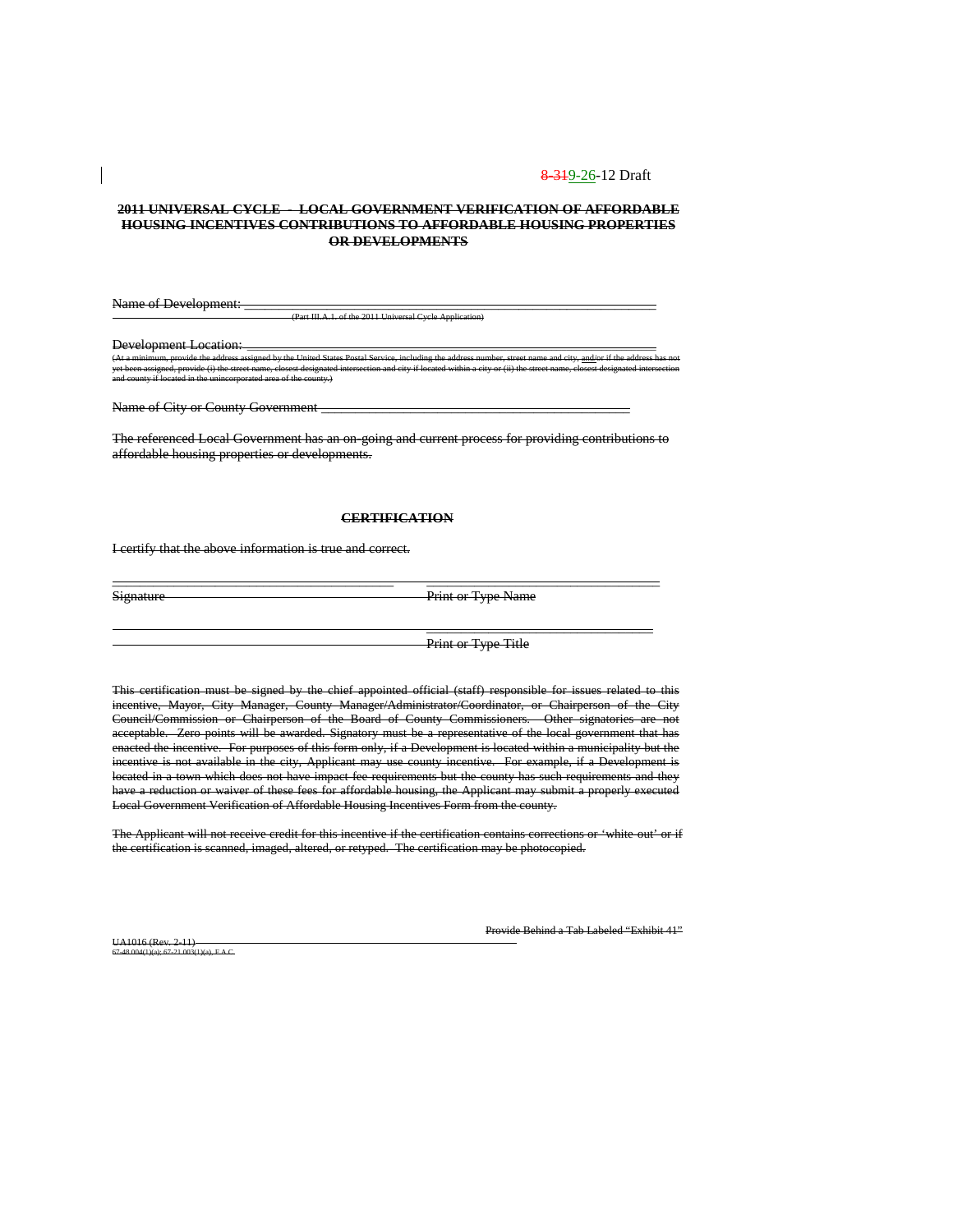#### **2011 UNIVERSAL CYCLE - LOCAL GOVERNMENT VERIFICATION OF AFFORDABLE HOUSING INCENTIVES MODIFICATION OF FEE REQUIREMENTS FOR AFFORDABLE HOUSING PROPERTIES OR DEVELOPMENTS**

Name of Development:

(Part III.A.1. of the 2011 Universal Cycle Application)

Development Location:<br>  $(At a minimum\_provides the address.)$ (At a minimum, provide the address assigned by the United States Postal Service, including the address number, street name and city, <u>and/</u>or if the address has not yet been assigned, provide (i) the street name, closest designated intersection and city if located within a city or (ii) the street name, closest designated intersection and county if located in the unincorporated area of the county.)

Name of City or County Government: \_\_\_\_\_\_\_\_\_\_\_\_\_\_\_\_\_\_\_\_\_\_\_\_\_\_\_\_\_\_\_\_\_\_\_\_\_\_\_\_\_\_\_\_

The referenced Local Government currently makes available to affordable housing properties or developments the modification of fee requirements, including a reduction or waiver of fees and alternative methods of fee payment.

### **CERTIFICATION**

\_\_\_\_\_\_\_\_\_\_\_\_\_\_\_\_\_\_\_\_\_\_\_\_\_\_\_\_\_\_\_\_\_\_\_\_\_\_\_\_ \_\_\_\_\_\_\_\_\_\_\_\_\_\_\_\_\_\_\_\_\_\_\_\_\_\_\_\_\_\_\_\_\_\_\_\_

I certify that the above information is true and correct.

Signature Print or Type Name

Print or Type Title

 $\overline{\phantom{a}}$  , and the contract of the contract of the contract of the contract of the contract of the contract of the contract of the contract of the contract of the contract of the contract of the contract of the contrac

This certification must be signed by the chief appointed official (staff) responsible for issues related to this incentive, Mayor, City Manager, County Manager/Administrator/Coordinator, or Chairperson of the City Council/Commission or Chairperson of the Board of County Commissioners. Other signatories are not acceptable. Zero points will be awarded. Signatory must be a representative of the local government that has enacted the incentive. For purposes of this form only, if a Development is located within a municipality but the incentive is not available in the city, Applicant may use county incentive. For example, if a Development is located in a town which does not have impact fee requirements but the county has such requirements and they have a reduction or waiver of these fees for affordable housing, the Applicant may submit a properly executed Local Government Verification of Affordable Housing Incentives Form from the county.

The Applicant will not receive credit for this incentive if the certification contains corrections or 'white-out' or if the certification is scanned, imaged, altered, or retyped. The certification may be photocopied.

Provide Behind a Tab Labeled "Exhibit 42"

UA1016 (Rev. 2-11) 67-48.004(1)(a); 67-21.003(1)(a), F.A.C.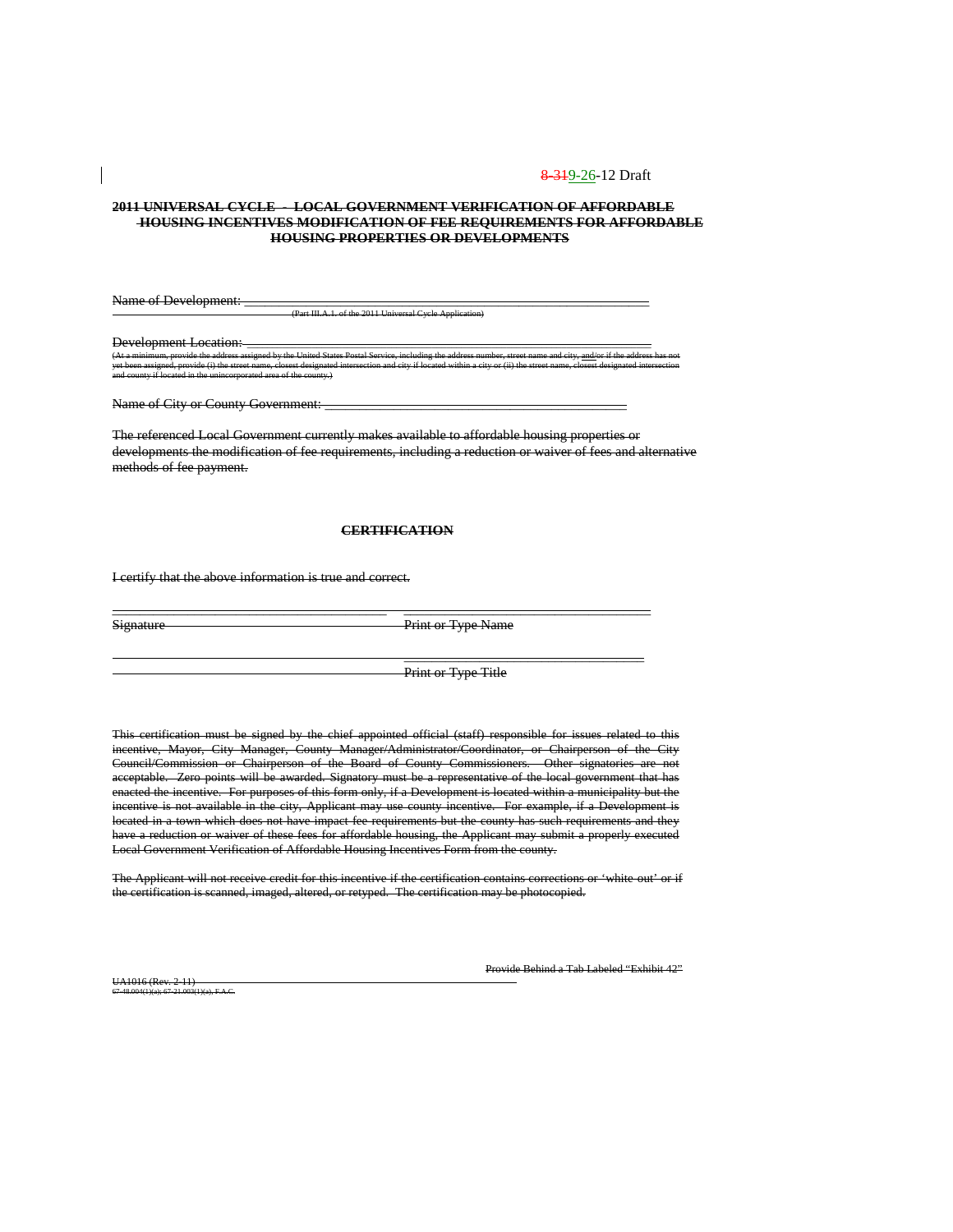#### **2011 UNIVERSAL CYCLE - LOCAL GOVERNMENT VERIFICATION OF AFFORDABLE HOUSING INCENTIVES IMPACT OF POLICIES, ORDINANCES, REGULATIONS, OR PLAN PROVISIONS ON COST OF AFFORDABLE HOUSING PROPERTIES OR DEVELOPMENTS**

Name of Development: (Part III.A.1. of the 2011 Universal Cycle Application)

Development Location: \_<br>(At a minimum provide the address assigned by the United States Postal S (At a minimum, provide the address assigned by the United States Postal Service, including the address number, street name and city, <u>and/</u>or if the address has not yet been assigned, provide (i) the street name, closest designated intersection and city if located within a city or (ii) the street name, closest designated intersection and county if located in the unincorporated area of the county.)

Name of City or County Government: \_\_\_\_\_\_\_\_\_\_\_\_\_\_\_\_\_\_\_\_\_\_\_\_\_\_\_\_\_\_\_\_\_\_\_\_\_\_\_\_\_\_\_\_\_\_\_\_\_

The referenced Local Government currently has a process, established by ordinance, resolution, plan, or policy, that requires consideration of the impact of proposed policies, ordinances, regulations, or plan provisions on the cost of affordable housing prior to adoption of such policies, ordinances, regulations, or plan provisions.

#### **CERTIFICATION**

\_\_\_\_\_\_\_\_\_\_\_\_\_\_\_\_\_\_\_\_\_\_\_\_\_\_\_\_\_\_\_\_\_\_\_\_\_\_\_\_\_\_\_\_ \_\_\_\_\_\_\_\_\_\_\_\_\_\_\_\_\_\_\_\_\_\_\_\_\_\_\_\_\_\_\_\_\_

I certify that the above information is true and correct.

Signature Print or Type Name

Print or Type Title

 $\overline{\phantom{a}}$  ,  $\overline{\phantom{a}}$  ,  $\overline{\phantom{a}}$  ,  $\overline{\phantom{a}}$  ,  $\overline{\phantom{a}}$  ,  $\overline{\phantom{a}}$  ,  $\overline{\phantom{a}}$  ,  $\overline{\phantom{a}}$  ,  $\overline{\phantom{a}}$  ,  $\overline{\phantom{a}}$  ,  $\overline{\phantom{a}}$  ,  $\overline{\phantom{a}}$  ,  $\overline{\phantom{a}}$  ,  $\overline{\phantom{a}}$  ,  $\overline{\phantom{a}}$  ,  $\overline{\phantom{a}}$ 

This certification must be signed by the chief appointed official (staff) responsible for issues related to this incentive, Mayor, City Manager, County Manager/Administrator/Coordinator, or Chairperson of the City Council/Commission or Chairperson of the Board of County Commissioners. Other signatories are not acceptable. Zero points will be awarded. Signatory must be a representative of the local government that has enacted the incentive. For purposes of this form only, if a Development is located within a municipality but the incentive is not available in the city, Applicant may use county incentive. For example, if a Development is located in a town which does not have impact fee requirements but the county has such requirements and they have a reduction or waiver of these fees for affordable housing, the Applicant may submit a properly executed Local Government Verification of Affordable Housing Incentives Form from the county.

The Applicant will not receive credit for this incentive if the certification contains corrections or 'white-out' or if the certification is scanned, imaged, altered, or retyped. The certification may be photocopied.

UA1016 (Rev.2-11) 67-48.004(1)(a); 67-21.003(1)(a), F.A.C. Provide Behind a Tab Labeled "Exhibit 43"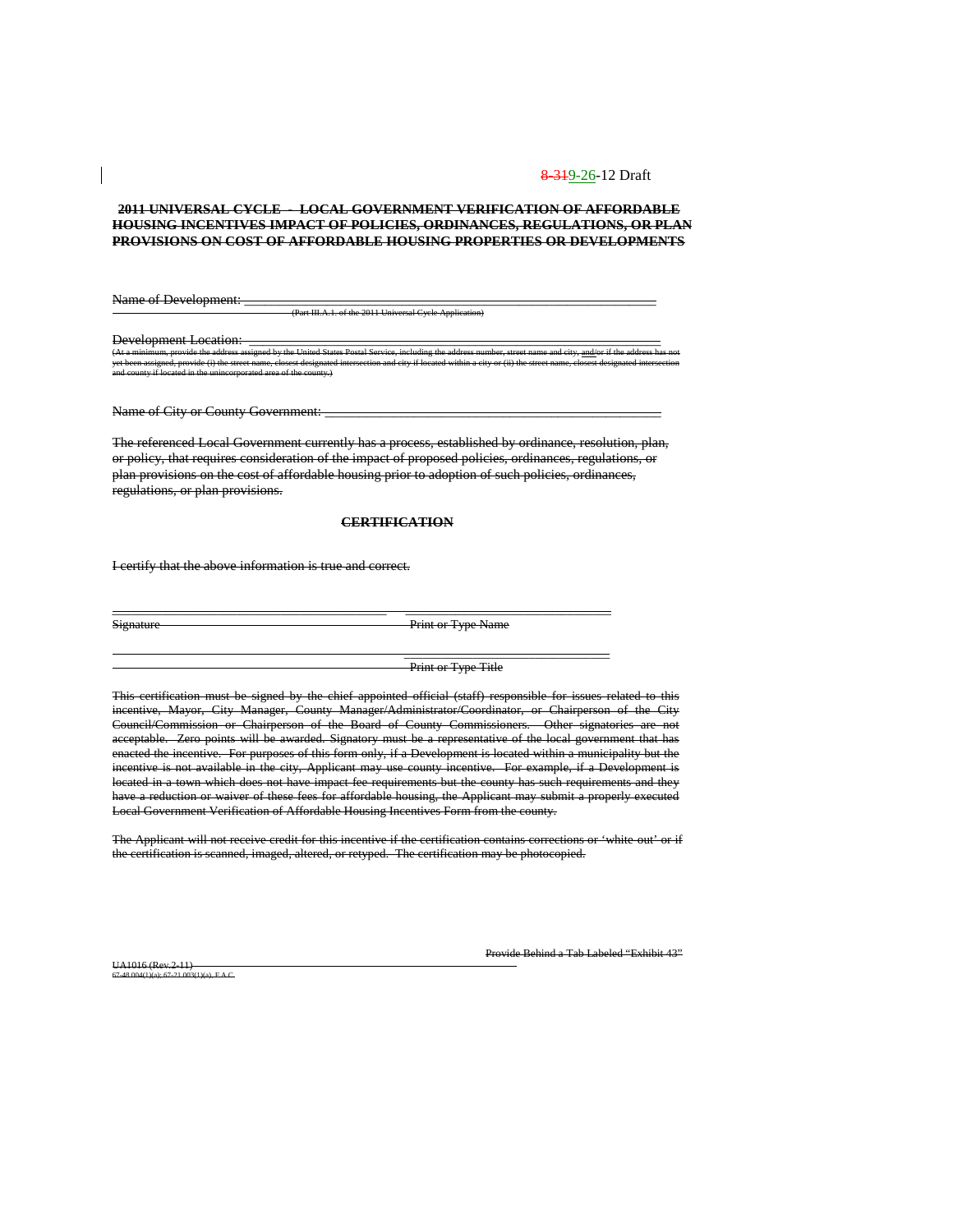### **2013 2011 UNIVERSAL CYCLE - COMMITMENT TO DEFER DEVELOPER FEE**

| commits to defer up to                                                                                           |
|------------------------------------------------------------------------------------------------------------------|
| (Name of Developer - Part II.B.1.a. - see Note below)                                                            |
| $\mathbb{S}$<br>of its Developer fee to offset any funding shortfall until the closing                           |
| of permanent financing for<br>(Name of Development - Part III.A.1. of the 2013 2011 Universal Cycle Application) |
| Additionally, the Developer identified above commits to defer up to $\frac{1}{2}$ ___________________ to         |
| fill any funding shortfall after closing of permanent financing for the Development identified                   |
| above.                                                                                                           |
| (Print or Type Name)                                                                                             |
|                                                                                                                  |

have the authority to make this commitment on behalf of the above-named Developer.

Signature

\_\_\_\_\_\_\_\_\_\_\_\_\_\_\_\_\_\_\_\_\_\_\_\_\_\_\_\_\_\_\_\_\_\_\_

**NOTE:** If the proposed Development will have more than one Developer and the Developers are committing to defer some or all of the Developer fee, each Developer must complete and provide a Commitment to Defer Developer Fee form reflecting the portion of the Developer fee it is deferring.

If this certification contains corrections or 'white-out', or if it is scanned, imaged, altered, or retyped, the form will not be considered. The certification may be photocopied.

|               | -Provide Behind a Tab Labeled "Exhibit 45" <sup>+</sup><br><b>For 2013 Universal Application Supplemental</b><br>MMRB App. Cycle); | Formatted: Indent: Left: 2.63", Hanging:<br>1.88", Tab stops: 2.5", Left |
|---------------|------------------------------------------------------------------------------------------------------------------------------------|--------------------------------------------------------------------------|
| <sub>or</sub> | Provide Behind a Tab Labeled "Exhibit 4213 46".                                                                                    | Formatted: Not Strikethrough                                             |
|               | (For Non-Competitive A Percent HC County HFA<br><b>Bonds-Application Form)</b>                                                     | Formatted: Not Strikethrough                                             |
|               |                                                                                                                                    | Formatted: Indent: Left: 2.63", Hanging:<br>1.88"                        |
|               |                                                                                                                                    | Formatted: Strikethrough                                                 |
|               |                                                                                                                                    | Formatted: Strikethrough                                                 |

UA1016 (Rev. \_\_\_ <del>2-11</del>)<br>67-48.004(1)(a); 67-21.003(1)(a), F.A.C.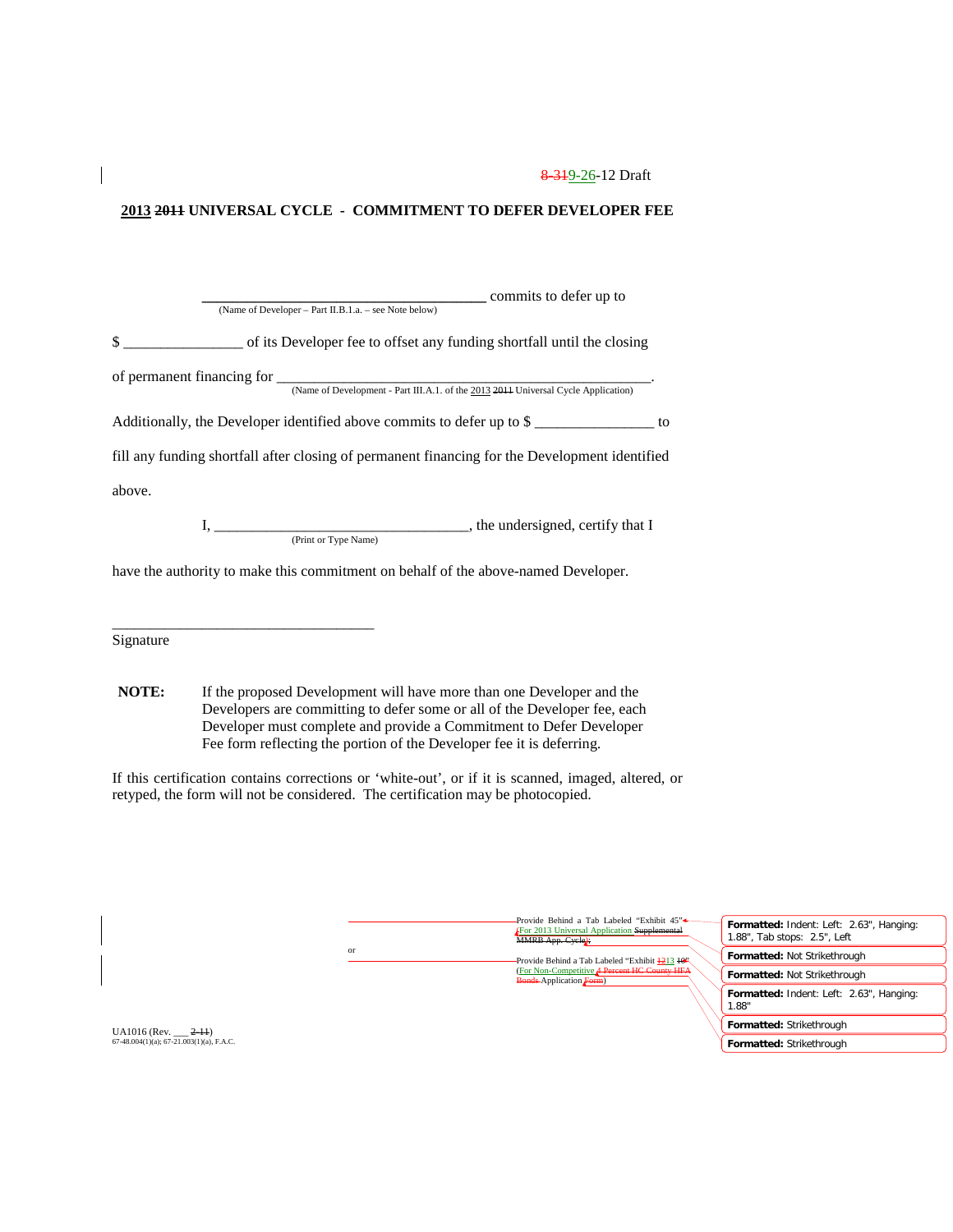$\begin{array}{c} \hline \end{array}$ 

| 4NON-COMPETITIVE PERCENT HC COUNTY HFA BONDS                                                                                                                                                                                                                                    | Formatted: Underline                                                                                                                                                                                                        |
|---------------------------------------------------------------------------------------------------------------------------------------------------------------------------------------------------------------------------------------------------------------------------------|-----------------------------------------------------------------------------------------------------------------------------------------------------------------------------------------------------------------------------|
| <b>APPLICATION FORM</b>                                                                                                                                                                                                                                                         | Formatted: Strikethrough                                                                                                                                                                                                    |
|                                                                                                                                                                                                                                                                                 | Formatted: Strikethrough                                                                                                                                                                                                    |
| Use this Application form to apply for (i) Corporation-issued Multifamily Mortgage Revenue Bonds                                                                                                                                                                                |                                                                                                                                                                                                                             |
| (MMRB) and 4 Percent Housing Credits (HC) and (ii) 4 Percent HC to be used for Tax-Exempt Bond-                                                                                                                                                                                 |                                                                                                                                                                                                                             |
| Financed Developments where the bonds are issued by a County Housing Finance Authority (HFA)                                                                                                                                                                                    |                                                                                                                                                                                                                             |
| established pursuant to Section 159.605, F.S.                                                                                                                                                                                                                                   |                                                                                                                                                                                                                             |
| <b>Funding Requested:</b>                                                                                                                                                                                                                                                       |                                                                                                                                                                                                                             |
| Corporation-issued MMRB and 4% HC                                                                                                                                                                                                                                               |                                                                                                                                                                                                                             |
| 4% HC to be used for Bonds issued by a County HFA                                                                                                                                                                                                                               |                                                                                                                                                                                                                             |
| <b>Applicant:</b>                                                                                                                                                                                                                                                               | Formatted: Font: 11 pt, Strikethrough                                                                                                                                                                                       |
|                                                                                                                                                                                                                                                                                 | Formatted: Font: 11 pt                                                                                                                                                                                                      |
| a. Name of Applicant:                                                                                                                                                                                                                                                           |                                                                                                                                                                                                                             |
| b. Attach a listing of the Principals for the Applicant, including the percentage of ownership interest of<br>each Principal, as "Exhibit 1" to this Application form.                                                                                                          |                                                                                                                                                                                                                             |
| c. Federal Employer Identification Number:                                                                                                                                                                                                                                      |                                                                                                                                                                                                                             |
| If not yet obtained, provide a copy of the completed, submitted application for the Federal Employer<br>Identification Number behind a tab labeled "Exhibit 2".                                                                                                                 |                                                                                                                                                                                                                             |
|                                                                                                                                                                                                                                                                                 | Formatted: Font: 4 pt                                                                                                                                                                                                       |
| d. Is the Applicant applying as a Non-Profit organization?<br>$\Theta$ No<br>Yes                                                                                                                                                                                                | Formatted: Font: 16 pt                                                                                                                                                                                                      |
| If "Yes", the Applicant must respond to questions (1) and (2) below and provide the required<br>information behind a tab labeled "Exhibit 3". If "No", skip Non-Profit status questions and proceed                                                                             | Formatted: Font: 16 pt                                                                                                                                                                                                      |
| to question $\frac{2}{3}$ , below.                                                                                                                                                                                                                                              |                                                                                                                                                                                                                             |
|                                                                                                                                                                                                                                                                                 |                                                                                                                                                                                                                             |
| Provide the following documentation for each Non-Profit entity:<br>(1)                                                                                                                                                                                                          |                                                                                                                                                                                                                             |
| attorney opinion letter; and<br>(a)                                                                                                                                                                                                                                             | Formatted: Font: 16 pt                                                                                                                                                                                                      |
|                                                                                                                                                                                                                                                                                 | Formatted: Font: 16 pt                                                                                                                                                                                                      |
| IRS determination letter<br>(b)                                                                                                                                                                                                                                                 | Formatted: Font: 4 pt                                                                                                                                                                                                       |
| Answer the following questions:                                                                                                                                                                                                                                                 | Formatted: Font: 16 pt                                                                                                                                                                                                      |
|                                                                                                                                                                                                                                                                                 | Formatted: Font: 16 pt                                                                                                                                                                                                      |
| Is the Applicant or one of its general partners or managing members incorporated as a<br>(a)<br>Non-Profit entity pursuant to Chapter 617, Florida Statutes, or similar state statute if                                                                                        | Formatted: Font: 16 pt                                                                                                                                                                                                      |
| incorporated outside Florida?<br>$\Theta$ Yes<br>$\Theta$ No                                                                                                                                                                                                                    | Formatted: Font: 16 pt                                                                                                                                                                                                      |
|                                                                                                                                                                                                                                                                                 | Formatted: Underline                                                                                                                                                                                                        |
| If "No", is the Applicant or one of its general partners or managing members a wholly-<br>owned subsidiary of a Non-Profit entity formed pursuant to Chapter 617, Florida<br>Statutes, or similar state statute if incorporated outside Florida?<br>$\theta$ No<br>$\Theta$ Yes | Formatted: Left, Indent: Left: 1.13",<br>Hanging: 0.38", Tab stops: -1", Left + 1.13",<br>Left + $2.25$ ", Left + $5$ ", Left + $5.5$ ", Left +<br>6", Left + $6.5$ ", Left + $7$ ", Left + Not at                          |
|                                                                                                                                                                                                                                                                                 | $-0.75" + 0.75" + 2.38"$                                                                                                                                                                                                    |
| Is the Applicant or one of its general partners or managing members a $501(c)(3)$ or<br>(b)                                                                                                                                                                                     | Formatted: English (U.S.)                                                                                                                                                                                                   |
| $501(c)(4)$ Non-Profit entity or is the Applicant or one of its general partners or<br>managing members a wholly-owned subsidiary of a $501(c)(3)$ or $501(c)(4)$ Non-Profit                                                                                                    | Formatted: English (U.S.)                                                                                                                                                                                                   |
| $\Theta$ Yes<br>$\theta$ No<br>entity?                                                                                                                                                                                                                                          | Formatted: Font: 6 pt                                                                                                                                                                                                       |
| <b>UA1016</b> (Rev.<br>$2-11$<br>Pg. 1 of 7 Pages<br>$67-48.004(1)(a)$ : $67-21.003(1)(a)$ , F.A.C.                                                                                                                                                                             | Formatted: Body Text 3, Left, Tab stops: Not<br>at $-1" + -0.5" + 0" + 0.25" + 0.5" + 0.75"$<br>$+ 1" + 1.5" + 1.75" + 1.88" + 2.25" + 2.5"$<br>$+ 2.63" + 3" + 3.5" + 4" + 4.25" + 4.5" +$<br>$5" + 5.5" + 6" + 6.5" + 7"$ |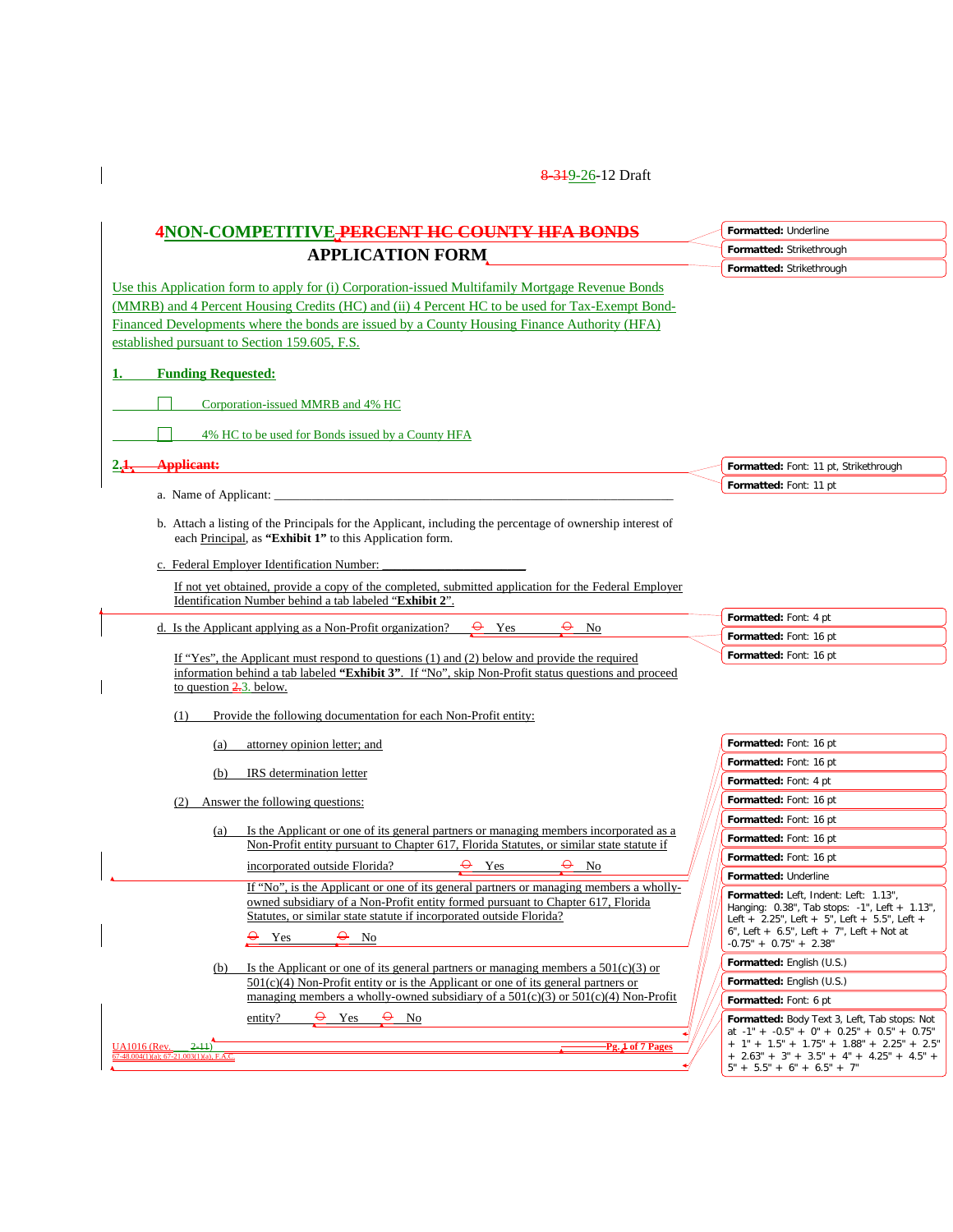

# **Formatted:** Body Text 3, Left, Tab stops: Not

| at $-1" + -0.5" + 0" + 0.25" + 0.5" + 0.75"$            |  |
|---------------------------------------------------------|--|
| + 1" + 1.5" + 1.75" + 1.88" + 2.25" + 2.5"              |  |
| $+$ 2.63" $+$ 3" $+$ 3.5" $+$ 4" $+$ 4.25" $+$ 4.5" $+$ |  |
| 5" + 5.5" + 6" + 6.5" + 7"                              |  |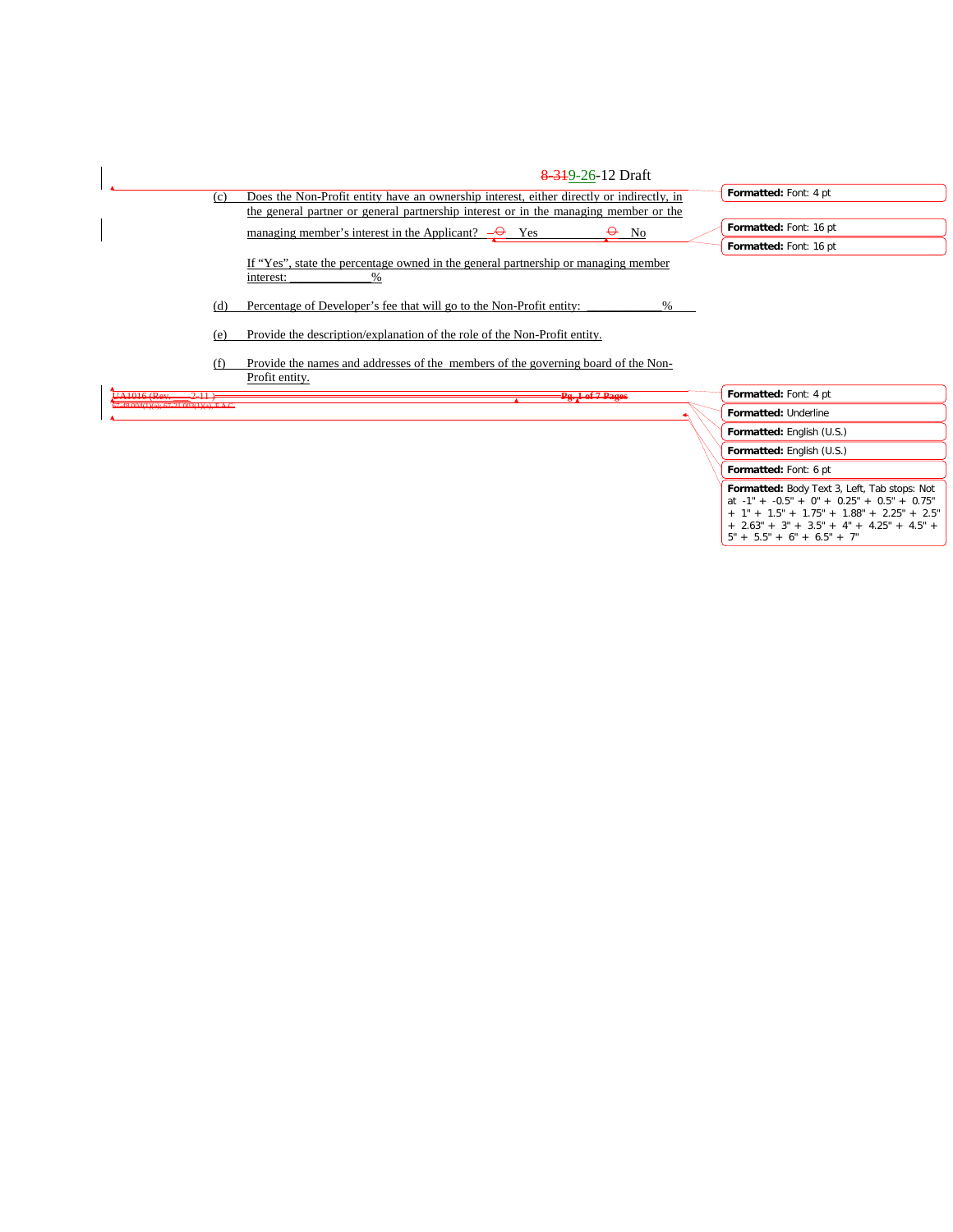|      | 8-319-26-12 Draft                                                                                                                                                                                                                                                                                                                                                                     |                                   |
|------|---------------------------------------------------------------------------------------------------------------------------------------------------------------------------------------------------------------------------------------------------------------------------------------------------------------------------------------------------------------------------------------|-----------------------------------|
|      | For each Non-Profit entity, provide the articles of incorporation demonstrating that one<br>(g)                                                                                                                                                                                                                                                                                       | Formatted: Font: 4 pt             |
|      | of the purposes of the Non-Profit entity is to foster low-income housing.                                                                                                                                                                                                                                                                                                             |                                   |
|      | Year Non-Profit entity was incorporated:<br>(h)<br>(vvvv)                                                                                                                                                                                                                                                                                                                             |                                   |
|      | Is the Non-Profit entity affiliated with or controlled by a for-profit entity within the<br>(i)                                                                                                                                                                                                                                                                                       |                                   |
|      | meaning of Section 42(h), Internal Revenue Code?<br>$\Theta$ Yes                                                                                                                                                                                                                                                                                                                      | Formatted: Font: 16 pt            |
|      |                                                                                                                                                                                                                                                                                                                                                                                       | Formatted: Font: 16 pt, Underline |
|      | If "Yes", state name of the for-profit entity:                                                                                                                                                                                                                                                                                                                                        | Formatted: Underline              |
|      | <b>Contact Person for this Application:</b>                                                                                                                                                                                                                                                                                                                                           | Formatted: Tab stops: 1.5", Left  |
| 3.2. |                                                                                                                                                                                                                                                                                                                                                                                       | Formatted: Strikethrough          |
|      |                                                                                                                                                                                                                                                                                                                                                                                       |                                   |
|      |                                                                                                                                                                                                                                                                                                                                                                                       |                                   |
|      |                                                                                                                                                                                                                                                                                                                                                                                       |                                   |
|      |                                                                                                                                                                                                                                                                                                                                                                                       |                                   |
|      |                                                                                                                                                                                                                                                                                                                                                                                       |                                   |
| 4.3. | Developer:                                                                                                                                                                                                                                                                                                                                                                            | Formatted: Strikethrough          |
|      |                                                                                                                                                                                                                                                                                                                                                                                       |                                   |
|      |                                                                                                                                                                                                                                                                                                                                                                                       |                                   |
|      | b. Attach a listing of the Principals for each Developer as "Exhibit $4.2$ " to this Application form.                                                                                                                                                                                                                                                                                |                                   |
|      |                                                                                                                                                                                                                                                                                                                                                                                       |                                   |
| 5.4. | <b>Proposed Development Information:</b>                                                                                                                                                                                                                                                                                                                                              | Formatted: Strikethrough          |
|      |                                                                                                                                                                                                                                                                                                                                                                                       |                                   |
|      | b. Location of Development Site:                                                                                                                                                                                                                                                                                                                                                      |                                   |
|      | (1) County: $\qquad \qquad \qquad$                                                                                                                                                                                                                                                                                                                                                    |                                   |
|      | Address of Development Site:<br>(2)                                                                                                                                                                                                                                                                                                                                                   |                                   |
|      | Select the question(s) below that best applies to the proposed Development - question (a) or<br>question (b) or both questions (a) and (b) below and provide the applicable information. If<br>question (b) is selected, the Applicant must also select either question (b)(i) or question (b)(ii)<br>below and, if question (b)(i) is selected, the name of the city must be stated. |                                   |
|      | $\vert$ (a) The following address number, street name and city has been assigned by the USPS:<br>or                                                                                                                                                                                                                                                                                   |                                   |
|      | -Pg. 2 of 7 Pages<br><b>UA1016</b> (Rev.<br>$2-11$                                                                                                                                                                                                                                                                                                                                    | Formatted: Indent: Left: 0"       |
|      | $7-48.004(1)(a)$ ; 67-21.003(1)(a), F.A.C.                                                                                                                                                                                                                                                                                                                                            | Formatted: English (U.S.)         |
|      |                                                                                                                                                                                                                                                                                                                                                                                       | Formatted: (none)                 |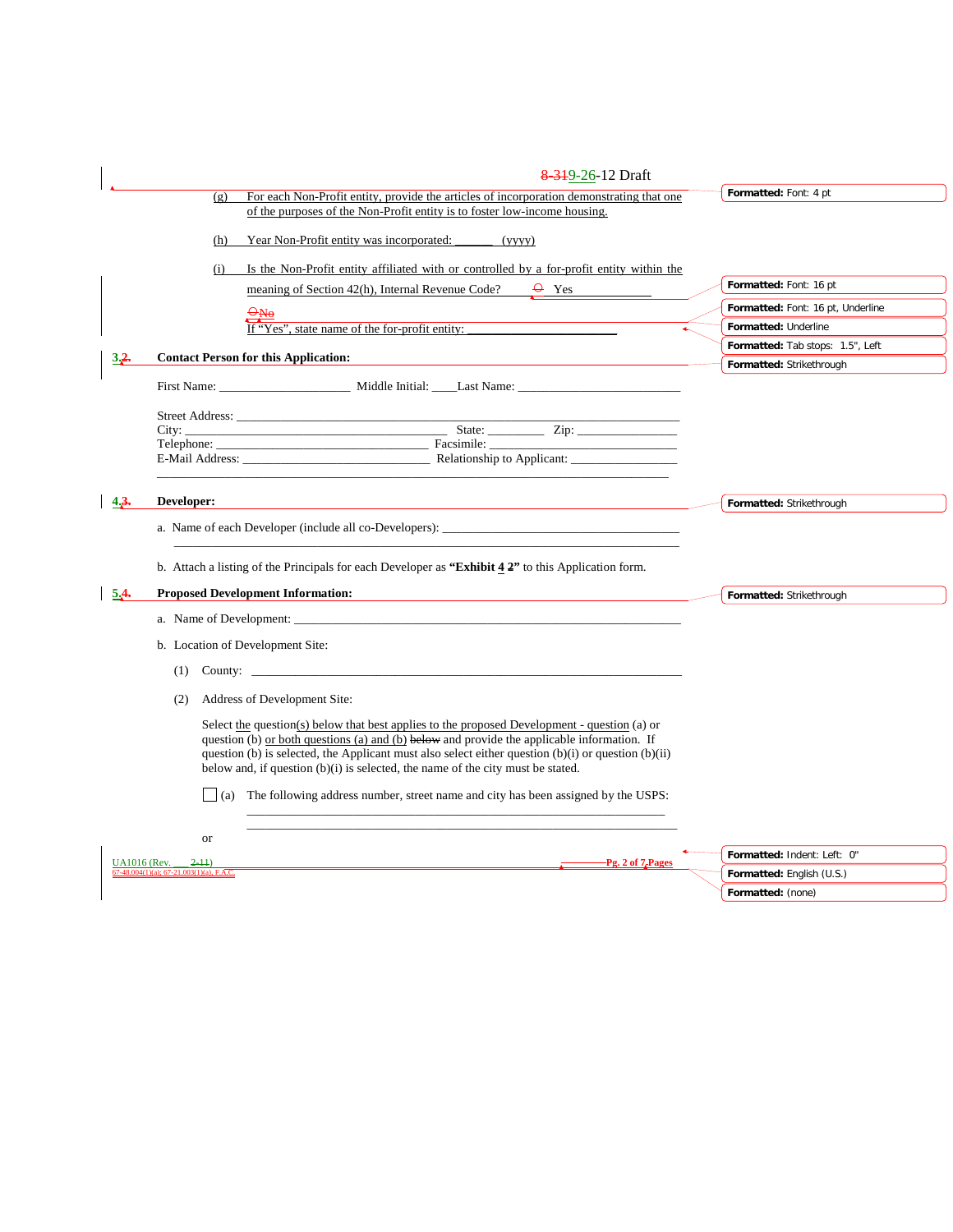|                                                                     |            | 8 3 19 - 26 - 12 Draft                                                           |                                                |
|---------------------------------------------------------------------|------------|----------------------------------------------------------------------------------|------------------------------------------------|
| (b)                                                                 |            | The address has not yet been assigned by the USPS:                               |                                                |
| and                                                                 |            | (Street Name and closest designated intersection)                                |                                                |
| $\circ$                                                             | (i)        | The proposed Development is located within the city limits of:<br>(Name of City) |                                                |
| $\circ$                                                             | or<br>(ii) | The proposed Development is located within the unincorporated area of the        |                                                |
|                                                                     |            | County.                                                                          |                                                |
| $UA1016$ (Rev. $2-11$ )<br>67-48.004(1)(a): 67-21.003(1)(a), F.A.C. |            | <del>=Pg. 2 of 7, Pages</del>                                                    | Formatted: English (U.S.)<br>Formatted: (none) |

 $\begin{array}{c} \hline \end{array}$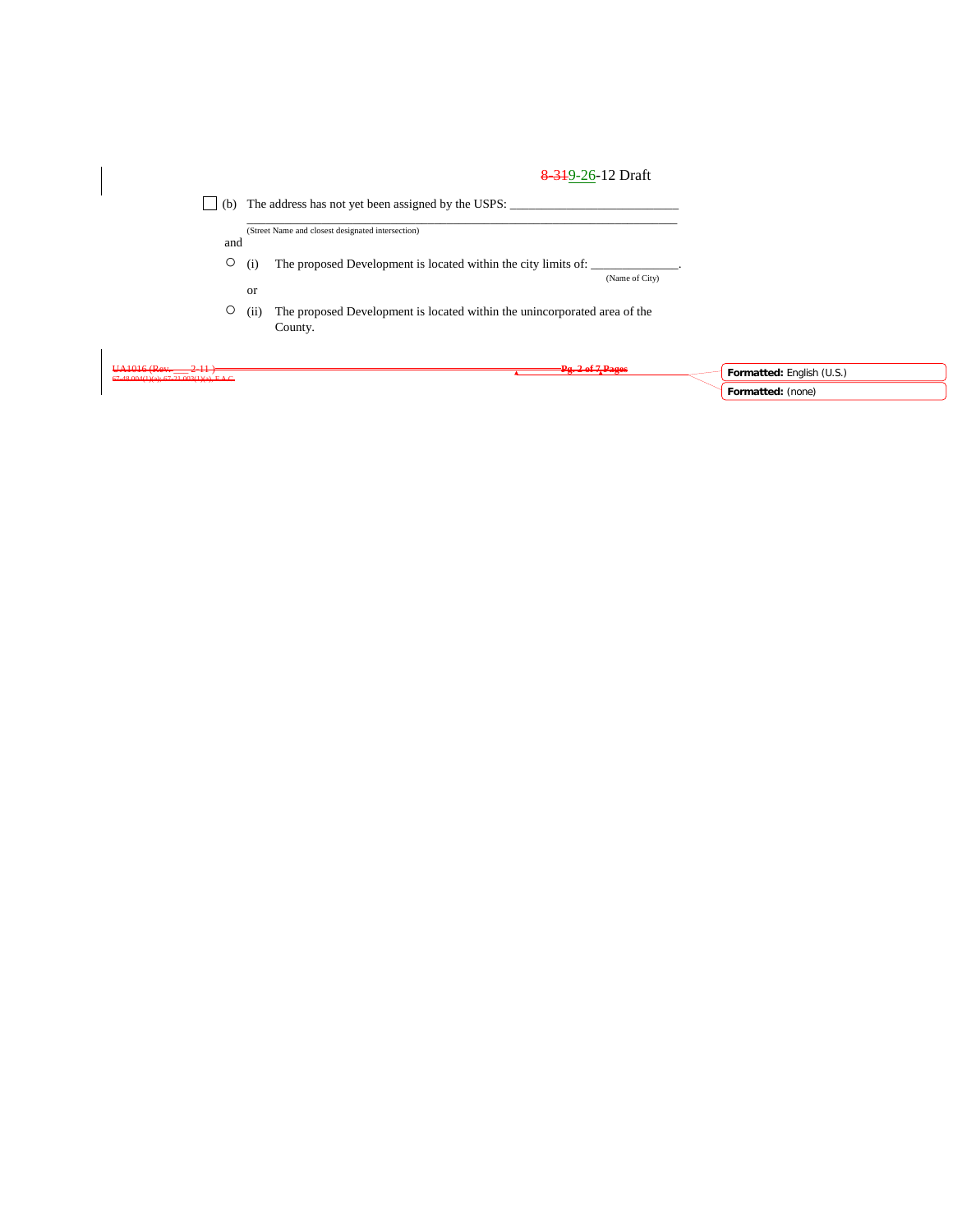| 8.319-26-12 Draft |
|-------------------|
|-------------------|

 $\overline{\phantom{a}}$ 

|                     | (3) Local Jurisdiction:                                                                                                                                                                                                                                                                                                   |                                                                    |
|---------------------|---------------------------------------------------------------------------------------------------------------------------------------------------------------------------------------------------------------------------------------------------------------------------------------------------------------------------|--------------------------------------------------------------------|
|                     | (a) Name of local jurisdiction where Development is located:                                                                                                                                                                                                                                                              |                                                                    |
|                     | If Development is located within a municipality (incorporated city, town, or village) the<br>municipality must be specified.                                                                                                                                                                                              |                                                                    |
|                     |                                                                                                                                                                                                                                                                                                                           |                                                                    |
|                     |                                                                                                                                                                                                                                                                                                                           |                                                                    |
|                     |                                                                                                                                                                                                                                                                                                                           |                                                                    |
|                     |                                                                                                                                                                                                                                                                                                                           |                                                                    |
|                     | Telephone No. (including area code):                                                                                                                                                                                                                                                                                      |                                                                    |
|                     | c. <b>Fotal number</b> Number of units:                                                                                                                                                                                                                                                                                   | Formatted: Strikethrough                                           |
|                     |                                                                                                                                                                                                                                                                                                                           |                                                                    |
|                     | (2) Total number of new construction units:<br>and total number of rehabilitation units:                                                                                                                                                                                                                                  |                                                                    |
|                     | $(3)(2)$ Total number of rental assistance units:                                                                                                                                                                                                                                                                         |                                                                    |
|                     | (the number of units that receive, and/or will receive, and/or are entitled to receive PBRA and/or ACC, as applicable to<br>the Development Category selected by the Applicant at Section 4.f. of this Application form)                                                                                                  | Formatted: Strikethrough                                           |
|                     | d. Total number of buildings in proposed Development:                                                                                                                                                                                                                                                                     | Formatted: Underline                                               |
|                     | e. Indicate which of the following questions apply to the proposed Development and provide the<br>required information:                                                                                                                                                                                                   |                                                                    |
|                     | $(1)$ DDA – If t <sub>T</sub> he proposed Development is located in a HUD-designated the following DDA,<br>provide the required information at (a) or (b) below:                                                                                                                                                          |                                                                    |
|                     |                                                                                                                                                                                                                                                                                                                           |                                                                    |
|                     | (b) If located in a Metropolitan DDA, provide the zip code for the proposed Development:                                                                                                                                                                                                                                  |                                                                    |
|                     | $\Box$ (2) QCT - The proposed Development is located in the following QCT: $\Box$<br>copy of a letter from the local planning office or census bureau which verifies that the<br>proposed Development is located in the referenced QCT is provided as "Exhibit 5 3" to this<br>Application form.                          |                                                                    |
|                     | (3) Multi-phase Development -                                                                                                                                                                                                                                                                                             |                                                                    |
|                     | $\circ$ (a) The Applicant indicated that the proposed Development is located in a HUD-<br>designated DDA and/or OCT at questions $(1)$ and/or $(2)$ above and the proposed<br>Development is a the first phase of a multiphase Development as defined in Section<br>4.e.(3) of the Instructions to this Application form. |                                                                    |
|                     | $\overline{\text{or}}$                                                                                                                                                                                                                                                                                                    |                                                                    |
|                     |                                                                                                                                                                                                                                                                                                                           | Formatted: Underline                                               |
| <b>UA1016</b> (Rev. | Pg. 3 of 7 Pages<br>$2-11$<br>67-48.004(1)(a): 67-21.003(1)(a), F.A.C.                                                                                                                                                                                                                                                    | Formatted: Indent: Left: 0.44", Hanging:                           |
|                     |                                                                                                                                                                                                                                                                                                                           | 0.63", Tab stops: Not at $0.5" + 1" + 1.5" +$<br>$2" + 3" + 3.31"$ |
|                     |                                                                                                                                                                                                                                                                                                                           | Formatted: Font: 10 pt                                             |

**Formatted:** Tab stops: Not at 1.19"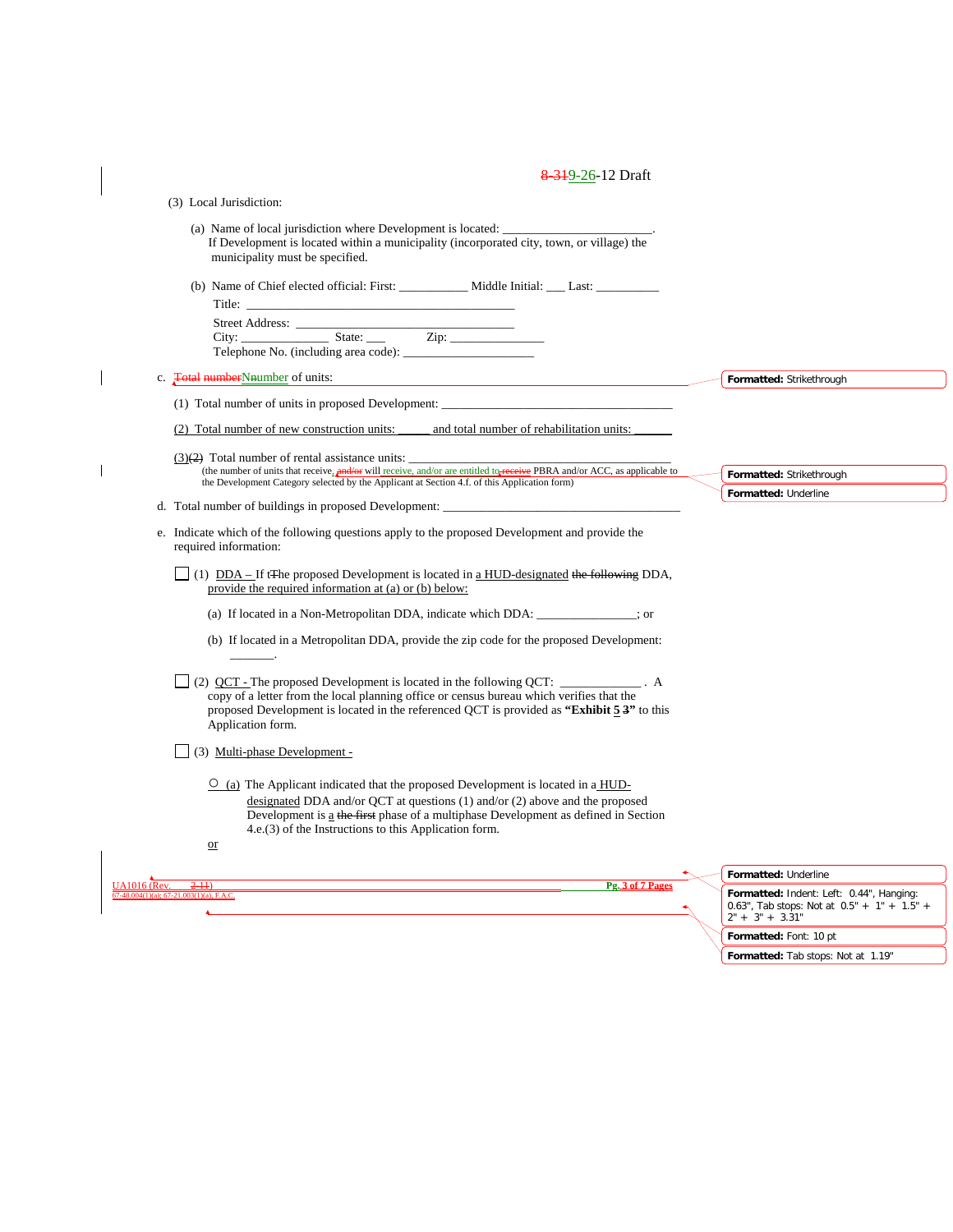○ (b) The Applicant indicated that the proposed Development is located in a HUDdesignated DDA and/or QCT at questions (1) and/or (2) above and the proposed Development is an additional phase of a multi-phase Development where a phase was previously funded. Information regarding the previously funded phase(s) is set out on the chart below:

|               | Previously Funded Phase(s) of the Multi-Phase Development |
|---------------|-----------------------------------------------------------|
| FHFC File No. | <b>Development Name</b>                                   |
|               |                                                           |
|               |                                                           |
|               |                                                           |
|               |                                                           |

or

67-48.004(1)(a); 67-21.003(1)(a), F.A.C.

UA1016 (Rev\_\_\_ 2-11) **Pg. 3 of 7 Pages**

**Formatted:** Font: 10 pt **Formatted:** Tab stops: Not at 1.19"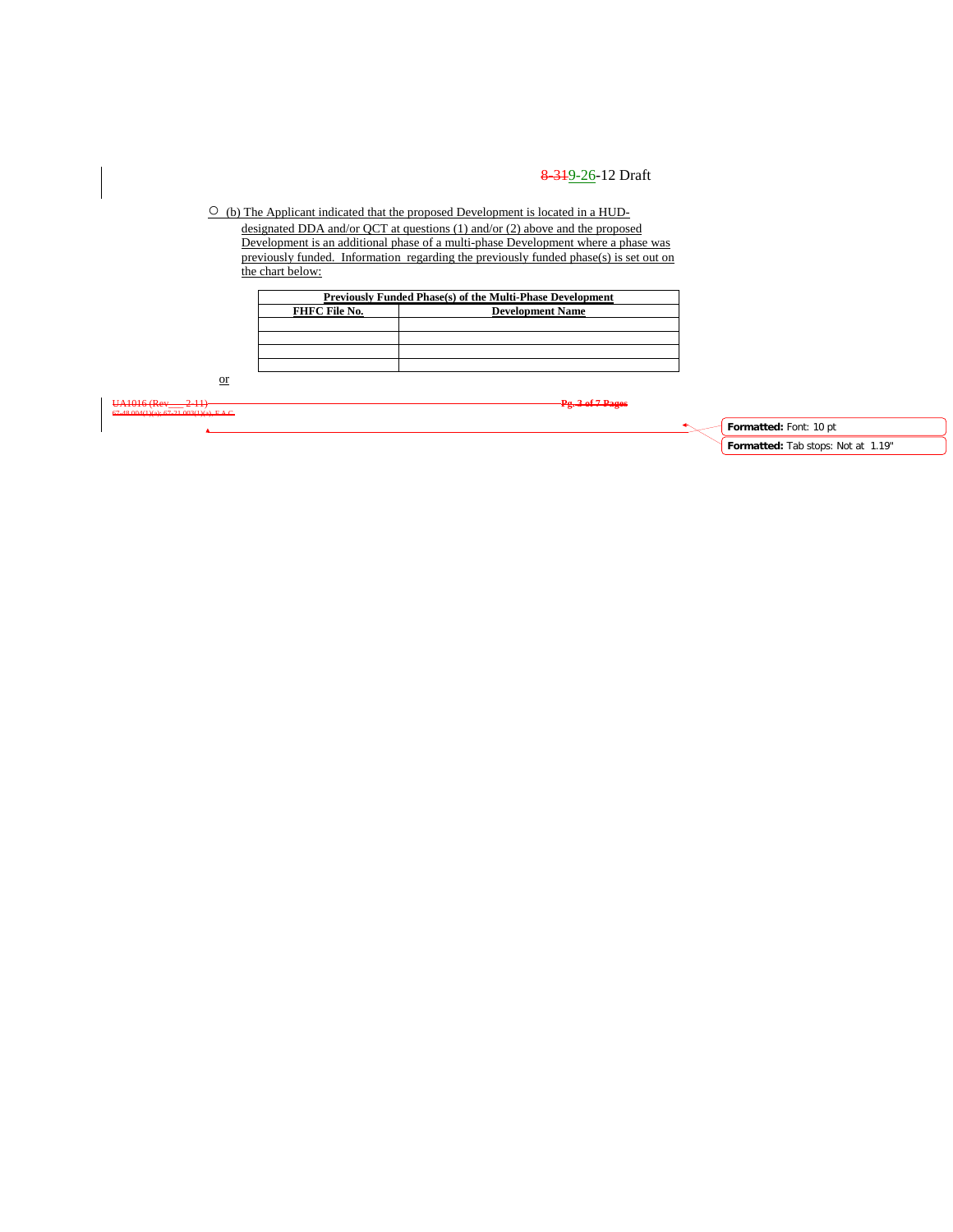|                          |         | applies to the proposed Development, answer the following questions: |         | $(4)$ The Applicant is applying for Housing Credits for eligible acquisition expenses. If this                                                                                             |
|--------------------------|---------|----------------------------------------------------------------------|---------|--------------------------------------------------------------------------------------------------------------------------------------------------------------------------------------------|
|                          |         |                                                                      |         | (a) Is/are the building(s) acquired or to be acquired from a related party? $\circ$ Yes<br>$\circ$ No                                                                                      |
|                          |         |                                                                      |         | (b) Name of previous owner:                                                                                                                                                                |
|                          |         |                                                                      |         | (c) Relationship to Applicant:                                                                                                                                                             |
|                          |         |                                                                      |         |                                                                                                                                                                                            |
|                          |         |                                                                      |         | (e) Date (mm/dd/yyyy) and cost of last rehabilitation: __________________________                                                                                                          |
|                          |         |                                                                      |         | (f) Describe acquisition facts and circumstances relative to Section $42(d)$ , IRC ("10-year rule"):                                                                                       |
|                          |         |                                                                      |         | (g) Is a waiver of the 10-year rule being sought by the Applicant? $\circ$ Yes $\circ$ No                                                                                                  |
| $s$ .                    |         |                                                                      |         | (5) The proposed Development will receive historic Housing Credits in the amount of                                                                                                        |
|                          |         | period for the building(s) being Rehabilitated is $\frac{1}{2}$ .    |         | (6) The Applicant is applying for Housing Credits for eligible Rehabilitation expenses. The<br>estimated qualified basis in Rehabilitation expenses per set-aside unit within one 24-month |
| f. Development Category: | $\circ$ | Rehabilitation                                                       | $\circ$ | Acquisition and Rehabilitation                                                                                                                                                             |
|                          | O       | Redevelopment                                                        | O       | Acquisition and Redevelopment                                                                                                                                                              |
|                          | O       | Preservation                                                         | О       | Acquisition and Preservation                                                                                                                                                               |
|                          | O       | New Construction                                                     |         |                                                                                                                                                                                            |

 $\underline{\frac{UA1016}{67-48.004(1)(a)}}$ 

UA1016 (Rev. \_\_\_ 2-11) **Pg. 4 of 7 Pages**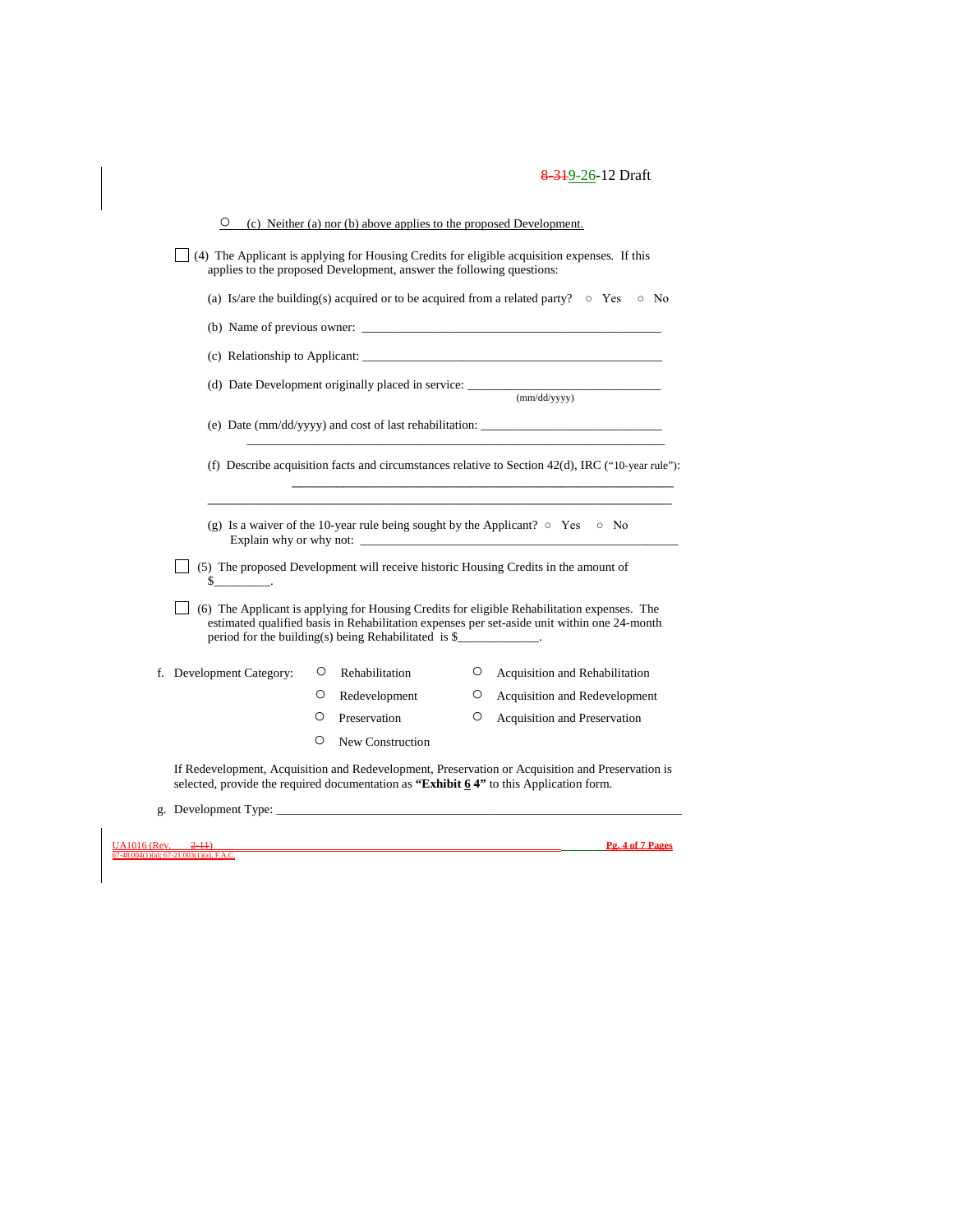| O Farmworker/Commercial Fishing<br>Worker<br>i. Provide the Surveyor Certification of Development Location Point for MMRB and Non-Competitive<br>HC Applications form as "Exhibit $7.5$ " to this Application form.<br><i>i.</i> Set-Aside Commitment:<br>Formatted: Font: 16 pt<br>(1) Indicate the minimum set-aside:<br>$\rightarrow$ 20% of units at 50% AMI or less | Formatted: Tab stops: 2.44", Left |
|--------------------------------------------------------------------------------------------------------------------------------------------------------------------------------------------------------------------------------------------------------------------------------------------------------------------------------------------------------------------------|-----------------------------------|
|                                                                                                                                                                                                                                                                                                                                                                          |                                   |
|                                                                                                                                                                                                                                                                                                                                                                          |                                   |
|                                                                                                                                                                                                                                                                                                                                                                          |                                   |
|                                                                                                                                                                                                                                                                                                                                                                          |                                   |
|                                                                                                                                                                                                                                                                                                                                                                          |                                   |
| Formatted: Font: 16 pt<br>$\Theta$ 40% of units at 60% AMI or less                                                                                                                                                                                                                                                                                                       |                                   |
| Formatted: Indent: Left: 0.81"<br>$\Theta$ Deep rent skewing option as                                                                                                                                                                                                                                                                                                   |                                   |
|                                                                                                                                                                                                                                                                                                                                                                          |                                   |
| Formatted: Underline<br>$HA1016$ Rev<br>211<br>$=$ $P_{4}$ , 4 of 7 $P_{4}$                                                                                                                                                                                                                                                                                              |                                   |

 $\overline{\phantom{a}}$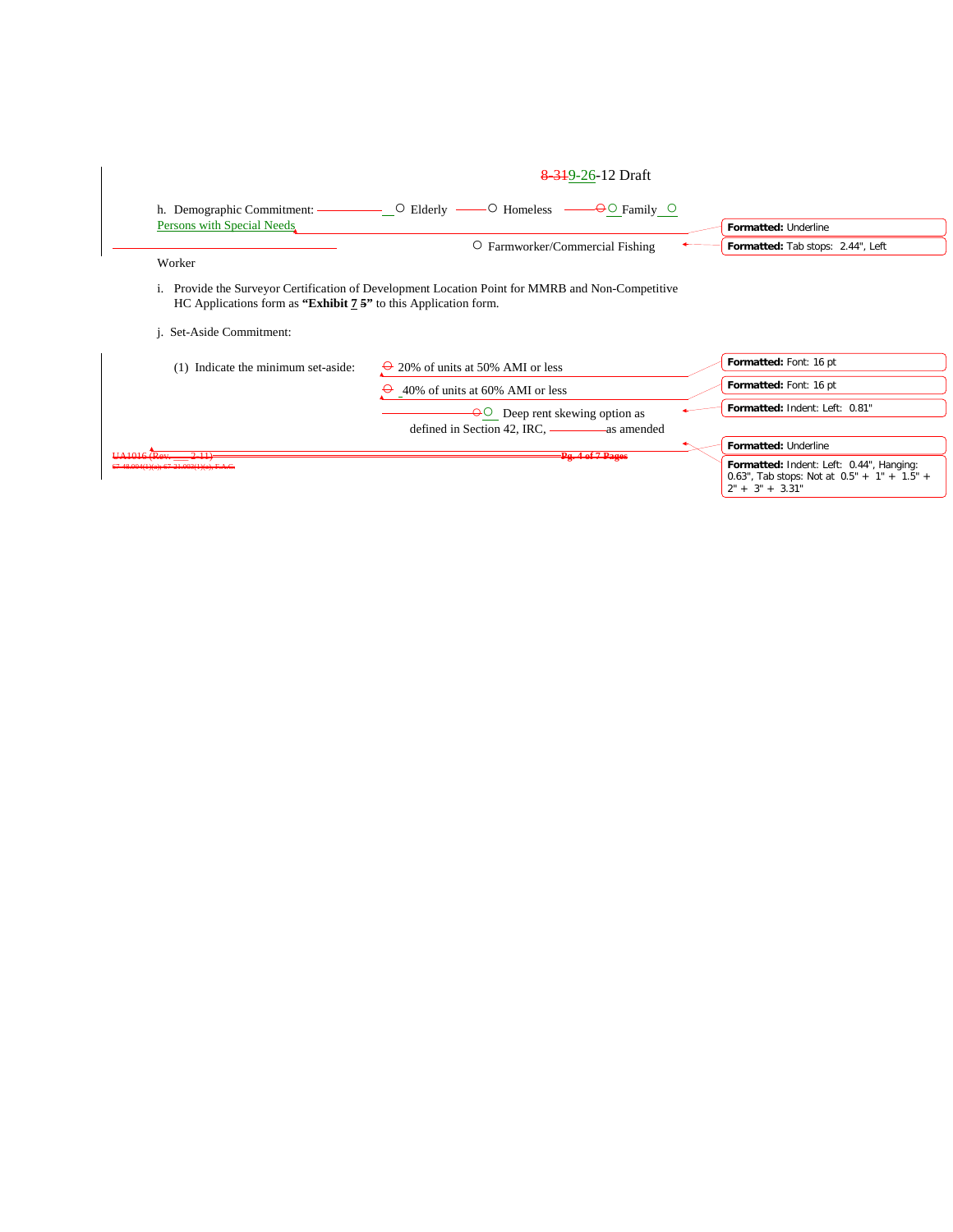(2) Complete the Set-Aside Breakdown Chart:

|                     |                                                                                                               |                                 | Percentage of Residential Units                                          |                                    |                  | Formatted: Indent: Left: -0.39", Right: 0.54"                                             |
|---------------------|---------------------------------------------------------------------------------------------------------------|---------------------------------|--------------------------------------------------------------------------|------------------------------------|------------------|-------------------------------------------------------------------------------------------|
|                     |                                                                                                               | Commitment for<br><b>MMRB</b>   | Commitment for                                                           | <b>AMI</b> Level                   |                  | <b>Formatted Table</b>                                                                    |
|                     |                                                                                                               | ₩                               | non-competitive HC<br>$\frac{9}{6}$                                      | At or Below 25%                    |                  |                                                                                           |
|                     |                                                                                                               | $\frac{96}{9}$                  | %                                                                        | At or Below 28%                    |                  | <b>Inserted Cells</b>                                                                     |
|                     |                                                                                                               | %                               | %                                                                        | At or Below 30%                    |                  | Formatted: Centered                                                                       |
|                     |                                                                                                               | %<br>%                          | %<br>%                                                                   | At or Below 33%<br>At or Below 35% |                  | <b>Inserted Cells</b>                                                                     |
|                     |                                                                                                               | ‰.                              | %                                                                        | At or Below 40%                    |                  | Formatted: Centered                                                                       |
|                     |                                                                                                               | ₩                               | %                                                                        | At or Below 45%                    |                  | Formatted: Centered                                                                       |
|                     |                                                                                                               | $\frac{96}{9}$<br>$\frac{9}{6}$ | %<br>%                                                                   | At or Below 50%<br>At or Below 60% |                  |                                                                                           |
|                     | Total Set-Aside Percentage:                                                                                   |                                 |                                                                          |                                    |                  | Formatted: Centered, Tab stops: 1", Left                                                  |
|                     |                                                                                                               |                                 | %.                                                                       |                                    |                  | Formatted: Centered, Tab stops: 1", Left                                                  |
|                     | (3) Indicate the total <u>number</u> of years the Applicant irrevocably commits to set aside units in the     |                                 |                                                                          |                                    |                  | Formatted: Font: 8 pt                                                                     |
|                     | proposed Development:                                                                                         |                                 | affordability period: $\rightarrow$ 50 or more years $\rightarrow$ 45 to |                                    |                  | Formatted: Centered, Tab stops: 1", Left                                                  |
|                     | 49 years - $\odot$ 40 to 44 years - $\odot$ 35 to 39 years - $\odot$ 31 to 34 years - $\odot$ 30 years        |                                 |                                                                          |                                    |                  | Formatted: Font: 8 pt                                                                     |
|                     |                                                                                                               |                                 |                                                                          |                                    |                  | Formatted: Centered, Tab stops: 1", Left                                                  |
|                     | k. If the work proposed in this Application is not yet complete, what is the anticipated placed-in service    |                                 |                                                                          |                                    |                  | Formatted: Centered, Tab stops: 1", Left                                                  |
|                     | date?                                                                                                         | (mm/dd/yyyy)                    |                                                                          |                                    |                  | Formatted: Font: 8 pt                                                                     |
|                     | If requesting Corporation-issued MMRB and 4 percent HC, does the Applicant commit to provide                  |                                 |                                                                          |                                    |                  | Formatted: Centered, Tab stops: 1", Left                                                  |
|                     | features and amenities as outlined in the instructions?                                                       |                                 | $\circ$<br>Yes                                                           | O<br><b>No</b>                     |                  | Formatted: Font: 8 pt                                                                     |
|                     |                                                                                                               |                                 |                                                                          |                                    |                  | Formatted: Left                                                                           |
|                     | m. If requesting Corporation-issued MMRB and 4 percent HC, does the Applicant commit to provide               |                                 |                                                                          |                                    |                  | <b>Inserted Cells</b>                                                                     |
|                     | resident programs as outlined in the instructions?                                                            |                                 | $O$ Yes                                                                  | $O$ No                             |                  | Formatted: Underline                                                                      |
|                     |                                                                                                               |                                 |                                                                          |                                    |                  | Formatted: Header, Right                                                                  |
| 6.5.                | <b>Funding:</b>                                                                                               |                                 |                                                                          |                                    |                  | Formatted: English (U.S.), Not Strikethrough                                              |
|                     | a. Funding Request:                                                                                           |                                 |                                                                          |                                    |                  | Formatted: Underline                                                                      |
|                     |                                                                                                               |                                 |                                                                          |                                    |                  | Formatted: Strikethrough                                                                  |
|                     | (1) Corporation-issued MMRB: \$                                                                               |                                 |                                                                          |                                    |                  | Formatted: Font: 10 pt                                                                    |
|                     | $(2)$ Non-competitive HC funding request (annual amount):                                                     |                                 |                                                                          |                                    |                  | <b>Formatted:</b> Tab stops: $1"$ , Left $+ 1.25"$ , Left                                 |
|                     |                                                                                                               |                                 |                                                                          |                                    |                  |                                                                                           |
|                     | b. Finance Documents:                                                                                         |                                 |                                                                          |                                    |                  |                                                                                           |
|                     |                                                                                                               |                                 |                                                                          |                                    |                  |                                                                                           |
|                     | If requesting Corporation-issued MMRB and $4\%$ HC, complete questions $(1)$ , $(3)$ , $(4)$ and $(5)$ below. |                                 |                                                                          |                                    |                  |                                                                                           |
|                     | If requesting 4% HC to be used with County HFA-issued bonds, complete questions (2) through (5)               |                                 |                                                                          |                                    |                  |                                                                                           |
|                     | below.                                                                                                        |                                 |                                                                          |                                    |                  | Formatted: Font: 10 pt                                                                    |
| <b>UA1016</b> (Rev. | $2 - 11$                                                                                                      |                                 |                                                                          |                                    | Pg. 5 of 7 Pages |                                                                                           |
|                     | $\bigoplus$ 67-48.004(1)(a): 67-21.003(1)(a), F.A.C.                                                          |                                 |                                                                          |                                    |                  | Formatted: Indent: Left: 0", Hanging: 0.5",<br>Tab stops: $0.69$ ", Left + Not at $0.5$ " |
|                     |                                                                                                               |                                 |                                                                          |                                    |                  | Formatted: Font: 10 pt                                                                    |

**Formatted:** Indent: Left: 0", Hanging: 0.5", Tab stops: 0.69", Left + Not at 0.5"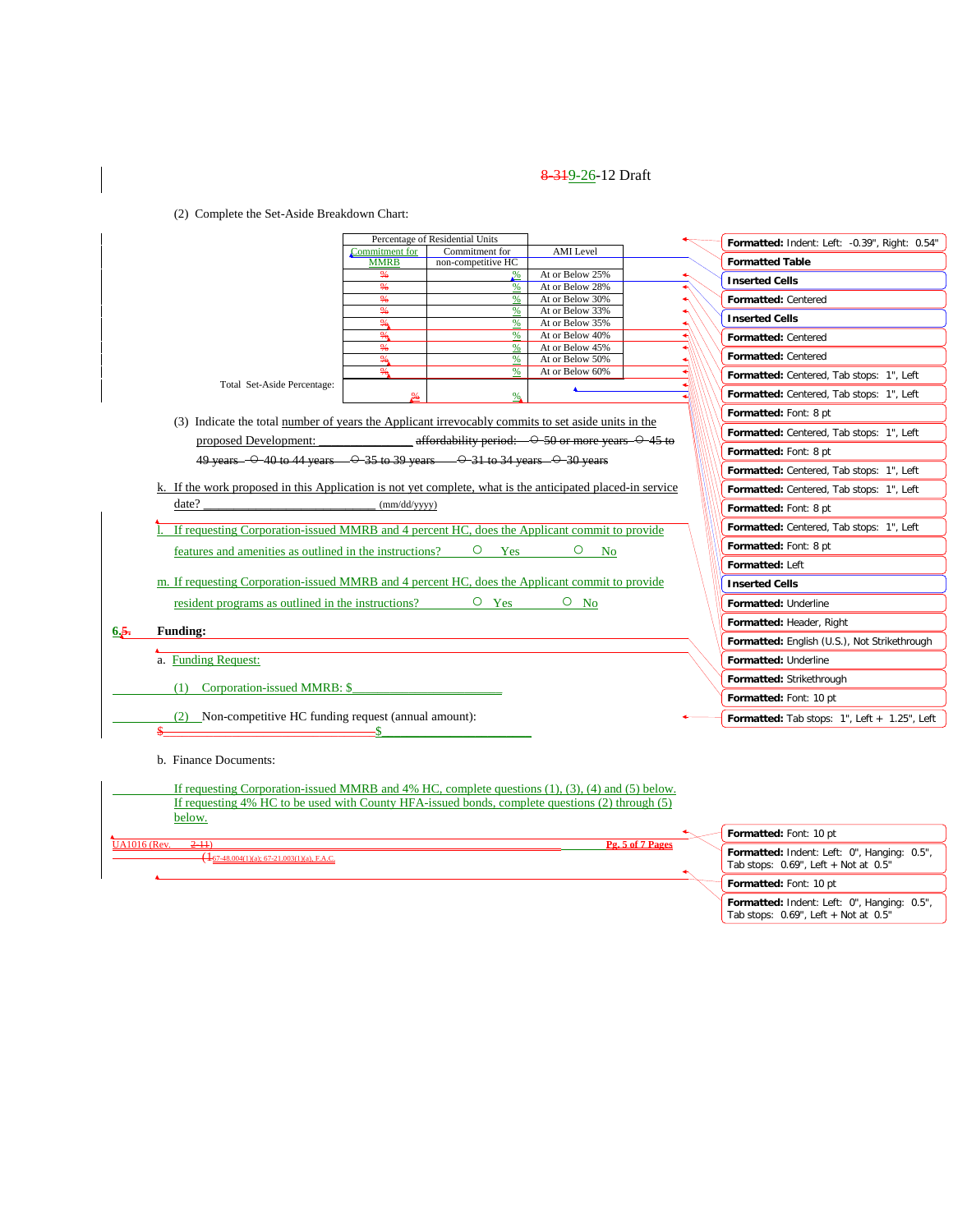| 8 3 1 9 - 26 - 12 Draft                                                                                                                                                          |                                                                                           |
|----------------------------------------------------------------------------------------------------------------------------------------------------------------------------------|-------------------------------------------------------------------------------------------|
| If requesting Corporation-issued MMRB, provide the following information:<br>(1)                                                                                                 |                                                                                           |
| Credit Enhancer:<br>(a)                                                                                                                                                          |                                                                                           |
|                                                                                                                                                                                  |                                                                                           |
| <b>Expected Rating:</b><br>Term:                                                                                                                                                 |                                                                                           |
| or                                                                                                                                                                               |                                                                                           |
| Private Placement / Name of Purchaser:<br>(b)                                                                                                                                    |                                                                                           |
| Term:<br><b>Expected Rating:</b>                                                                                                                                                 |                                                                                           |
| Provide the Credit Enhancer's Commitment or Bond Purchaser's Letter of Interest behind a tab                                                                                     |                                                                                           |
| labeled "Exhibit 8".                                                                                                                                                             |                                                                                           |
| $(2)$ (4) If requesting 4% HC to be used with County HFA-issued bonds:                                                                                                           |                                                                                           |
| If the credit underwriting for the bonds is complete and it was prepared by a Credit<br>(a)                                                                                      |                                                                                           |
| Underwriter under contract with the Corporation meeting the criteria required under                                                                                              | Formatted: Underline<br>Formatted: Indent: Left: 0", Hanging: 1.25"                       |
| paragraph 67-48.027(2)(d), F.A.C., provide a complete copy of the final credit<br>underwriting report as "Exhibit $\frac{89}{20}$ 6" to this Application form.                   |                                                                                           |
|                                                                                                                                                                                  |                                                                                           |
| ---If the credit underwriting for the bonds has not been completed or has been completed $\triangleleft$<br>$(b)$ $(2)$                                                          | Formatted: Strikethrough                                                                  |
| (i) without meeting the criteria required under paragraph $67-48.027(2)(d)$ , F.A.C., as<br>determined by either the Corporation or a Credit Underwriter under contract with the | Formatted: Indent: Left: 0", Hanging: 1.25"                                               |
| Corporation, or (ii) by a credit underwriter not under contract with the Corporation, provide                                                                                    |                                                                                           |
| the following information:                                                                                                                                                       |                                                                                           |
| $i.$ (a)-Provide the completed Development Cost Pro-Forma, the Detail/Explanation Sheet, if                                                                                      | Formatted: Strikethrough                                                                  |
| applicable, the Construction or Rehab Analysis, and the Permanent Analysis as<br>"Exhibit 89 6" to this Application form.                                                        | Formatted: Indent: Left: 0", Hanging: 1.5"                                                |
|                                                                                                                                                                                  |                                                                                           |
| Bond Financing –<br>ii. $\oplus$                                                                                                                                                 | Formatted: Strikethrough                                                                  |
| -State the name of the assigned Credit                                                                                                                                           | Formatted: Bulleted + Level: $1 +$ Aligned at:                                            |
| Underwriter for the bonds:<br>: and                                                                                                                                              | $1.75"$ + Indent at: 2", Tab stops: 1.5", Left +<br>Not at 1.25"                          |
| -Provide a copy of the inducement                                                                                                                                                | Formatted: Font: 8 pt                                                                     |
| resolution or acknowledgement resolution awarding the Bonds as "Exhibit<br>910 7" to this Application form.                                                                      | Formatted: Bulleted + Level: $1 +$ Aligned at:                                            |
|                                                                                                                                                                                  | $1.75"$ + Indent at: 2", Tab stops: 1.5", Left +<br>Not at 1.25"                          |
| Housing Credit Equity -<br>$(3)$ (e)                                                                                                                                             | Formatted: Strikethrough                                                                  |
| Provide the following documentation, as applicable, as "Exhibit $\frac{10118}{1000}$ " to this Application                                                                       |                                                                                           |
| form:                                                                                                                                                                            |                                                                                           |
| $(a)$ . If the equity agreement has closed, provide a copy of the closed limited partnership                                                                                     | Formatted: Strikethrough                                                                  |
| agreement or limited liability company operating agreement; or                                                                                                                   |                                                                                           |
| Pg. 5 of 7 Pages                                                                                                                                                                 |                                                                                           |
|                                                                                                                                                                                  | Formatted: Font: 10 pt                                                                    |
|                                                                                                                                                                                  | Formatted: Indent: Left: 0", Hanging: 0.5",<br>Tab stops: $0.69$ ", Left + Not at $0.5$ " |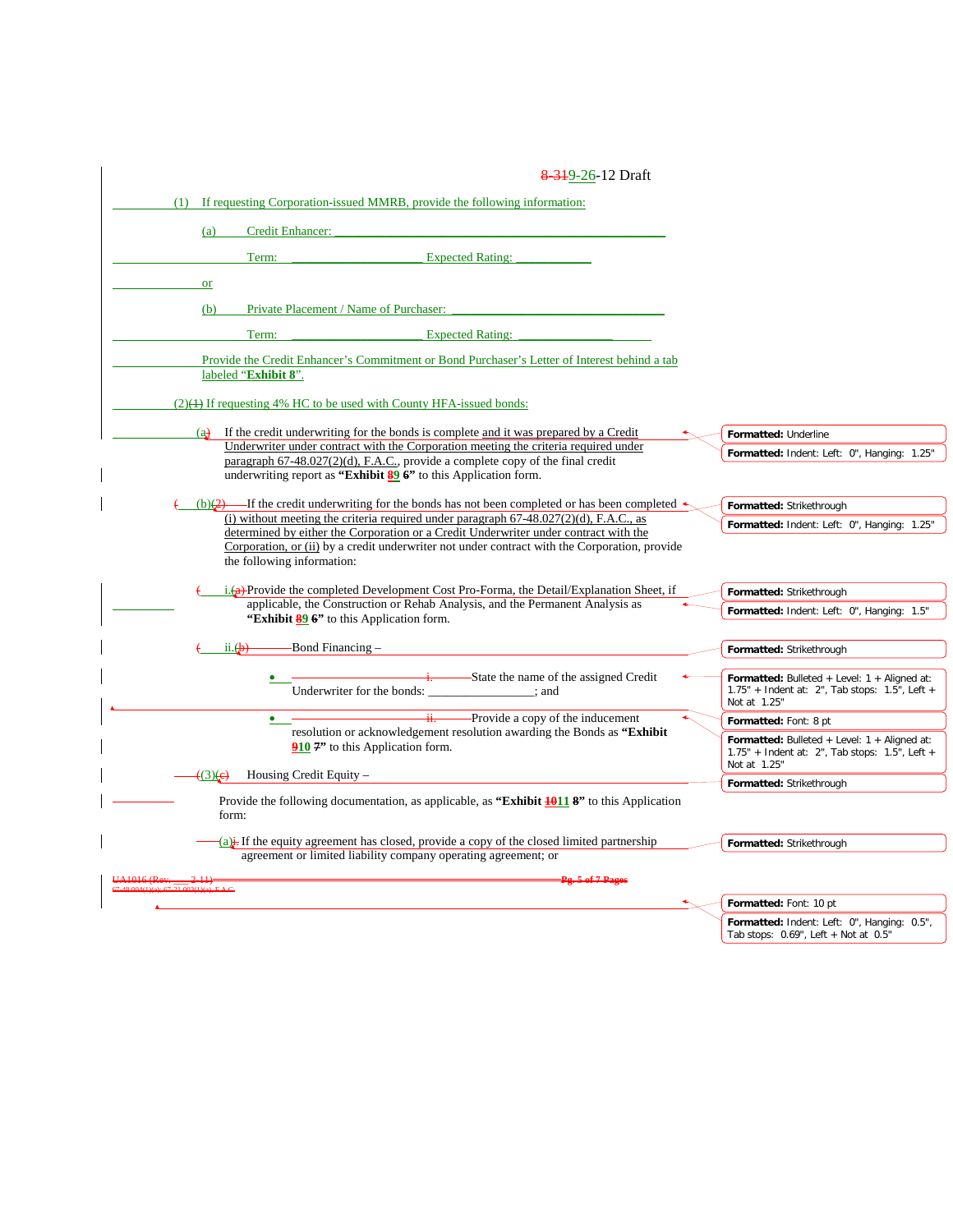|                                                                 |                                       | 8 3 19 - 26 - 12 Draft                                                                                                                                                                       |  |                                                                                 |  |  |  |
|-----------------------------------------------------------------|---------------------------------------|----------------------------------------------------------------------------------------------------------------------------------------------------------------------------------------------|--|---------------------------------------------------------------------------------|--|--|--|
|                                                                 |                                       | $(b)$ $\ddot{H}$ . If the equity agreement has not closed, provide a copy of the equity<br>proposal commitment, executed by both parties.                                                    |  | Formatted: Strikethrough                                                        |  |  |  |
|                                                                 | $\left(4\right)$ $\left($ d $\right)$ | Other Non-Corporation Financing –                                                                                                                                                            |  | Formatted: Strikethrough                                                        |  |  |  |
|                                                                 |                                       | Provide a copy of all other funding proposals commitments that will be used as a source of<br>financing for the proposed Development as "Exhibit $\frac{1}{12}$ 9" to this Application form. |  | Formatted: Tab stops: 0.5", Left<br>Formatted: Underline                        |  |  |  |
|                                                                 | $\rightarrow$ (5)(e)                  | Deferred Developer Fee -<br>For each Developer committing to defer some or all of the Developer fee, provide a                                                                               |  | Formatted: Tab stops: 0.88", Left + Not at<br>0.94"<br>Formatted: Strikethrough |  |  |  |
|                                                                 |                                       | completed and executed Commitment to Defer Developer Fee form as "Exhibit 1213 10" to<br>this Application form.                                                                              |  |                                                                                 |  |  |  |
| <b>UA1016</b> (Rev.<br>67-48.004(1)(a); 67-21.003(1)(a), F.A.C. | $2-11$                                | Pg. 6 of 7 Pages                                                                                                                                                                             |  |                                                                                 |  |  |  |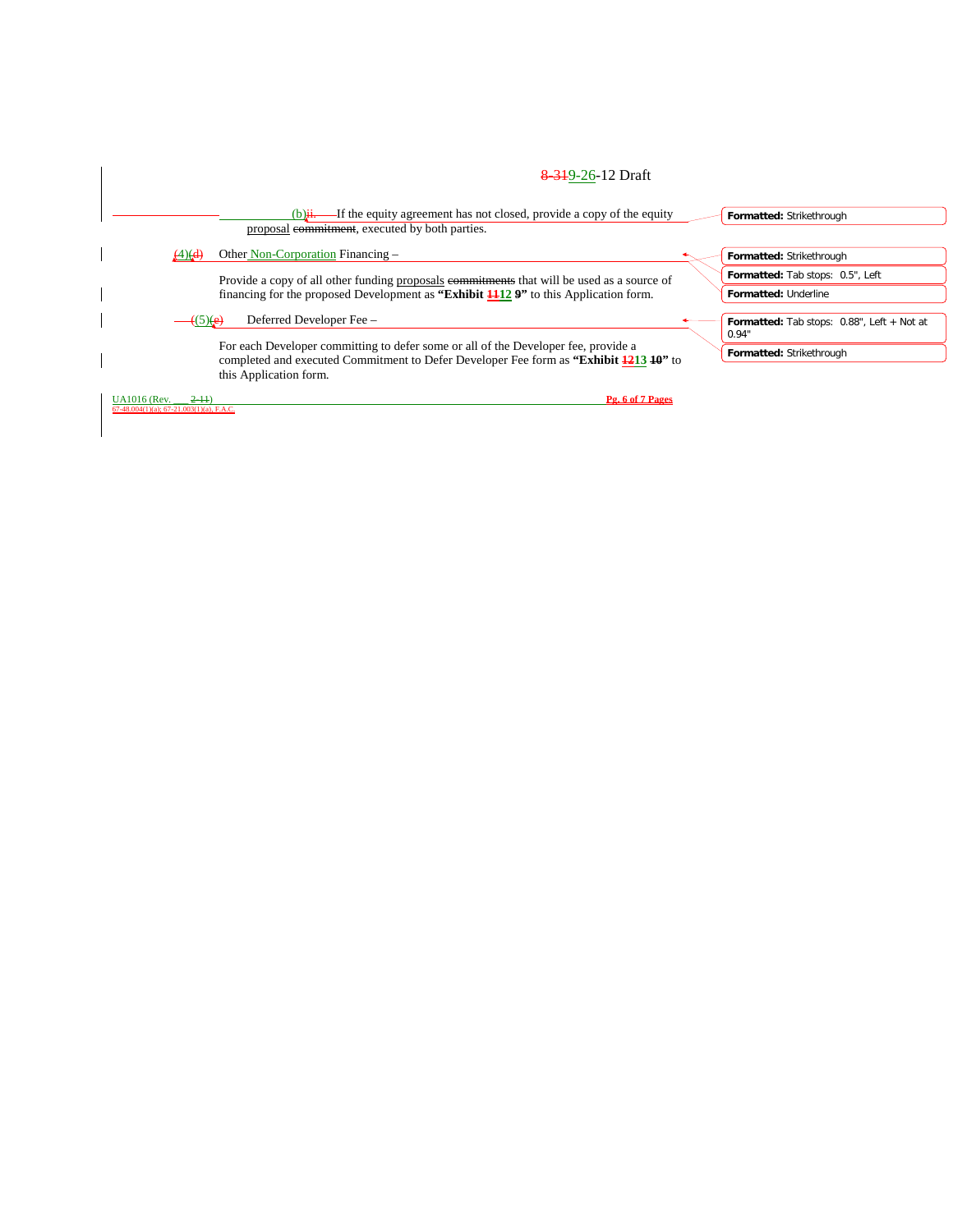| 7.6. | <b>Certification:</b>                                                                                                                                                                                                                                                                                                                                                                                                                                                                                                                                                                                                                                                                                          | Formatted: Strikethrough                          |
|------|----------------------------------------------------------------------------------------------------------------------------------------------------------------------------------------------------------------------------------------------------------------------------------------------------------------------------------------------------------------------------------------------------------------------------------------------------------------------------------------------------------------------------------------------------------------------------------------------------------------------------------------------------------------------------------------------------------------|---------------------------------------------------|
|      | By completing, executing and submitting this Application (pages 1 through $\frac{7}{5}$ and all applicable<br>exhibits), the Applicant certifies and acknowledges that:                                                                                                                                                                                                                                                                                                                                                                                                                                                                                                                                        |                                                   |
|      | The proposed Development can be completed and operating within the development schedule<br>a.<br>and budget (i) outlined in the final credit underwriting report submitted with the Application<br>form, or (ii) submitted to the Corporation as a part of the Application form.                                                                                                                                                                                                                                                                                                                                                                                                                               |                                                   |
|      | The Applicant acknowledges that any funding preliminarily secured by the Applicant<br>$\mathbf{b}$ .<br>is expressly conditioned upon any independent review, analysis and verification of all<br>information contained in this Application that may be conducted by the Corporation, the<br>successful completion of credit underwriting, and all necessary approvals by the Board of<br>Directors, Corporation or other legal counsel, Bond Counsel, if applicable, the Credit<br>Underwriter, and Corporation Staff.                                                                                                                                                                                        |                                                   |
|      | The Applicant will promptly furnish such other supporting information, documents, and pay<br>c.b.<br>such fees as may be requested or required by the Corporation and/or the Credit Underwriter.                                                                                                                                                                                                                                                                                                                                                                                                                                                                                                               | Formatted: Strikethrough                          |
|      | If the Applicant enters credit underwriting at its own risk, the Applicant understands and agrees<br>d.e.<br>that the Corporation is not responsible or liable for actions taken by the Applicant in reliance on<br>a conditional credit underwriting invitation by the Corporation. If the Applicant elects to enter<br>credit underwriting based on a conditional credit underwriting invitation, the Applicant<br>understands and agrees that it is doing so at Applicant's sole risk and, by its execution below,<br>accepts such risk as its own, and hereby waives any and all claims and actions for damages or<br>costs against Florida Housing and/or the Credit Underwriter in connection therewith. | Formatted: Font: 8 pt<br>Formatted: Strikethrough |
|      | The Applicant commits that no qualified residents will be refused occupancy because they have<br>$e_{\mathbf{r}}$<br>Section 8 vouchers or certificates. The Applicant further commits to actively seek tenants from<br>public housing waiting lists and tenants who are participating in and/or have successfully<br>completed the training provided by welfare to work or self-sufficiency type programs.                                                                                                                                                                                                                                                                                                    | Formatted: Font: 8 pt<br>Formatted: Strikethrough |
|      | The Applicant commits to participate in the statewide housing locator system, as required by<br>f.e.<br>Florida Housing.                                                                                                                                                                                                                                                                                                                                                                                                                                                                                                                                                                                       | Formatted: Strikethrough                          |
|      | The Applicant and all Financial Beneficiaries have read all applicable Corporation rules<br>g f.<br>governing this Application form and have read the Instructions for completing this Application<br>form and will abide by the applicable Florida Statutes and administrative rules, including, but<br>not limited to, Rule Chapter 67-48, Florida Administrative Code-and, if applicable, Rule<br>Chapter 67-21, Florida Administrative Code. The Applicant and all Financial Beneficiaries<br>have read, understand and will comply with Section 42 of the Internal Revenue Code, as<br>amended, and all related federal regulations.                                                                      | Formatted: Strikethrough                          |
|      | The undersigned understands and agrees that the Applicant must submit IRS Forms 8821 for all<br>h.g.<br>Financial Beneficiaries prior to Final Housing Credit Allocation.                                                                                                                                                                                                                                                                                                                                                                                                                                                                                                                                      | Formatted: Strikethrough                          |
|      | The undersigned is authorized to bind the Applicant and all Financial Beneficiaries to this<br>i.h.<br>certification and warranty of truthfulness and completeness of the Application form.                                                                                                                                                                                                                                                                                                                                                                                                                                                                                                                    | Formatted: Strikethrough                          |
|      | Pg. 6 of 7 Pages                                                                                                                                                                                                                                                                                                                                                                                                                                                                                                                                                                                                                                                                                               | Formatted: Font: 10 pt                            |